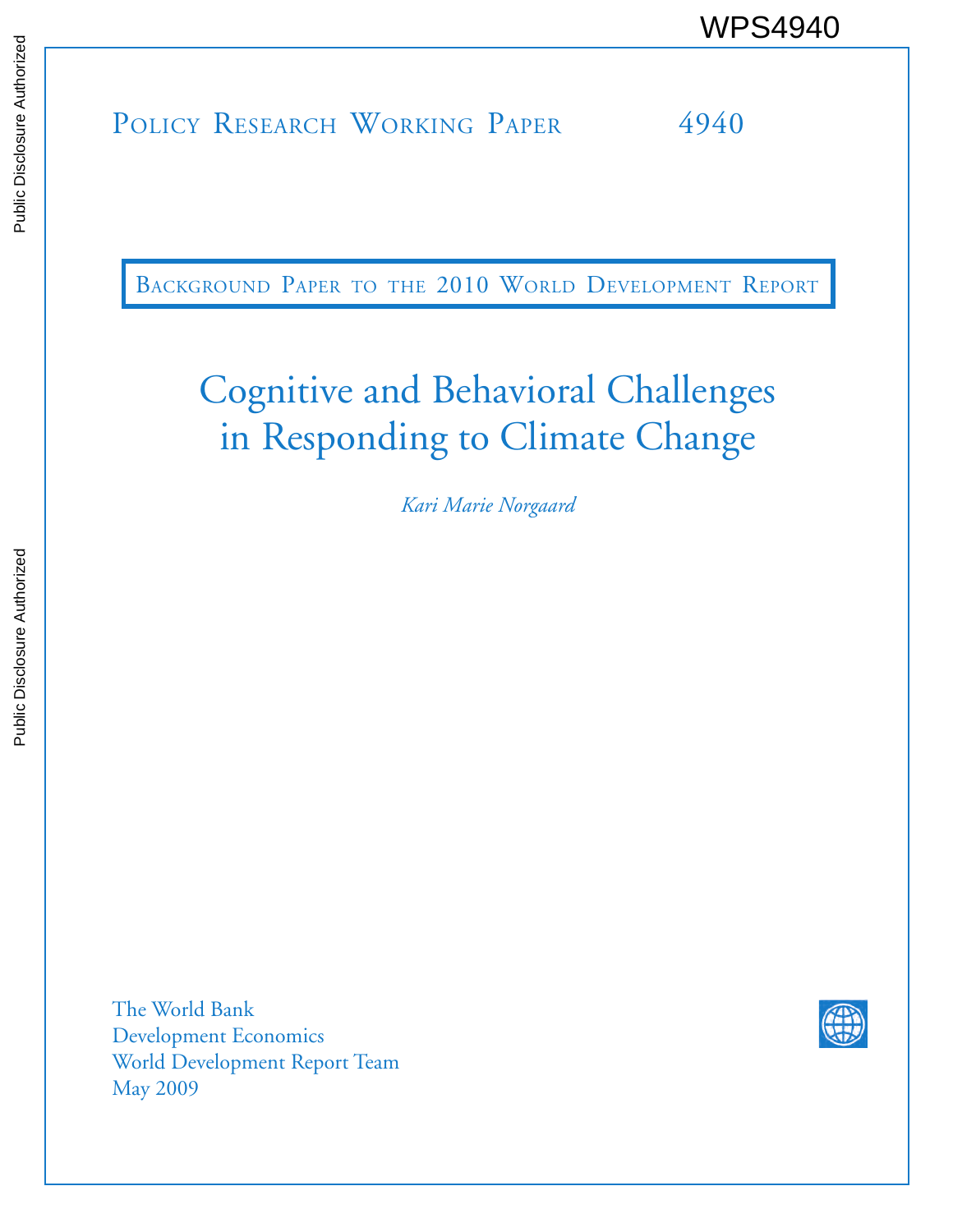## **Abstract**

Climate scientists have identified global warming as the most important environmental issue of our time, but it has taken over 20 years for the problem to penetrate the public discourse in even the most superficial manner. While some nations have done better than others, no nation has adequately reduced emissions and no nation has a base of public citizens that are sufficiently socially and politically engaged in response to climate change. This paper summarizes international and national differences in levels of knowledge and concern regarding climate change, and the existing explanations for the worldwide failure of public response to climate change, drawing from psychology, social psychology and sociology. On the whole, the widely presumed links between public access to information on climate change

and levels of concern and action are not supported. The paper's key findings emphasize the presence of negative emotions in conjunction with global warming (fear, guilt, and helplessness), and the process of emotion management and cultural norms in the construction of a social reality in which climate change is held at arms length. Barriers in responding to climate change are placed into three broad categories: 1) psychological/ conceptual, 2) social and cultural, and 3) structural (political economy). The author provides policy considerations and summarizes the policy implications of both psychological and conceptual barriers, and social and cultural barriers. An annotated bibliography is included.

This paper—prepared as a background paper to the World Bank's *World Development Report 2010: Development in a Changing Climate*—is a product of the Development Economics Vice Presidency. The views expressed in this paper are those of the authors and do not reflect the views of the World Bank or its affiliated organizations. Policy Research Working Papers are posted on the Web at http://econ.worldbank.org. The author may be contacted at jmeadowc@connect.carleton.ca.

*The Policy Research Working Paper Series disseminates the findings of work in progress to encourage the exchange of ideas about development*  issues. An objective of the series is to get the findings out quickly, even if the presentations are less than fully polished. The papers carry the *names of the authors and should be cited accordingly. The findings, interpretations, and conclusions expressed in this paper are entirely those of the authors. They do not necessarily represent the views of the International Bank for Reconstruction and Development/World Bank and its affiliated organizations, or those of the Executive Directors of the World Bank or the governments they represent.*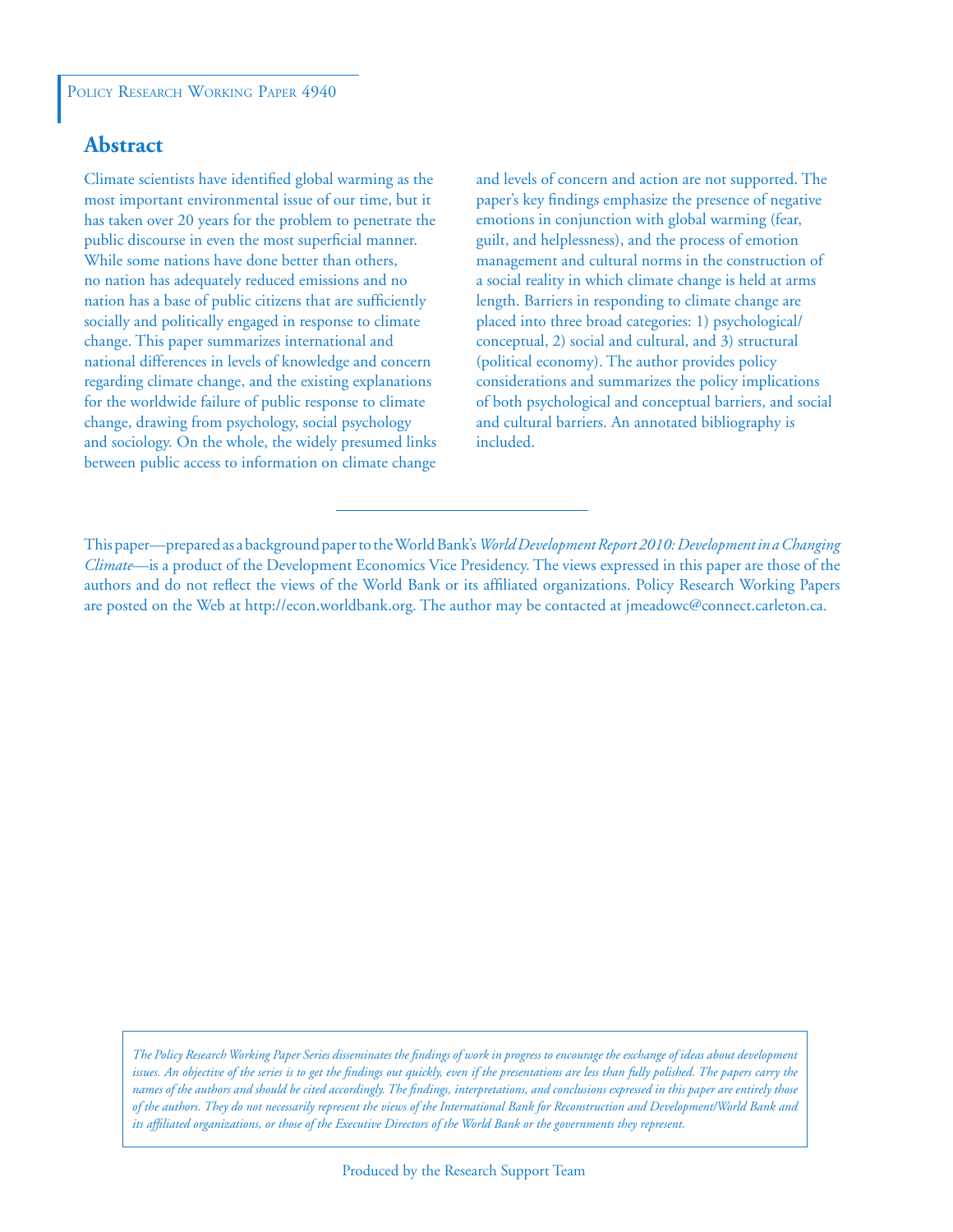# *Cognitive and Behavioral Challenges in Responding to Climate Change*

**Background Paper prepared for the World Development Report 2010** 

*Kari Marie Norgaard[1](#page-2-0)*

<span id="page-2-0"></span><sup>&</sup>lt;sup>1</sup> Assistant Professor of Sociology and Environmental Studies, Whitman College, Walla Walla, Washington. norgaakm@whitman.edu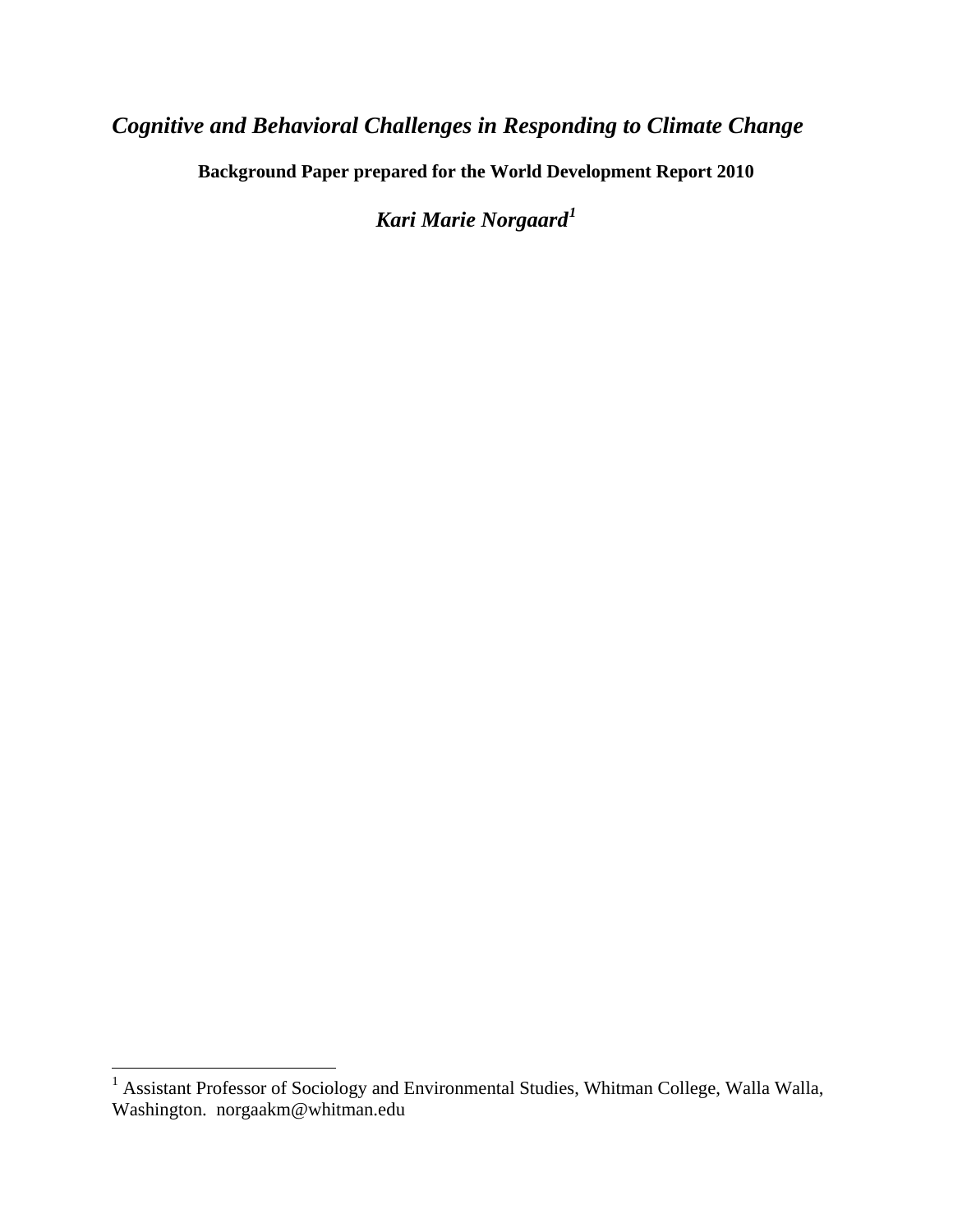# **CONTENTS**

| NATIONAL AND REGIONAL DIFFERENCES IN RESPONSES: GLOBAL CONCERN AND AWARENESS               |  |
|--------------------------------------------------------------------------------------------|--|
|                                                                                            |  |
|                                                                                            |  |
|                                                                                            |  |
|                                                                                            |  |
|                                                                                            |  |
|                                                                                            |  |
| A disciplinary primer: assumptions and frameworks from relevant fields 16                  |  |
|                                                                                            |  |
|                                                                                            |  |
|                                                                                            |  |
|                                                                                            |  |
|                                                                                            |  |
|                                                                                            |  |
|                                                                                            |  |
|                                                                                            |  |
|                                                                                            |  |
|                                                                                            |  |
|                                                                                            |  |
|                                                                                            |  |
|                                                                                            |  |
|                                                                                            |  |
|                                                                                            |  |
|                                                                                            |  |
|                                                                                            |  |
|                                                                                            |  |
|                                                                                            |  |
|                                                                                            |  |
| Media messages about responses to climate change: can anything be done, and if so, what 42 |  |
|                                                                                            |  |
|                                                                                            |  |
|                                                                                            |  |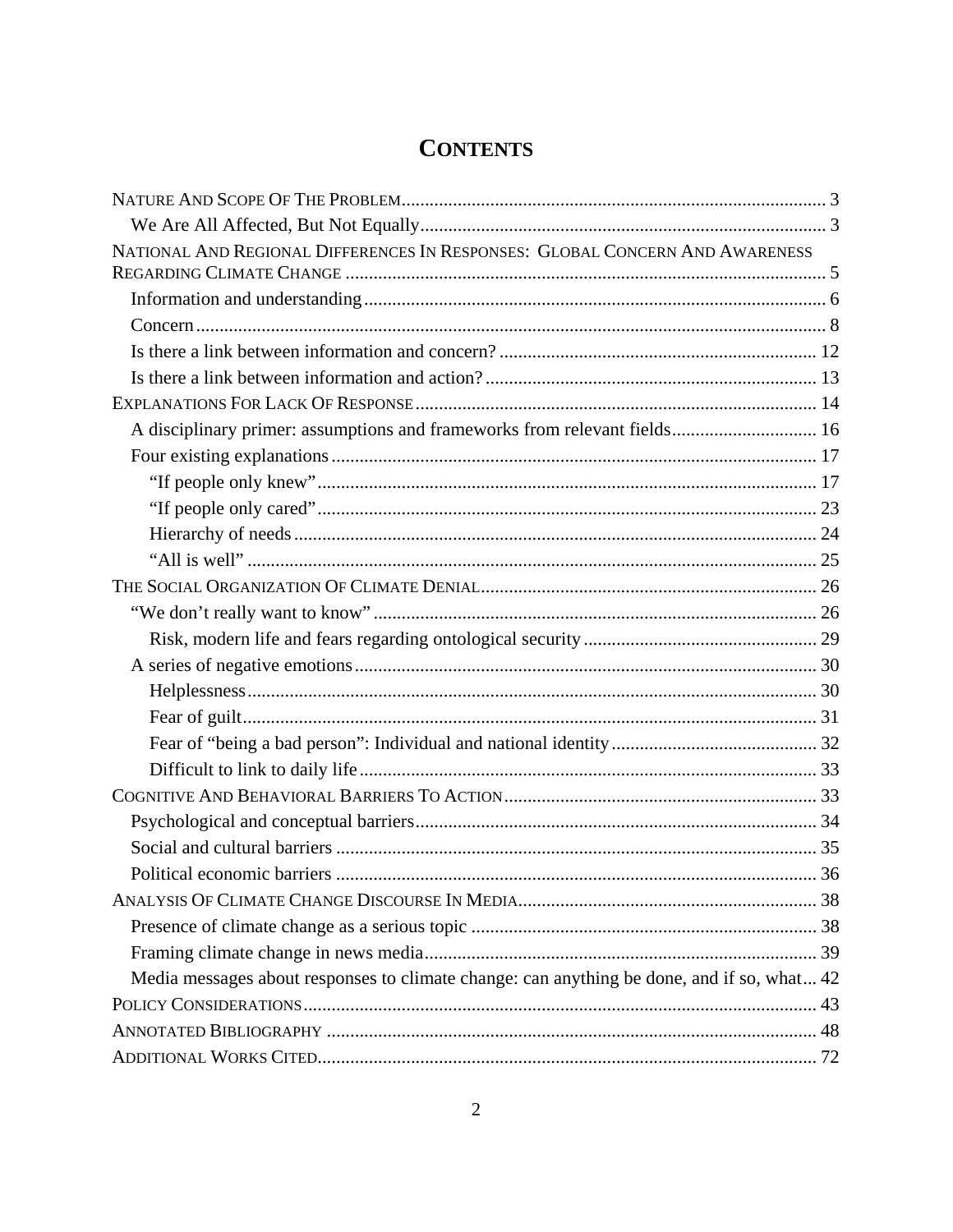## <span id="page-4-0"></span>**NATURE AND SCOPE OF THE PROBLEM**

Climate scientists have identified global warming as the most important environmental issue of our time, but it has taken over 20 years for the problem to penetrate the public discourse in even the most superficial manner. While some nations have done better than others, no nation has adequately reduced emissions. No nation has a base of public citizens that are sufficiently socially and politically engaged on the problem. Sociologists have identified a widespread lack of public reaction to scientific information regarding climate change. By "reaction" sociologists include the widest possible range of reactions from planning by federal and state officials, to social movement activity, to individual behavioral change, or even acknowledging the information by letting it cross our minds or talking about it with friends and family. Now the Intergovernmental Panel on Climate Change calls for reductions of 50 to 80% in greenhouse gas emissions by 2050 (IPCC 2007). Although public concern is beginning to arise, climate change has been neither a policy issue, nor publicly salient in the broadest sense. Why is this the case? And more importantly, given the seriousness of future climate scenarios, is there anything that can be done?

## <span id="page-4-1"></span>*We Are All Affected, but Not Equally*

On the one hand, scholars have suggested that climate change – as a profoundly serious and global environmental problem – offers a new opportunity for global solidarity and unity. After all, climate change is one of the few issues that is affecting or will affect everyone on the planet. Yet, although climate change will eventually impact each of us, differences in infrastructure and locality profoundly affect vulnerability (IPCC 2007). Poor people in some parts of the world already bear the brunt of the burden, while wealthy people in industrialized nations still feel climate change is abstract and distant from their daily lives (Norgaard, 2006, Nisbet and Myers 2007, Brechin 2008). We know that global warming will precipitate the most extensive and violent impacts to date against the poor and people of color of the globe. There are also regional differences in who feels the most severe impacts, with people living in the arctic, on islands, and in low lying coastal regions on the front lines (IPCC 2007, Baer and Singer 2009, Roberts and Parks 2007, Congressional Black Caucus Foundation 2004, Redclift and Sage 1998). For this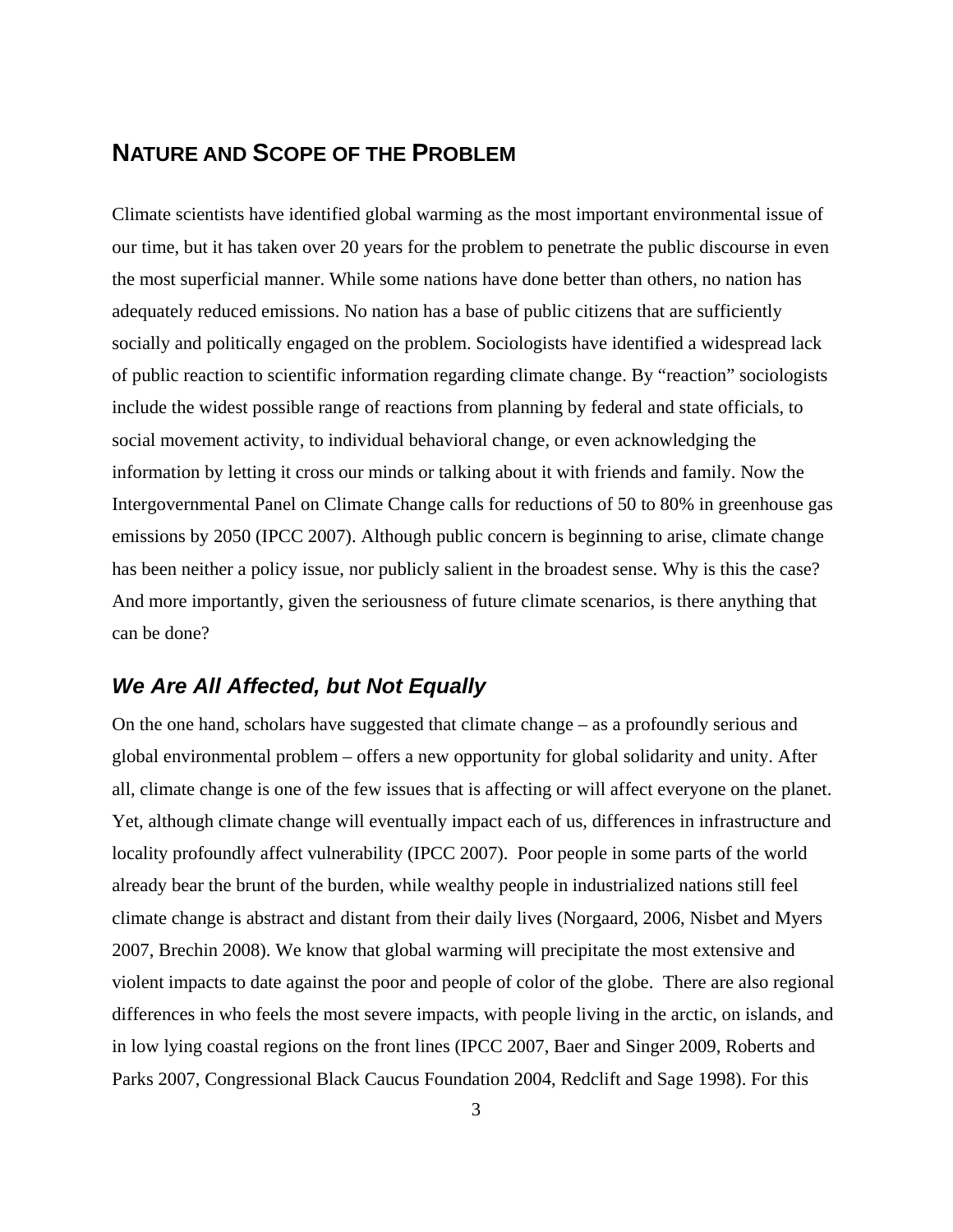reason, in addition to being a major environmental problem, global climate change is a highly significant issue of global environmental justice (Athanasiou and Baer 2002, Baer et al. 2000, Agarwal and Narain 1991, Donohoe 2003, Roberts 2001, Roberts and Parks, 2007, Pettit 2004). Furthermore, industrialized nations of the Northern hemisphere emit greenhouse gases disproportionately to the global airshed, while lack of resources and infrastructure place poor nations most at risk (Watson et al. 1998). While the phrase environmental justice was at first applied mostly to domestic situations (e.g. Bullard 1990), there is increasing attention to a global environmental justice approach that identifies links between human rights and environmental degradation (Anthanasiou and Baer 2002, Roberts and Parks 2007).

 Climate change is an issue of global environmental justice on at least four dimensions: 1) wealthy industrialized countries of the Northern hemisphere contribute disproportionately to the pollution of the common global airshed (IPCC 2007); 2) low lying geography and weaker infrastructure mean that consequences of global climate change will be worse in the poorer nations of the Southern hemisphere (Watson, et al.. 1998, Roberts 2001, Roberts and Parks 2007, Guha 2002); 3) climate treaty negotiations have favored industrialized nations in terms of both outcome and process (Baer et al. 2002, CSE 1998); and 4) intergenerational equity: those alive today are negatively altering the earth's atmosphere and climate, reducing its capacity to sustain life for generations to come (Athanasiou and Baer 2002, Agarwal and Narain 1991, Howarth and Norgaard 1990).

 The fact that not everyone is equally impacted by climate change will be discussed below in the context of behavioral and cognitive challenges that are posed in responding to it. Differential impacts are also important here in the context of patterns of response since part of differences in response are presumably due to differences in the directness of perceived effects. Indigenous communities in the Arctic and urban dwellers in wealthy industrialized nations form two opposite poles of this spectrum.

 Indigenous communities in the Arctic are an example of a group on the front lines of experiencing direct impacts from climate change (IPCC 2007, Arctic Climate Impact Assessment 2004, Trainor, et al. 2008). This is so because of their location in the Arctic where changes happen faster, because cultural ties to land have not yet been severed such that people retain subsistence activities, because culture and social structure are organized around conditions of the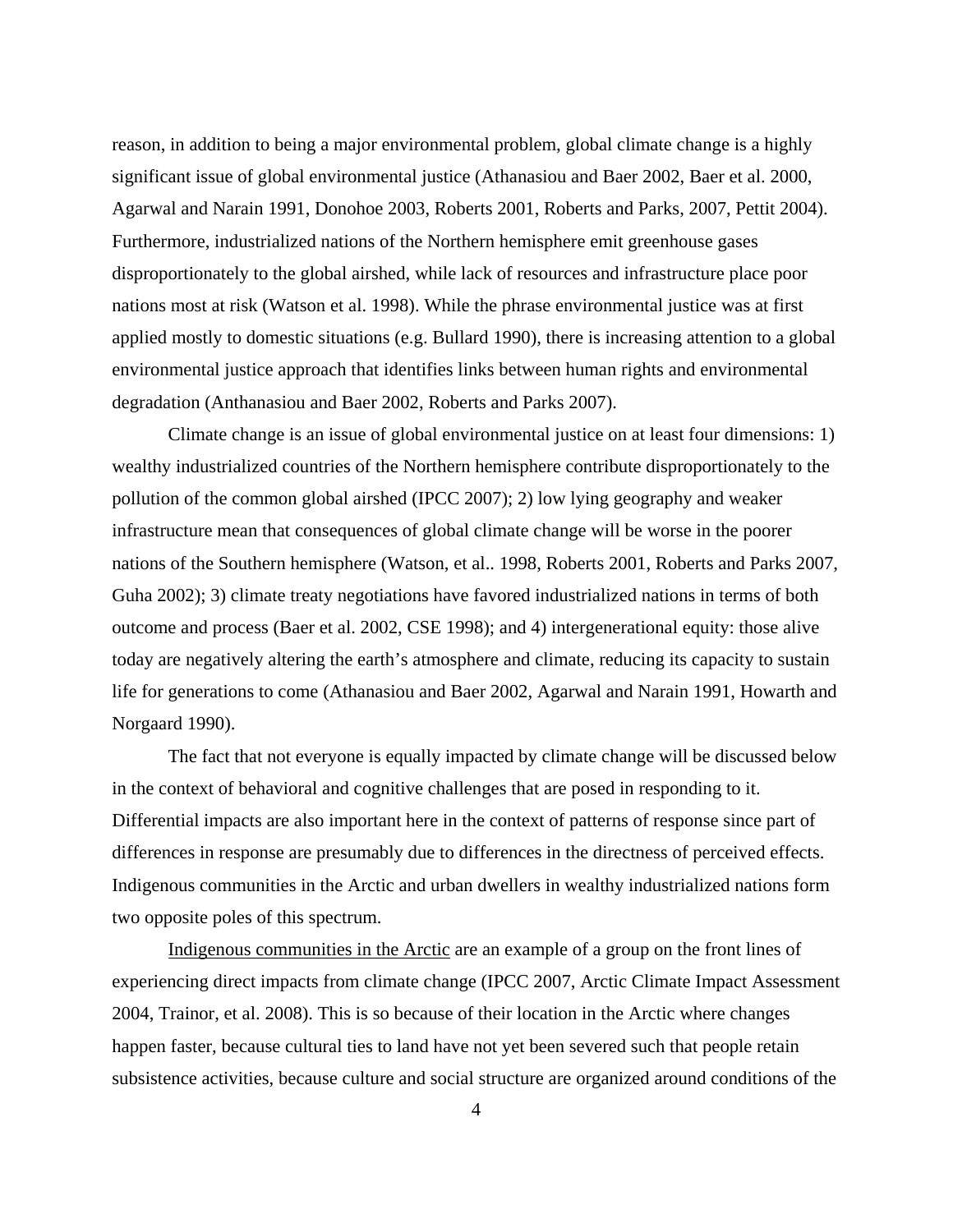natural world, and because many communities have fewer economic resources to respond. For these reasons, northern indigenous people face a very different set of material as well as psychological experiences in the face of climate change. Yet while there are fewer mechanisms pointing towards denial as a psychological barrier to action, barriers in the form of social, political and economic capital are significant.

 Developed Nations- Public Apathy? Public Ignorance? Despite the extreme seriousness of this global environmental problem, the pattern of meager public response in the way of social movement activity, behavioral changes or public pressure on governments is visible in all Western nations (Brechin 2003, Dunlap 1998). Countries of the "North" where citizens are well educated and have economic resources to make behavioral changes are not doing so as might be expected. Especially for urban dwellers in the rich and powerful Northern countries environmental concerns such as climate change are seen by many as "no more than background noise" (Brechin 2008). Instead there is a pronounced ability to "distance oneself from information" (Norgaard 2006a and 2006b, Stoll-Kleeman et al. 2001, Kellstedt et al. 2008).

# <span id="page-6-0"></span>**NATIONAL AND REGIONAL DIFFERENCES IN RESPONSES: GLOBAL CONCERN AND AWARENESS REGARDING CLIMATE CHANGE**

The Intergovernmental Panel on Climate Change was founded in 1988 and has produced widely publicized reports on the state of climate science since the first assessment was released in 1990. As we will see in the media analysis below, climate change has been visible in news media around the world for some time. What do people around the world understand of climate science? What level of concern do they express about these findings? Here I will review existing polling data on levels of citizen knowledge and concern of climate science. We also pose questions and examine some evidence regarding the relationship between information and concern, and information and action. These themes will be expanded upon in the section on existing explanations for lack of response. In general, existing work on knowledge and concern regarding climate change indicates that: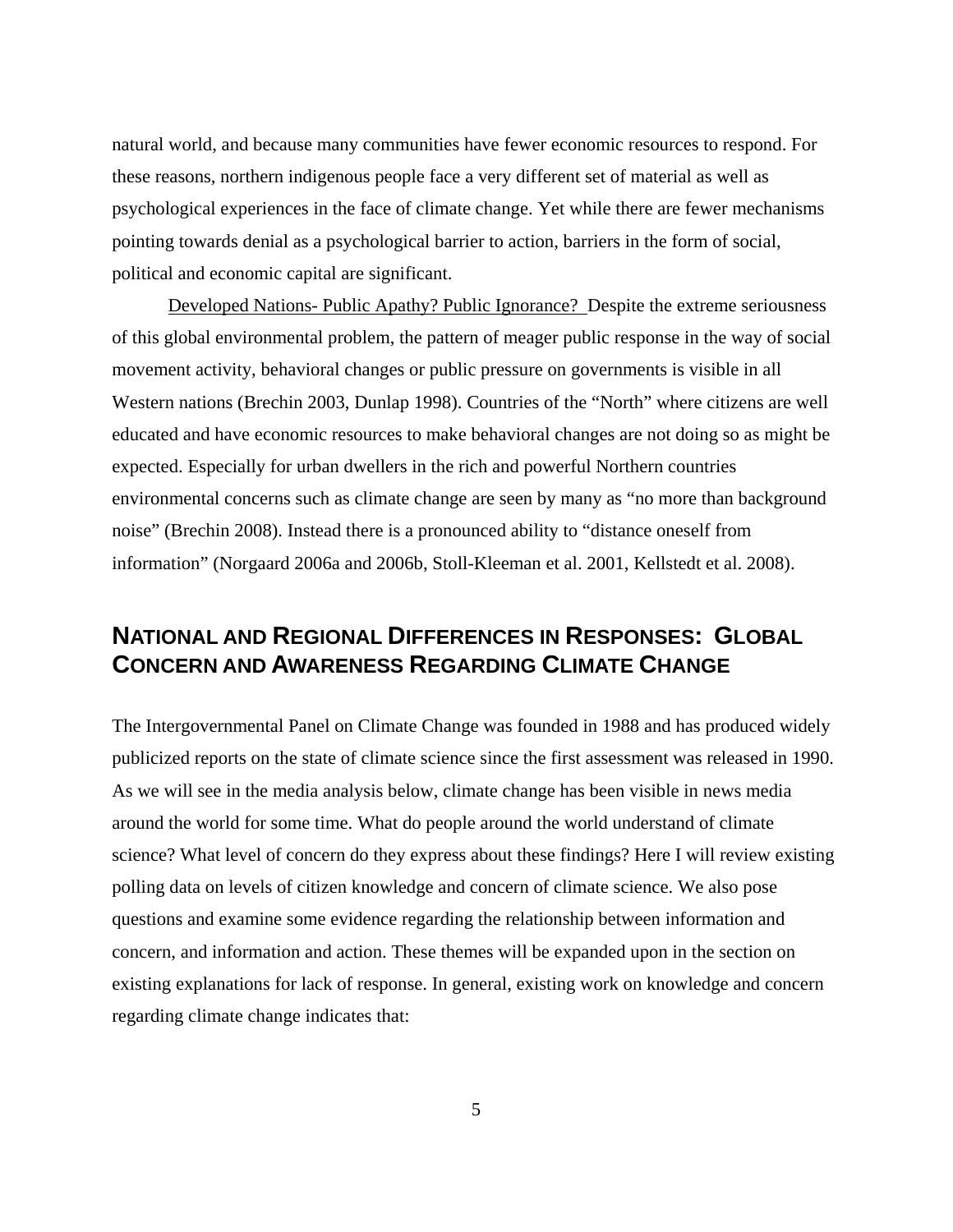- \$ A lack of citizen understanding regarding the basics of climate science is an almost universal finding worldwide even though knowledge has increased over time. Especially notable is confusion between causes of climate change and ozone depletion, and confusion between weather and climate.
- \$ Americans know far less about climate change than their counterparts in the developed world
- \$ Accurate and complete understanding of information is not a pre-requisite for concern.
- \$ Concern is widespread around the world, but it may also be inversely correlated with the wealth and carbon footprint of a nation.
- \$ In some studies, more informed respondents reported less concern or sense of responsibility towards climate change.
- \$ People stop paying attention to global climate change when they realize that there is no easy solution for it. Many people judge as serious only those problems for which they think action can be taken.

#### <span id="page-7-0"></span>*Information and Understanding*

We begin first with what citizens around the world understand about climate change. The earliest major academic studies were carried out by Bostrom and co-authors, (1994), Bord, Fisher and O'Connor (1998), and Dunlap (1998). There have also been a series of public opinion polls in the U.S. We include these via work by Nisbet and Myers in 2007 and Brewer (2005) who publish systematic reviews of polling data on climate change in the U.S. which extend back into the 1980s. Psychologist Paul Slovic and interdisciplinary scholar Anthony Lessierowitz have also conducted recent work. All studies are in agreement in finding widespread misunderstanding regarding climate science.

 In 1994 Bostrom and co-authors use a "mental model" approach to assess American understanding of climate science. They report "widespread misinformation regarding climate change in the general public, including confusion between ozone hole and global climate change and between weather and climate." The authors also report confusion regarding causes of climate change: "automobile use, heat and emissions from industrial processes, aerosol spray cans, and pollution in general were frequently perceived as primary causes of global warming."

 Two comparative international studies were published in 1998. Bord, Fisher and O'Connor (1998) review international survey data on public knowledge, concern, perceived risk and "willingness to pay" regarding global warming. While the authors find "solid awareness of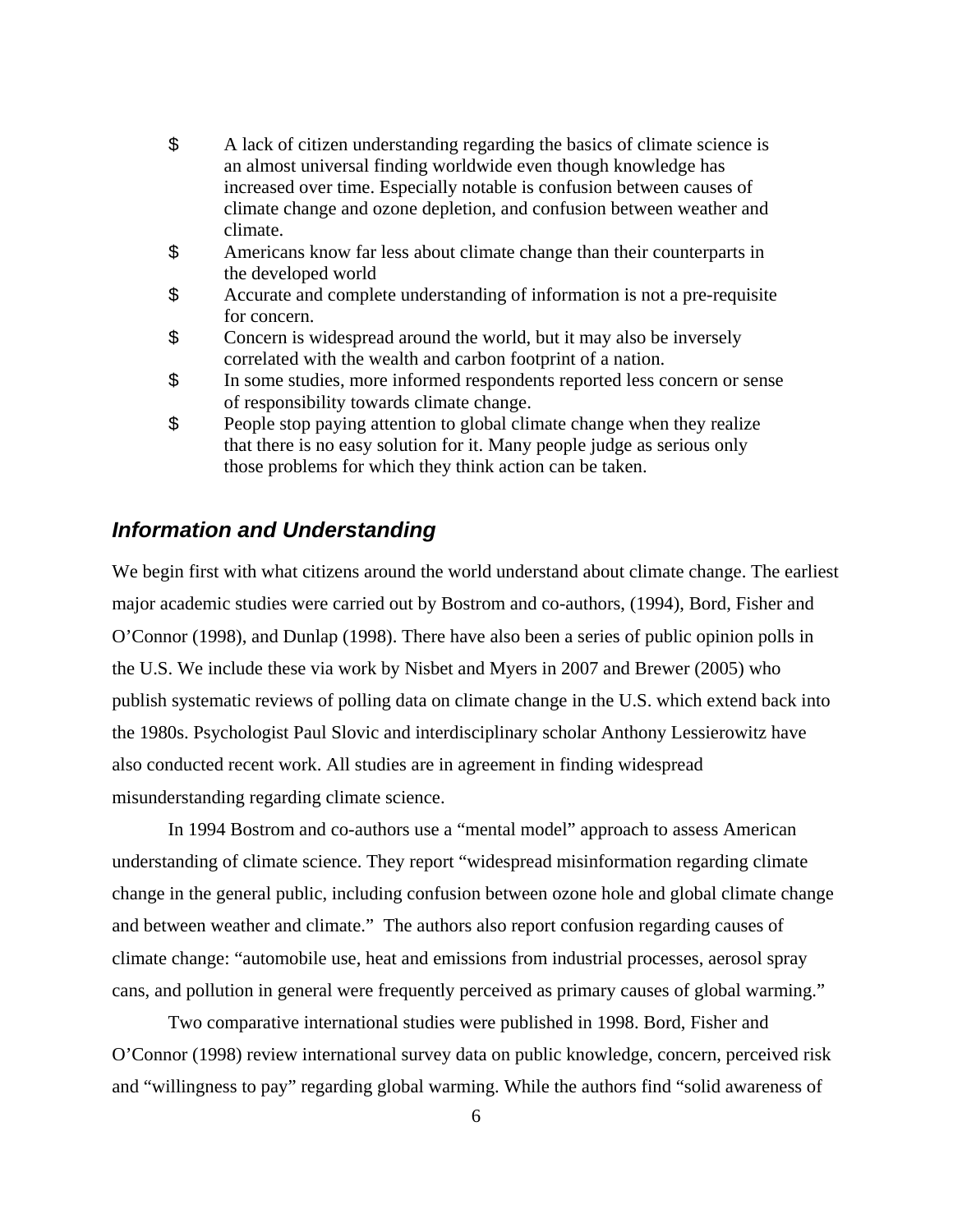and support for general environmental goals" and some measure of awareness and concern regarding global warming, they also find a widespread poor understanding of climate change in the public around the world. Similarly, Dunlap (1998) reports results from a 1992 Gallup survey conducted in Canada, the US, Mexico, Brazil, Portugal, and Russia on public perceptions of global warming. Most respondents did not understand climate science well. In particular the study found, as have others, confusion between climate change and ozone depletion. Dunlap finds the public to be "poorly informed about global warming" (1998, 498).

 More recently, work by Nisbet and Myers (2007) and Brechin (2003) provide updated coverage of the extent of public knowledge of climate science. Brechin (2003) compiles public opinion surveys on public understanding of climate change from 15 nations between 1991 and 2001. He finds that even as scientific consensus on climate science increases, knowledge regarding causes of climate change by the public is minimal. Brechin does find increased public understanding regarding the causes of climate change over the decade from 1991 to 2001, however citizens in all nations studied remain largely uniformed. In the 2001 survey, citizens of Mexico knew the most about the causes of climate change, but even here only one-quarter of respondents correctly identified burning fossil fuels as the primary cause of global warming. Americans, who were tied with the citizens of Brazil at 15%, were in the middle of the pack. Brechin laments the low level of awareness in the U.S.:

"In the most recent international study on knowledge about global warming, the citizens of Mexico led all fifteen countries surveyed in 2001 with just twenty-six percent of the survey respondents correctly identifying that burning fossil fuels was the primary cause of global warming. The citizens of the US, among the most educated in the world, were somewhere in the middle of the pack, tied with the citizens of Brazil at fifteen percent. Even the Cubans, at seventeen percent, were slightly more informed than the American public (2003, 125)"

 In 2007 Nisbet and Myers published a systematic review of trends in US public opinion regarding global warming over the past 20 years. They summarize public opinion across several key dimensions including (a) public awareness of the issue of global warming; (b) public understanding of the causes of global warming and the specifics of the policy debate; (c) public perceptions of the certainty of the science and the level of agreement among experts; (d) public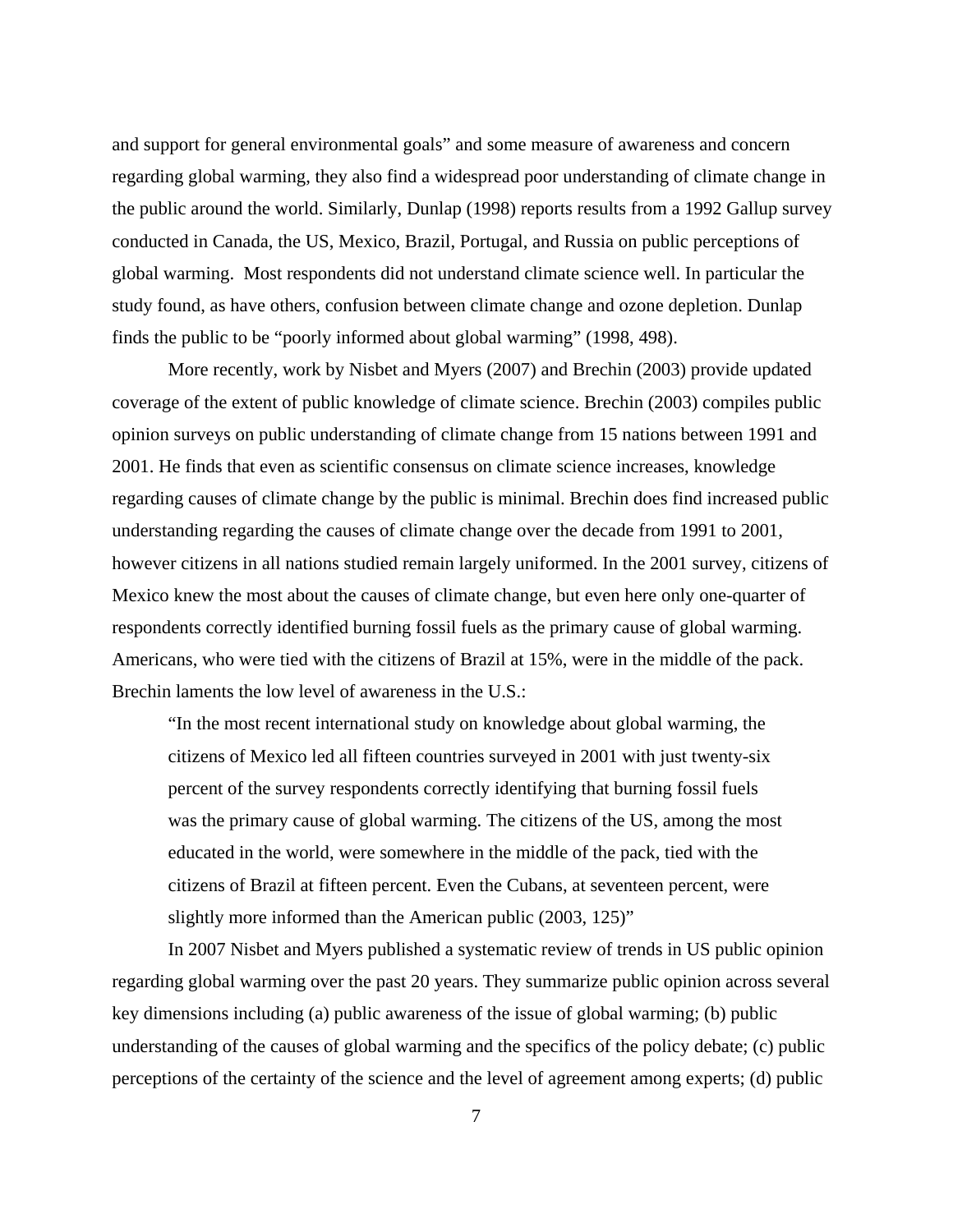concern about the impacts of global warming; (e) public support for policy action in light of potential economic costs; and (f) public support for the Kyoto climate treaty. This work provides a useful summary of a series of sometimes contradictory studies.

 Overall they report that, "Twenty years after scientists and journalists first alerted the public to the potential problem of global warming, few Americans are confident that they fully grasp the complexities of the issue, and on questions measuring actual knowledge about either the science or the policy involved, the public scores very low. As of 1992, only 11 percent of the public answered that they understood the issue of global warming "very well," and across Gallup surveys taken each year between 2001 and 2005, this figure ranged between only 15 percent and 18 percent of respondents, increasing to 22 percent of respondents in 2007" (ibid).

#### <span id="page-9-0"></span>*Concern*

A second important category of public opinion polls on climate change are questions about the level of concern held by citizens. Here again we review a combination of studies focused solely on the US and those which provide international comparison. The earliest high profile cross national work was conducted by Riley Dunlap in 1998 as part of the Gallup Health of the Planet survey (mentioned above for measures of knowledge). Dunlap's survey contains results also on concern (again, these data are from six nations: Canada, the US, Mexico, Brazil, Portugal, and Russia). Most respondents interviewed saw global warming as a problem, although it was not generally ranked as seriously as ozone depletion or rain forest destruction. Dunlap's work points to two important issues. First, as predicted by the concept of a risk society, his results show that perceptions of global warming do not vary consistently across differing social strata within nations. Dunlap notes that: "Perhaps more directly supportive of the risk society hypothesis is that neither ratings of global warming nor of all seven problems combined correlate significantly and consistently with age, sex, education or residence across the six nations, suggesting that Beck (1992) is justified in arguing that concern over global mega-hazards is broadly diffused throughout society" (479). Secondly, despite limitations in knowledge, citizens in all nations except Russia believed that climate change would have consequences in their lifetimes. Thus he notes that detailed public understanding is not actually necessary for policy response.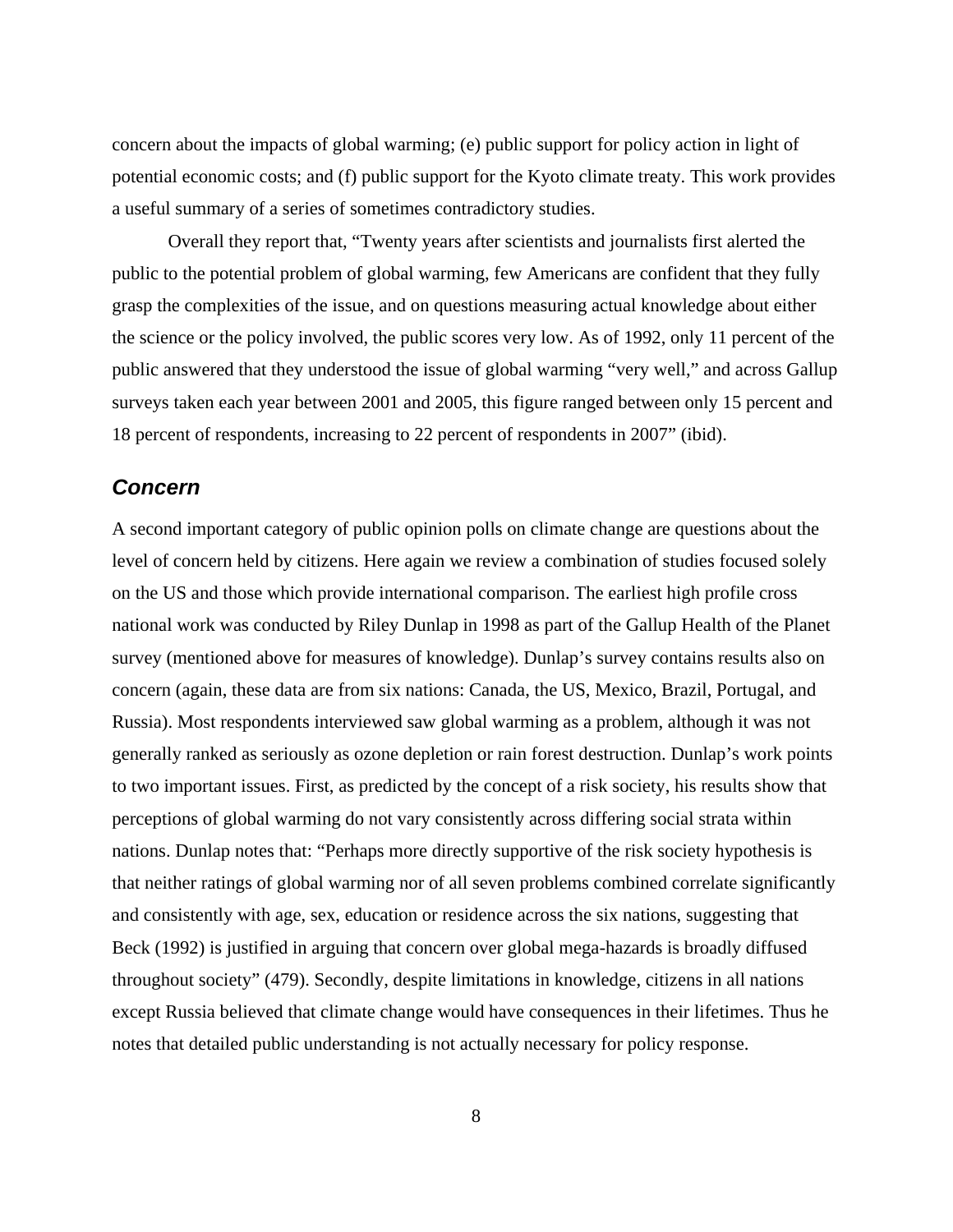Bord, Fisher and O'Connor (1998) also review international survey data on public knowledge, concern, perceived risk and willingness to pay regarding global warming. They found that at that time concern was highest in Canada, most of Europe and South America. Yet they report that, "although the public expresses considerable perceived threat from global warming, the threat is less so than for most other issues surveyed" (77). The other issues addressed in their study were air pollution, water pollution, loss of rainforest, loss of ozone, loss of species and contaminated soil. In conclusion, they find that although global warming is an issue of concern worldwide, it is not a 'front-burner' issue. They also find a "limited willingness to sacrifice" in response to climate change. The authors note that "Our own data support but go beyond earlier data by implying that global warming is not a salient issue, and that people across the globe will support global climate change initiatives that do not levy unusual hardships; but they cannot be expected to voluntarily alter their lifestyles" (75). Exactly why climate change is such a back burner issue may be answered in part by ethnographic work on denial to be discussed below. At least in wealthy nations few people see the connections between climate change and daily life (Norgaard and Rudy 2008).

 Two more recent studies on the United States are especially important. Data on public concern is somewhat conflicting and varies by survey as well as how the questions are asked. Nisbet and Myers' (2007) review of US trends includes questions on concern. This work again provides a useful meta analysis of what is happening in the United States. Nisbet and Myers' review indicates that concern regarding climate change has increased since the mid-1990s in the United States. They summarize data showing that the proportion of Americans who say that global warming is either personally "extremely important" or "very important" increased from 27 percent in 1997 to 52 percent in 2007. When asked about climate change alongside other environmental issues however, it ranks lower than other problems (authors here cite data from Carroll 2006, 2007; Saad 2006). Nisbet and Myers also note that Americans "discount" the threat of climate change, perhaps because it is an environmental problem with consequences that are perceived to be far off in the future (see e.g. Moser and Dilling 2004). They provide data from poll trends that back up these conclusions.

Gallup asked respondents to evaluate the timeline for global warming effects. Queried in 1997, and then each year between 2001 and 2005, only a bare majority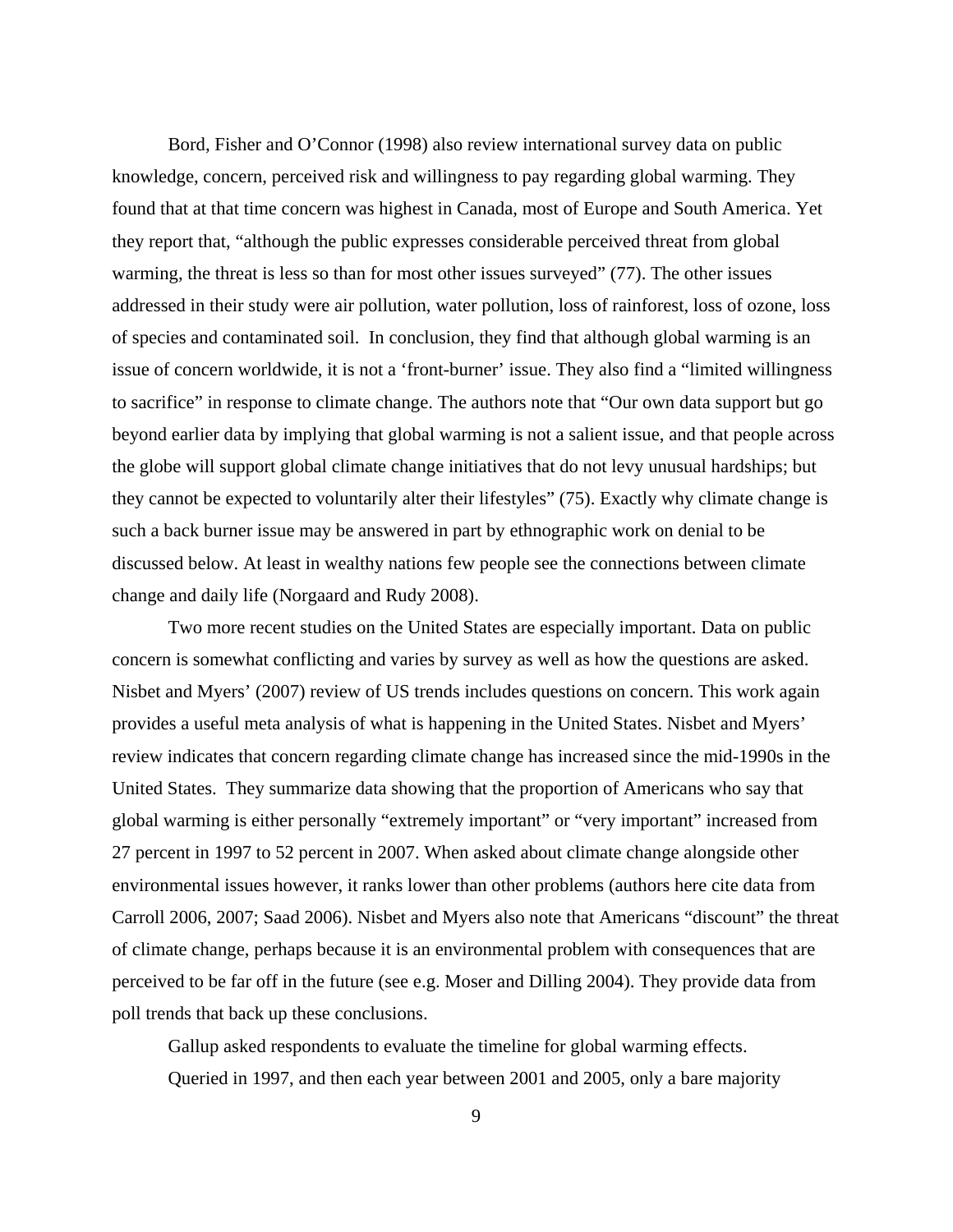of Americans answered that the effects of global warming had already begun, with this figure rising to 60 percent in 2007. Other survey trends show that only about a third of the public believe that global warming will pose a threat within their lifetime.

A recent comparative study on concern takes a different angle. Hanno Sandvik (2008) published some very interesting findings based on a cross national sample of data on public concern for climate change from 46 countries. Sandvik builds on work by Norgaard and others to assert that public awareness and concern regarding climate change is not a function of scientific information alone, but psychological and sociological factors as well. Sandvik reports a negative association between concern and national wealth and carbon dioxide emissions, and a "marginally significant" tendency that nations' per capita carbon dioxide emissions are negatively correlated to public concern. Sandvik writes, "these findings suggest that the willingness of a nation to contribute to reductions in greenhouse gas emissions decreases with its share of these emissions" (333). He concludes that such a relationship apparent is "in accordance with psychological findings, but poses a problem for political decision-makers." Although Sandvik is the first to explicitly test a relationship between wealth and concern, his findings are in accordance with earlier work across spatial scales from the individual to the nation-state. For example, Zahran et al.. (2006) found that citizens residing in U.S. states with higher emissions of climate gasses are somewhat less likely to support climate change policies. O'Connor et al.. (2002) found that higher income negatively affected participants' wiliness to take some voluntary actions such as driving less (this finding did not hold across all actions). Similarly, an inverse relationship between wealth and concern is also reported in Dunlap's 1998 cross national research, but with a smaller sample of nations. Although he does not give this relationship much discussion, Dunlap notes that "Quite importantly, despite the lower levels of understanding among citizens of the poorer nations in our study (Portugal, Brazil and Mexico), residents of these nations typically express more concern over global warming than do those in the more affluent nations (Canada, U.S., Russia)" (488). Furthermore, there are no examples of the reverse relationship, in which higher income is positively correlated with concern or support of climate protection policy. Especially because these findings are counter-intuitive to many, we will return to these findings in our section on policy considerations.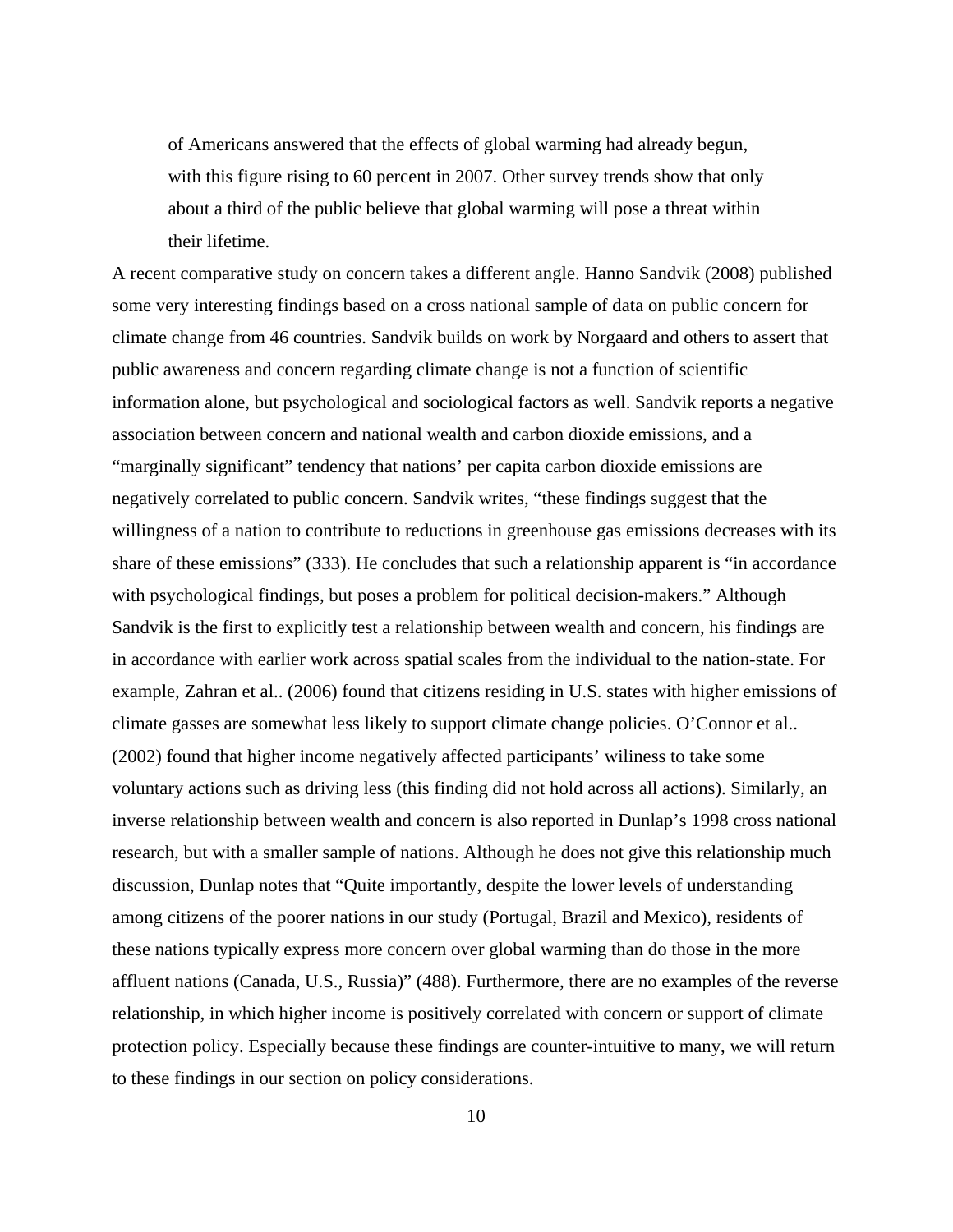A second important set of studies on the United States using Gallup data shows an emerging partisan split between Democrats and Republicans (Dunlap, Xiao and McCright, 2001, and Dunlap and McCright 2008). On the one hand, this study provides updated data on a series of important questions including whether people believe that global warming is occurring, and whether they believe it will pose a serious threat within their lifetimes. The authors note that, "The percentage of Americans viewing global warming as a serious threat to themselves or their way of life during their lifetimes has moderately increased, from 25 percent in 1997 to 40 percent in 2008." Asked in the 2008 Gallup poll when the effects of global warming will begin to happen, 61 percent of respondents said, "they have already begun." The authors note that while this may only be a moderate increase from 1997, when only 48 percent gave this response, it still represents a significant shift from a large minority to a solid majority of the American public.

 The main focus however is on a particularly interesting phenomenon in the United States, that of a prominent partisan split between Democrat and Republican perceptions on climate change. This split is important for two reasons. First, historically support for environmental protection in the United States has been relatively nonpartisan. After all it was Nixon who in 1970 declared the 1970s as the "environmental decade" and proceeded to pass the strongest environmental legislation the world had seen. Since 1994, however, a divide has been noticeable, especially among members of Congress. Data from the League of Conservation Voters indicate a growing divide in environmental voting records in both the House and Senate. And, "nowhere is the partisan gap on environmental issues more apparent than on climate change." Members of Congress tend to be more ideologically polarized than the general public. Now a very large gap exists between self-identified Republicans and Democrats in terms of perceptions of global warming. Dulap and McCright further write that, "Gallup Poll results on global warming spanning a decade, including results from Gallup's 2008 Environment Poll conducted on March 12 suggest that this skepticism among Republican and conservative elites has led rank-and-file Republicans in the electorate to follow suit." Thus, while overall in the Untied States citizen perceptions on the seriousness of climate change have increased, "What these overall trends generally mask, however, are highly divergent trends among Republicans and Democrats." Specifically,

11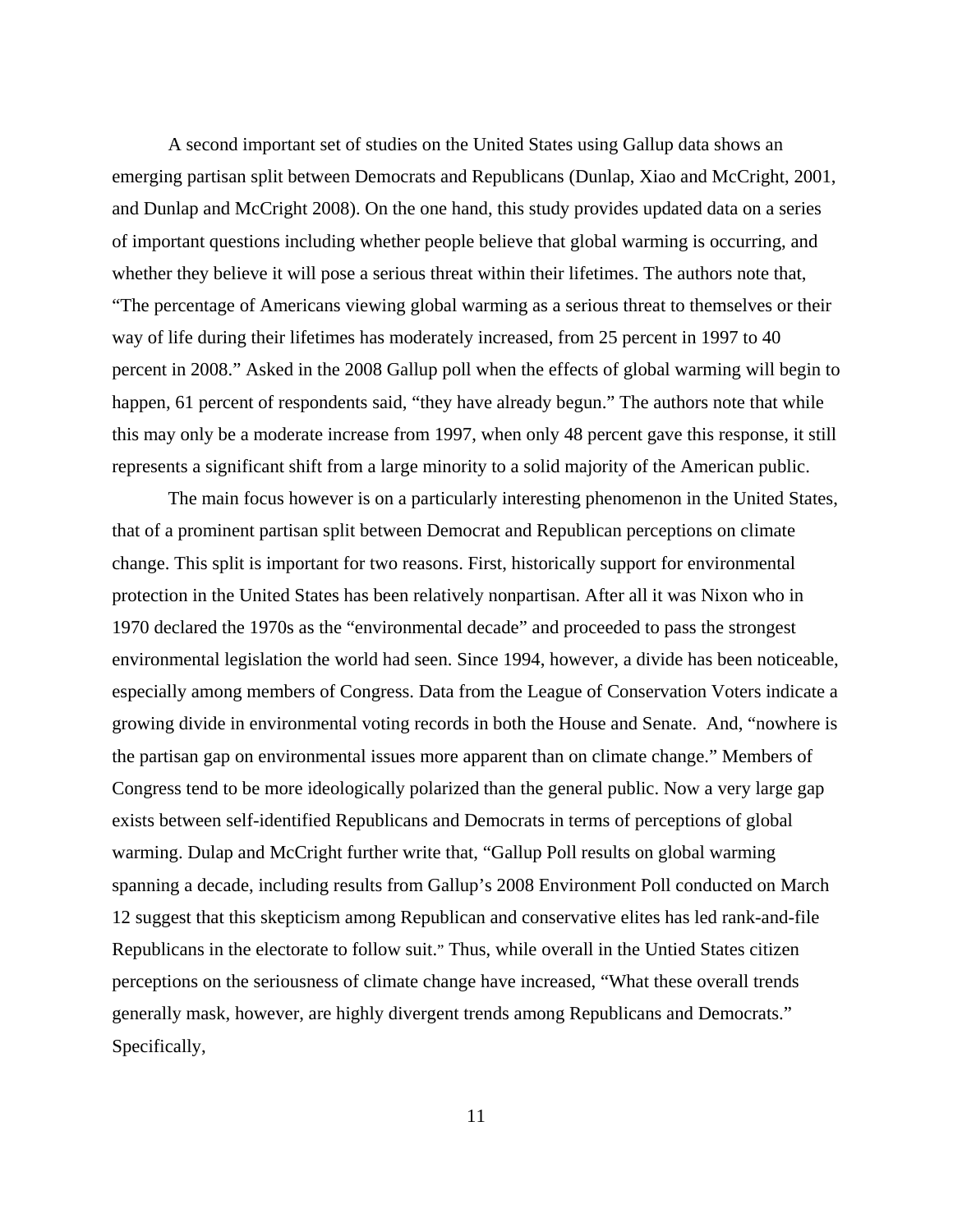while more than three-fourths of Democrats (76 percent) believe global warming is already happening, only 42 percent of Republicans share that view in 2008. The resulting 34 percent gap stands in stark contrast to 1997, when nearly identical percentages of Republicans and Democrats (48 and 52 percent, respectively) indicated that global warming was already happening. Thus, despite all the attention given to global warming in the media, including coverage of IPCC reports, Republicans have become somewhat less likely over the past decade to believe that global warming is already occurring (from 48 to 42 percent), while Democrats have become much more likely to hold this belief (from 52 to 76 percent).

Not only is this split between Democrats and Republicans notable as a newer phenomenon, such a split is more significant on climate change than for other environmental issues. Finally, such a split is important because, as Dunlap and McCright highlight, it is a symptom of a new and now explicit link between party affiliation and the questioning of climate science (see also work by Jacques 2008).

#### <span id="page-13-0"></span>*Is There a Link between Information and Concern?*

Whether and under what circumstances information leads to concern, action, (or to reports of action) are ongoing questions, and ones to which we will return throughout this document. A few summary comments of the above literature are provided here. Although the basic premise of an enlightened, democratic and modern society is that information (especially scientific information) will lead to concern and response on the part of the public and public institutions, the case of climate change poses a challenge to this paradigm (Jacques et al., 2008, Jacques 2008, Norgaard 2006). On the one hand, such results are deeply troubling to our enlightenment sensibilities in which we presume that knowledge will lead to rational action. Yet they need not have wholly negative policy implications. As mentioned above, Dunlap notes the positive perspective that despite limitations in knowledge, citizens in all nations except Russia believed that climate change would have consequences in their lifetimes (1998). Certainly we would do well to better understand the policy and political significance of such dynamics. Thus, as will be discussed in the policy section below, Dunlap makes the important observation that detailed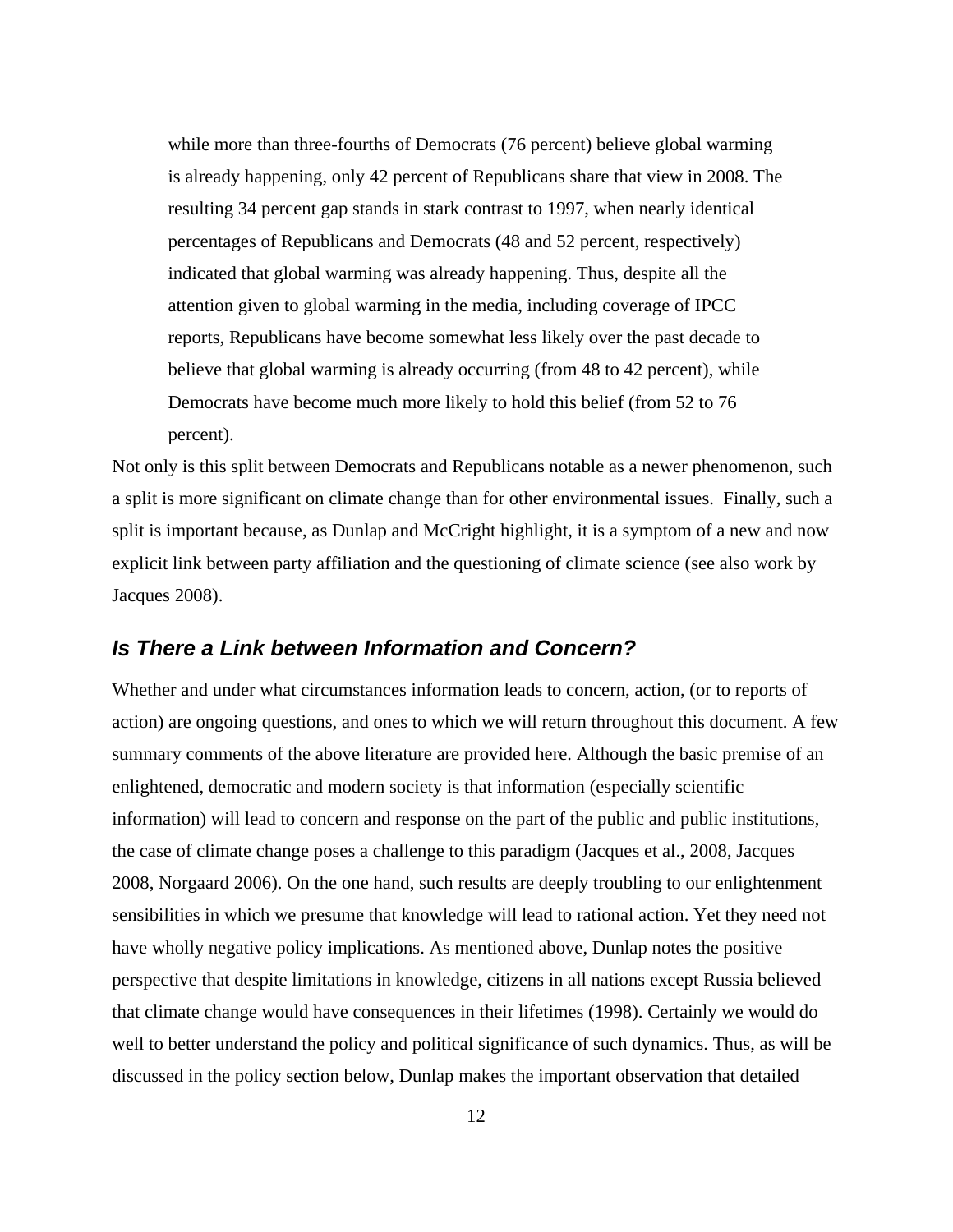public understanding of highly complex issues such as global warming may be neither feasible nor necessary for effective policy making.

 Paradoxically, as evidence for climate change pours in and scientific consensus increases, interest in the issue throughout many Western nations declined during the 1990s and into the early 2000s (e.g. Hellevik, 2002, Immerwahr, 1999, Saad 2002). For example, Gallup polls for the United States show that the percentage of people who, "personally worry a great deal about global warming" dropped from 35% in 1989 to 28% in 2001, while the percentage who worry "not at all" rose from 12 to 17% during the same time period (Saad 2002). Even more dramatically, biannual national level survey research in Norway finds a significant and steady downward trend in public interest and concern about global warming, with the percentage of respondents who replied that they were "very much worried" declining steadily from 40% in 1989 to less than 10% in 2001 (Hellevik 2002, Barstad and Hellevik 2004). See also work by Kellsted et al. 2008 discussed below.

#### <span id="page-14-0"></span>*Is There a Link between Information and Action?*

On the one hand, if the public lacks complete information, neither concern nor action is likely. For example, Bostrom, et al. 1994 argue that this general public misunderstanding of climate science is part of the widespread failure of response: "When asked what could be done, respondents tended to focus on general pollution control rather than reductions of carbon dioxide emissions or energy consumption." On the other hand, the research discussed above reports somewhat conflicting patterns regarding information as a pre-requisite for action.

 For example, in their survey of 1,218 Americans, Bord, O'Connor and Fischer 2000 did find that the key determinant of stated behavioral intentions to address global warming is a correct understanding of the causes of global warming. They write that "Knowing what causes climate change, and what does not, is the most powerful predictor of both stated intentions to take voluntary actions and to vote on hypothetical referenda to enact new government policies to reduce greenhouse gas emissions." Similarly, the authors found that those who did not know the causes of climate change were less likely to say they would take action or support for government policies. Thus they conclude that, "General pro-environmental beliefs and perceptions that global warming poses serious threats to society also help to explain behavioral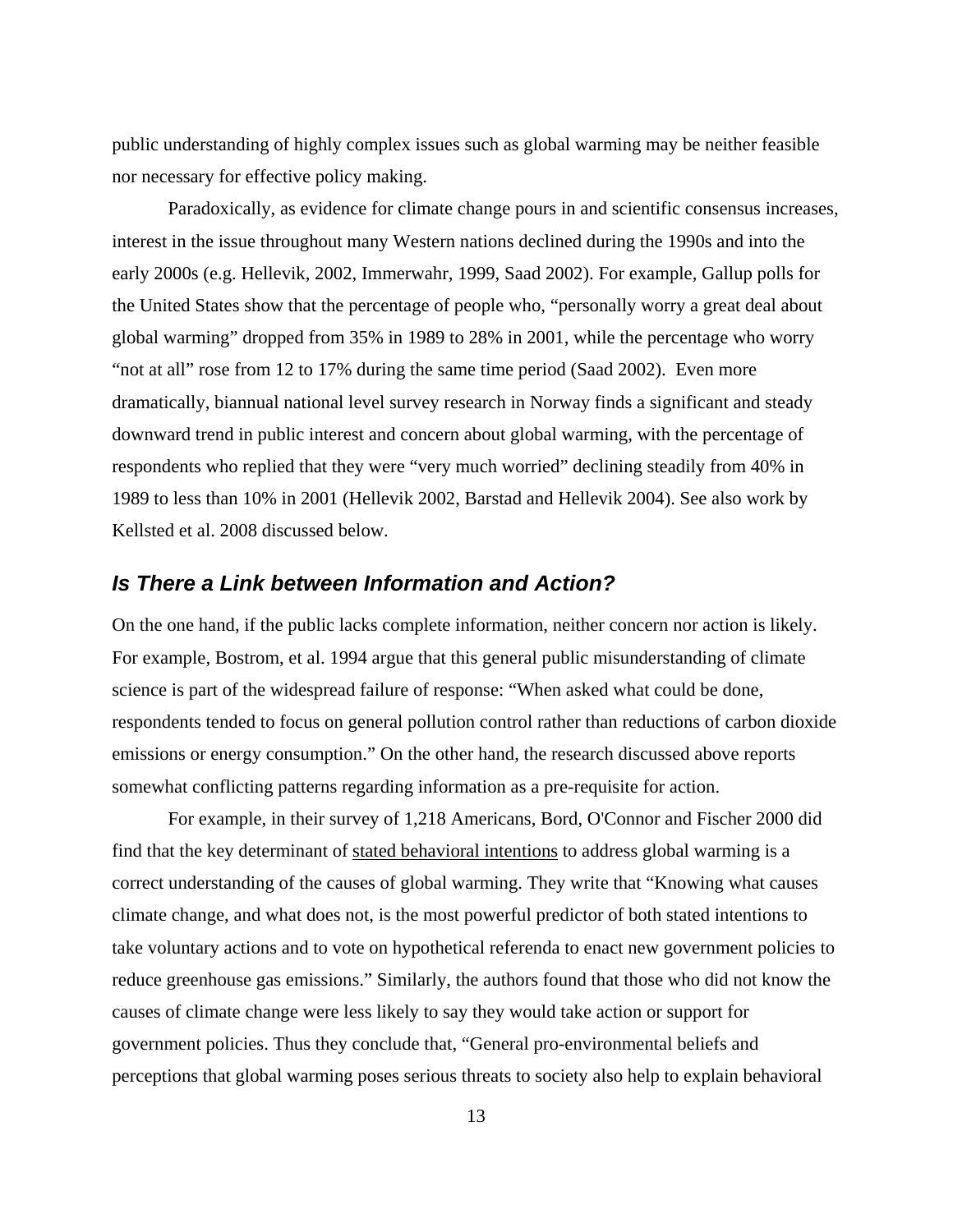intentions. . . Translating public concern for global warming into effective action requires real knowledge. General environmental concern or concern for the negative effects of air pollution appear not to motivate people to support programs designed to control global warming." Stated intentions are of course very different from engaging in actual behaviors.

 The work of O'Connor et al. 2002 uses a heuristic model approach to compare cognitive, economic, and partisan explanations for who supports reductions in climate emissions. The authors conclude that so called "cognitive" explanations of support for reducing greenhouse gas emissions are more powerful than economic or partisan heuristic ones. "People want to reduce emissions if they understand the causes of climate change, if they perceive substantial risks from climate change if average surface temperatures increase, and if they think climate change mitigation policies will not cost them their jobs." The authors find that people who can both accurately identify causes of climate change and who expect negative future climate scenarios are the most likely to support both government and voluntary actions. "Economic circumstances and anxieties are not important predictors, but the belief that environmental protection efforts do not threaten jobs for people like the respondent, limit personal freedoms, and hurt the economy is a strong predictor" (ibid). From another angle, Stanford social psychologist Jon Krosnic has studied various aspects of the relationship between efficacy, concern and willingness to take action. In recent work on public perceptions of climate change, Krosnic et al. 2006 observe that people stopped paying attention to global climate change when they realize that there is no easy solution for it. Instead they note that many people judge as serious only those problems for which they think action can be taken.

## <span id="page-15-0"></span>**EXPLANATIONS FOR LACK OF RESPONSE**

A wide range of scholars from multiple disciplinary backgrounds have addressed the question of why the public has largely failed to respond to climate change. The dominant disciplines to consider are psychology, social-psychology and sociology. Some scholars working on this topic approach non-response from highly theoretical orientations. Others conduct public opinion surveys take it at face value, but their work still offers insight into the dynamics of non-response.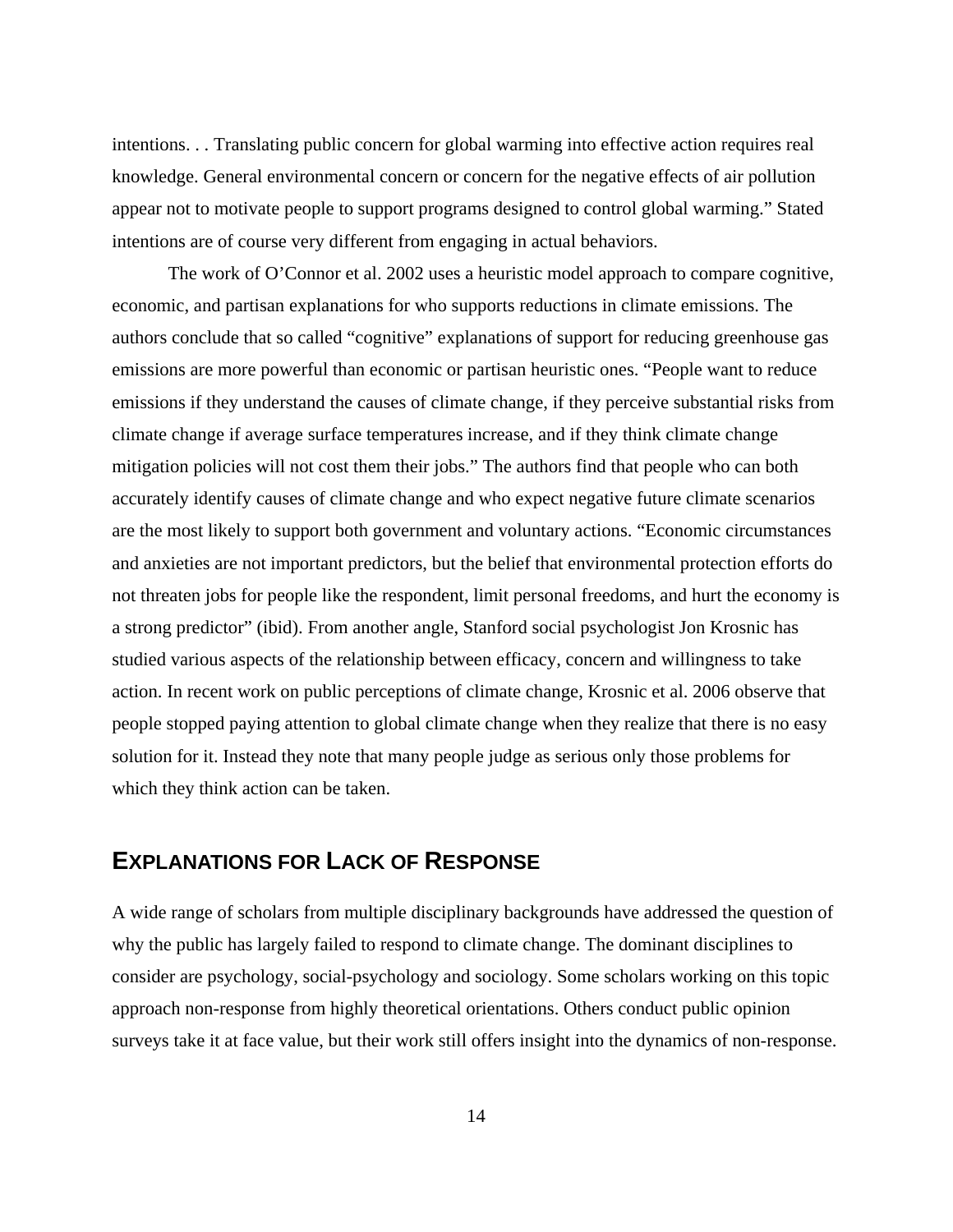Throughout this section we will consider examples from two case studies, one in Norway, the other in the United States.

 In order to navigate these very different disciplinary perspectives on what is going on it is important to lay out some of the assumptions, terrain and language of each field. It is also important to note how these different theoretical and disciplinary perspectives may fit together under some circumstances, as well as how they fail to make sense together in other cases (as when basic assumptions about human nature are opposing).

 Following this preliminary introduction, we will work through a series of explanations by theme, simultaneously considering work from psychology, social-psychology, sociology and political opinion polls as they apply to each of four broader answers to the question of why there is so little public response to climate change. These are: 1) people don't know enough to realize the danger, 2) people don't care enough to take action, 3) there is hierarchy of needs and climate change is not an immediate need, 4) people have trust that the government will fix the problem. From this survey of existing explanations, we extract a series of cognitive and behavioral limitations faced by the public in responding to climate change.

 We then move to my own answer to the question of why well educated and relatively privileged people have failed to act, which blends psychology and sociology to lay out a conception of socially organized denial. Under this framework, information from climate science is known in the abstract, but disconnected from, and invisible within political, social or private life. Instead, people actually work to avoid acknowledging disturbing information in order to 1) avoid emotions of fear, guilt and helplessness, 2) follow cultural norms, and 3) maintain positive conceptions of individual and national identity. National identity may be in turn linked to subconscious economic self interest since "Citizens of wealthy nations who fail to respond to the issue of climate change benefit from their denial in economic terms. They also benefit by avoiding the emotional and psychological entanglement and identity conflicts that may arise from knowing that one is doing 'the wrong thing'" (Norgaard 2006b, 366). People described a sense of knowing and not knowing about climate change, of having information but not thinking about it in their everyday lives. In discussing this model, I incorporate material from psychology, social psychology as well as sociology of emotions, sociology of culture and political economy.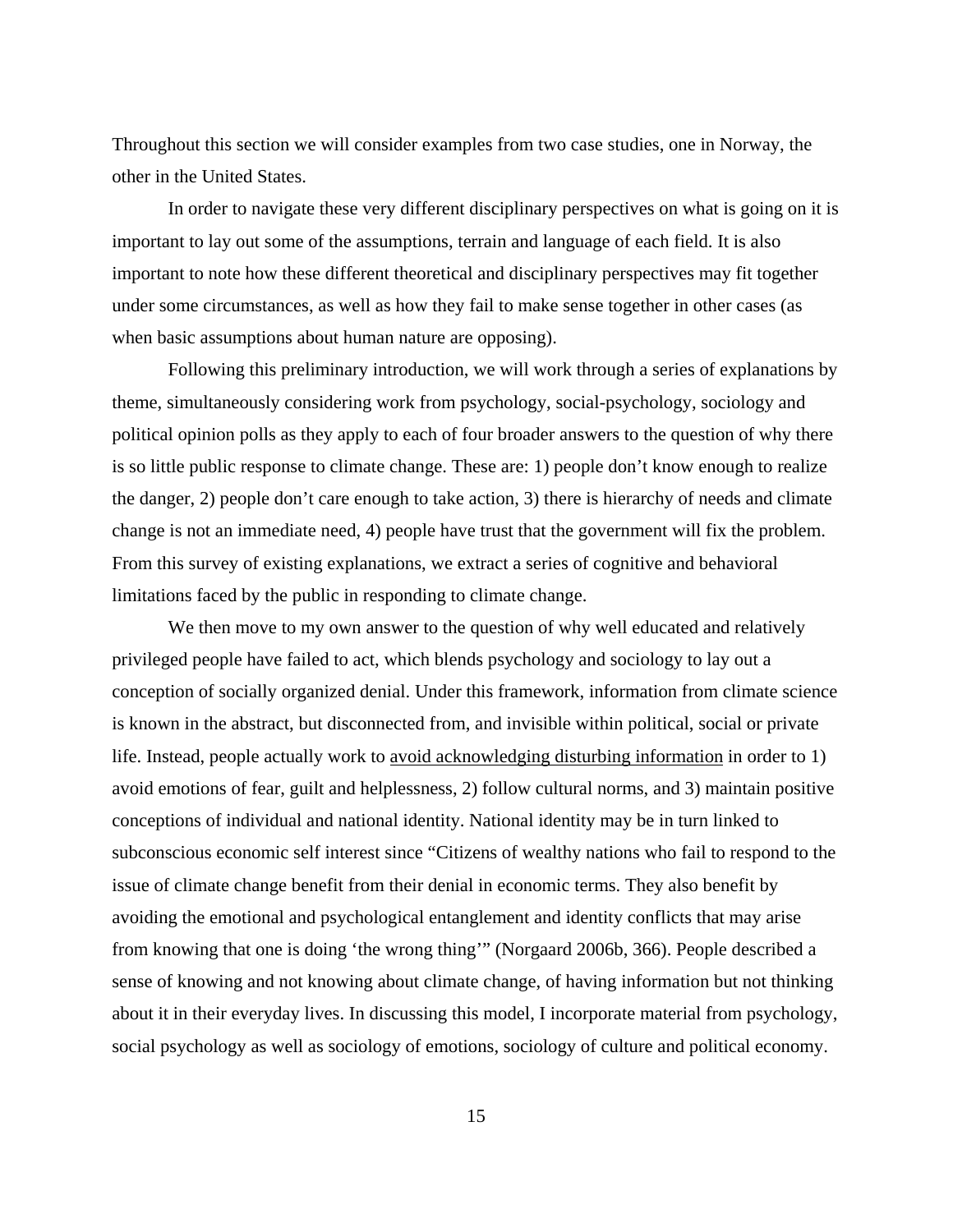## <span id="page-17-0"></span>*A Disciplinary Primer: Assumptions and Frameworks from Relevant Fields*

Researchers in psychology, social psychology and sociology hold unique research approaches, methods, and terminology, and tend to publish in their own set of journals. Psychologists have conducted a great deal of work relevant to the perception and cognition of climate science, as well as work on the role of affect in shaping cognition. Psychological investigation of perception, cognition, identity, emotion, and behavior is often biologically based, and results are characterized as more universal phenomena. Although there are a variety of theoretical orientations, almost all psychology takes the individual as the unit of analysis. Experimental methods are common in many of the studies that will be discussed here. Social psychology focuses on the interaction between individuals and groups. As a discipline, social-psychology is complicated by the fact that it approaches questions from both the sociological and psychological angle. Social psychological work considered here has examined for example the effects of group, nation and social location on perceptions of climate change.

 The field of sociology, although very broad in its scope, is characterized by its attention to the tension between individuals and society (known as the micro-marco link). For sociologists, questions about individual behavior are situated in a social context, and questions about widespread social patterns are in turn understood in the circumstance of individual wants and needs. Sociologists have addressed a wide range of questions related to climate change behavior including media discourses, the relationship between the state and corporations in structuring national climate policies, as well as how cognition and emotion are socially constructed. From a social problems perspective, not all potential issues make it onto the public agenda. Even problems which are quite serious and affect many individuals do not automatically receive space in the public eye. Rather the one criteria of whether an issue will make it to the level of a recognized "social problem" is that the condition can be solved through collective action. From this perspective it is taken as given that if no solution is perceived to be possible, people are more likely to "resign themselves to their fate." In some cases psychological explanations for behavior can easily be integrated into sociological analysis (as when individual tendencies are understood to be modified by social context). In other cases, the sociological emphasis on the role of culture and social structure in cognition and perception for example, are counter to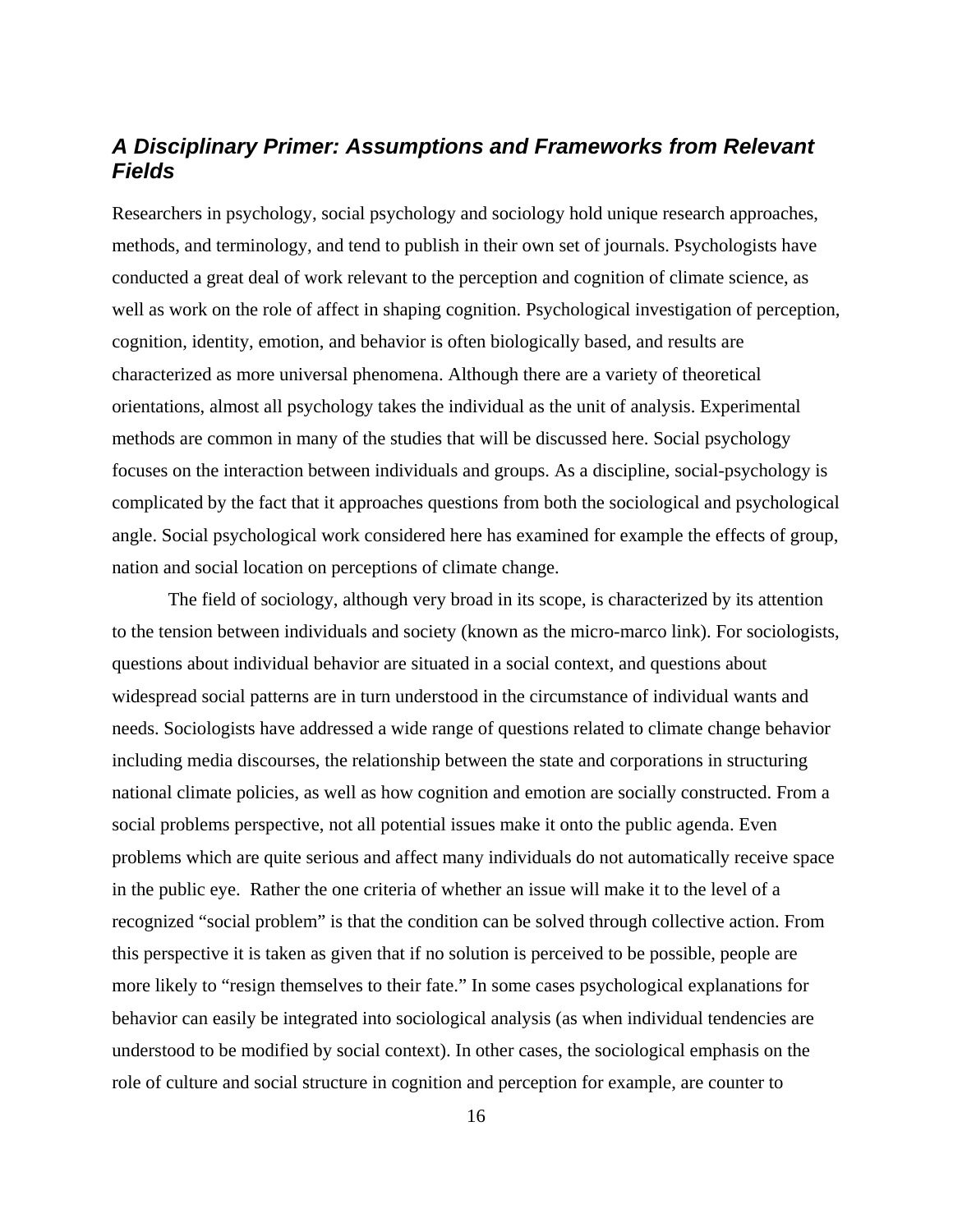psychological explanations which view individuals in isolation. In other words, sociologists are more inclined to ask questions about how cognition or perception may differ by social status, wealth or other demographic variables, while psychologists often treat these as biologically driven and/or subject to more universal laws.

### <span id="page-18-1"></span><span id="page-18-0"></span>*Four Existing Explanations*

## **"If people only knew"**

Not surprisingly, given the extensive survey data discussed earlier on the public's lack of knowledge regarding climate change, the dominant theme of research from fields as widespread as science and risk communication, environmental sociology and psychology, has emphasized the public's lack of information and knowledge as a barrier to social action. Bostrom and coauthors write that, "To a significant degree the effectiveness with which society responds to this possibility depends on how well it is understood by individual citizens. As voters, citizens must decide which policies and politicians to support. As consumers, they must decide whether and how to consider environmental effects when making choices such as whether our resources are most efficiently deployed by using paper or polystyrene foam cups" (1994, 959). The sense that, "if people only knew," they would act differently: i.e., drive less, "rise up" and put pressure on the government is widespread in popular discourse and environmental literature, and also underlies work from psychology, social psychology and sociology. Psychologists and social psychologists have described flawed cognitive and mental models that limit people's ability to grasp what is going on, while sociologists have documented the manipulation of climate science (especially in the United States) and the media's role in misinforming the public through magnifying the perception of uncertainty. Sociologists have also conducted opinion polls highlighting the lack of public understanding of climate science and espoused the need for greater awareness. Examples of each are reviewed below.

 The "conceptual challenges" surrounding global warming have been primarily understood in terms of limitations of individual psychology (i.e., mental models, confirmation bias), or to media framing (see e.g. Bell 1994; Ungar 1992, Boykoff 2004, 2008). Psychologists have described the power of "faulty" decision making powers such as "confirmation bias"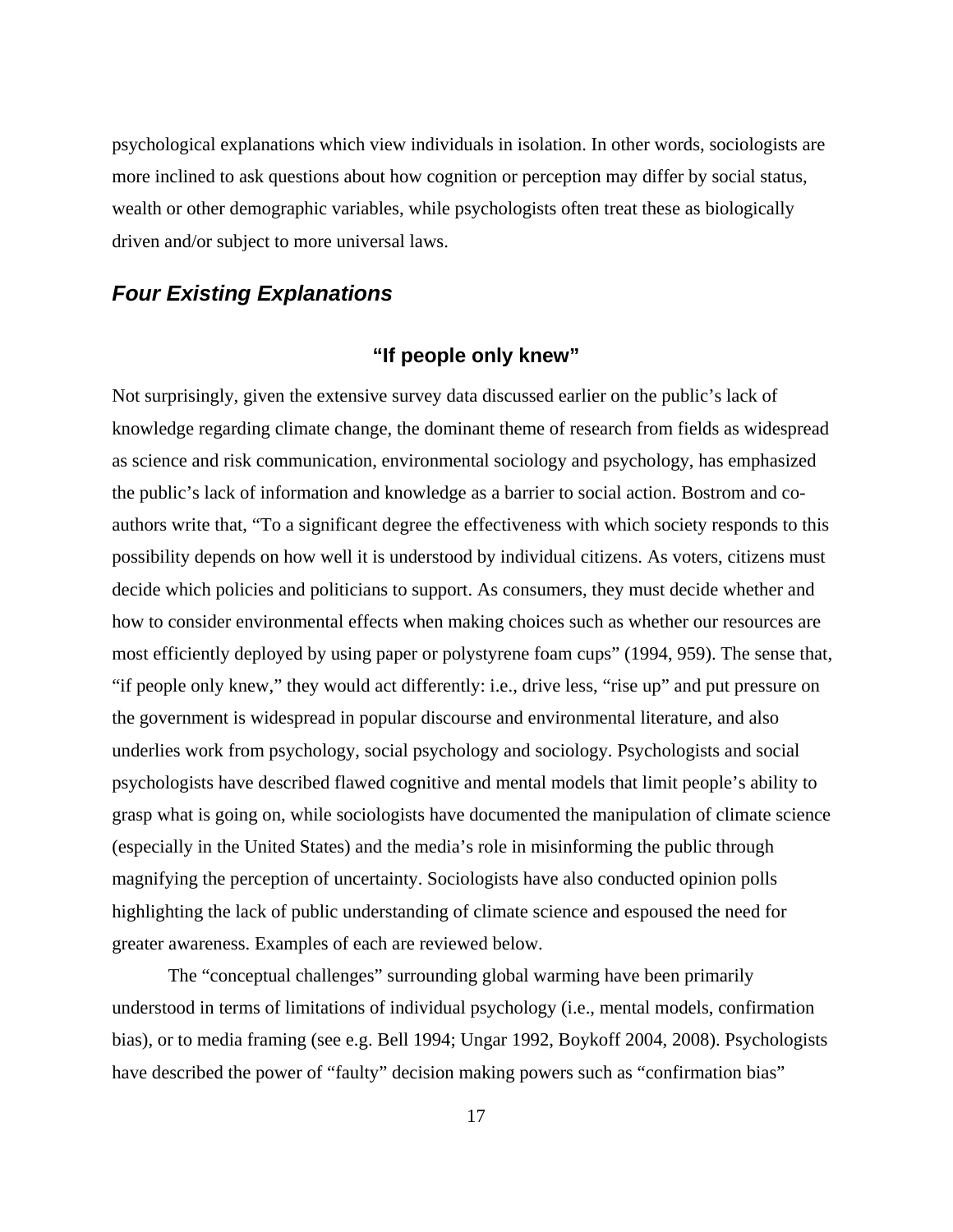(Halford and Sheehan, 1991). Bostrom et al. (1994), describe how effective public response is limited because "lay mental models of global climate change suffer from several basic misconceptions." (P.968). For example, psychologists Grame Halford and Peter Sheehan write that "With better mental models and more appropriate analogies for global change issues, it is likely that more people, including more opinion leaders, will make the decision to implement some positive coping action of a precautionary nature" (1991, 606). From another angle, "affect" is considered by social psychologists to be the positive or negative evaluation of an object, idea, or image. Similar to emotions, but not as "full blown", affect has been shown to powerfully influence both information processing and decision-making. Work in the area of risk perception and affect in the United States and Great Britain by Lorenzoni et al. (2006) found that, "the terms "global warming" and "climate change", and their associated images, evoked negative affective responses from most respondents. Personally relevant impacts, causes, and solutions to climate change were rarely mentioned, indicating that climate change is psychologically distant for most individuals in both nations." Other work describes how confusion results from the fact that people relate to global warming through other existing generalized "frames" or "mental models" such as "ecological problem" in general, "air pollution" or "ozone depletion" (Dunlap, 1998; Stern et, al, 1995).

 Researchers have also asserted that part of the difficulty is that knowledge of global warming requires complex grasp of scientific knowledge in many fields (Johnassen, 2002). Researchers have lamented the confusion between global warming and the ozone hole (e.g. Bell 1994, Bostrom et al.. 1994, Read 1994), investigated the role of media framing (Bell 1994, Ungar 1992), and described how understanding global warming requires a complex grasp of scientific knowledge in many fields.

 A more recent example of conceptual explanations for failed public response comes from Sterman and Sweeney (2007). These authors note the paradox that most Americans believe climate change poses serious risks, but also believe inaccurately that emissions reductions can be deferred until there is greater certainty surrounding climate science. "Such wait-and-see policies erroneously presume climate change can be reversed quickly should harm become evident, underestimating substantial delays in the climate's response to anthropogenic forcing." The authors conducted experimental work with graduate students at MIT which found that even these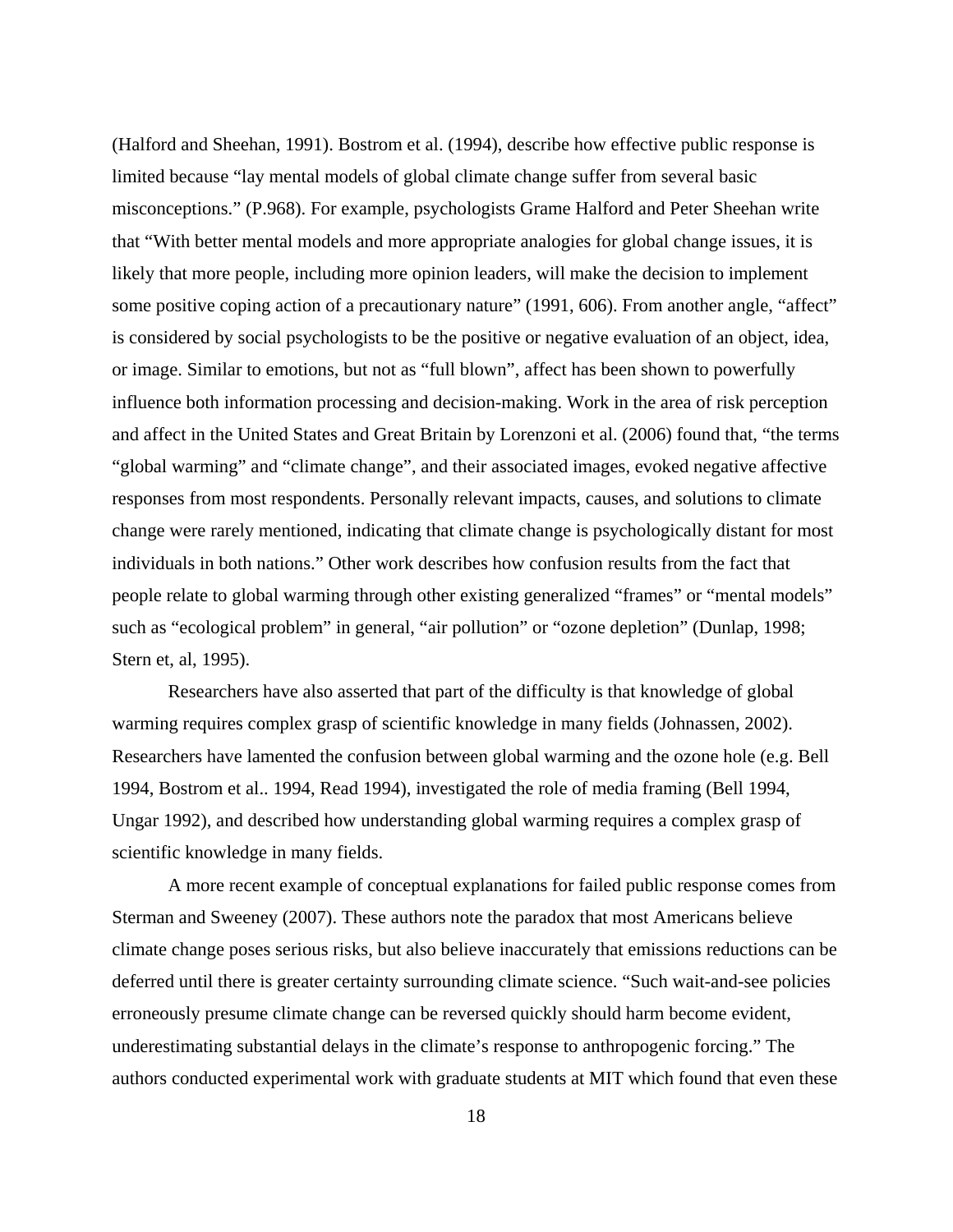highly educated adults had "widespread misunderstanding" of how climate change worked, misunderstandings that caused them to systematically underestimate the need for immediate action to stabilize the climate. In particular, research subjects conceived of the global climate as a system which was analagous to a bathtub filling over, once the input stops the tub level can be lowered right away. According to research however, once in the atmosphere, climate gases will continue to rise even if emissions fall. The authors write that, "these beliefs – analogous to arguing a bathtub filled faster than it drains will never overflow – support wait-and-see policies but violate conservation of matter. Low public support for mitigation policies may arise from misconceptions of climate dynamics rather than high discount rates or uncertainty about the impact of climate change." Furthermore, the authors link this misunderstanding to the failure of response of U.S. policymakers.

 Harriet Buckeley describes the assumption that information is the limiting factor in generating public response as the "information deficit model." While information deficit explanations are indispensable, they do not account for the behavior of the significant number of people who do know about global warming, believe it is happening, and express concern (Hellevik and Høie 1999). From this perspective people are presented as individual agents acting "rationally" in response to information made available to them. According to the information deficit model of public response to environmental issues, the public needs to be given more knowledge about environmental issues in order to take action . . . In this approach the contextual dimensions of environmental concern are ignored so that public perceptions are seen as stable, coherent, and consistent, and to exist within individuals rather than being located within the inter-subjective contexts of institutions and discourse (2000, 315-316). Yet as Read et al. (1994) point out, two simple facts are essential to understanding climate change. If significant global warming occurs, it will be primarily the result of an increase in the concentration of carbon dioxide in the earth's atmosphere. And the single most important source of carbon dioxide is the combustion of fossil fuels, most notably coal and oil. So how can it be that such highly educated people don't know this basic fact?

 Paradoxically, as evidence for climate change pours in and scientific consensus increases, interest in the issue throughout many Western nations declined during the 1990s and into the early 2000s (e.g. Hellevik, 2002, Immerwahr, 1999, Saad 2002). For example, Gallup polls for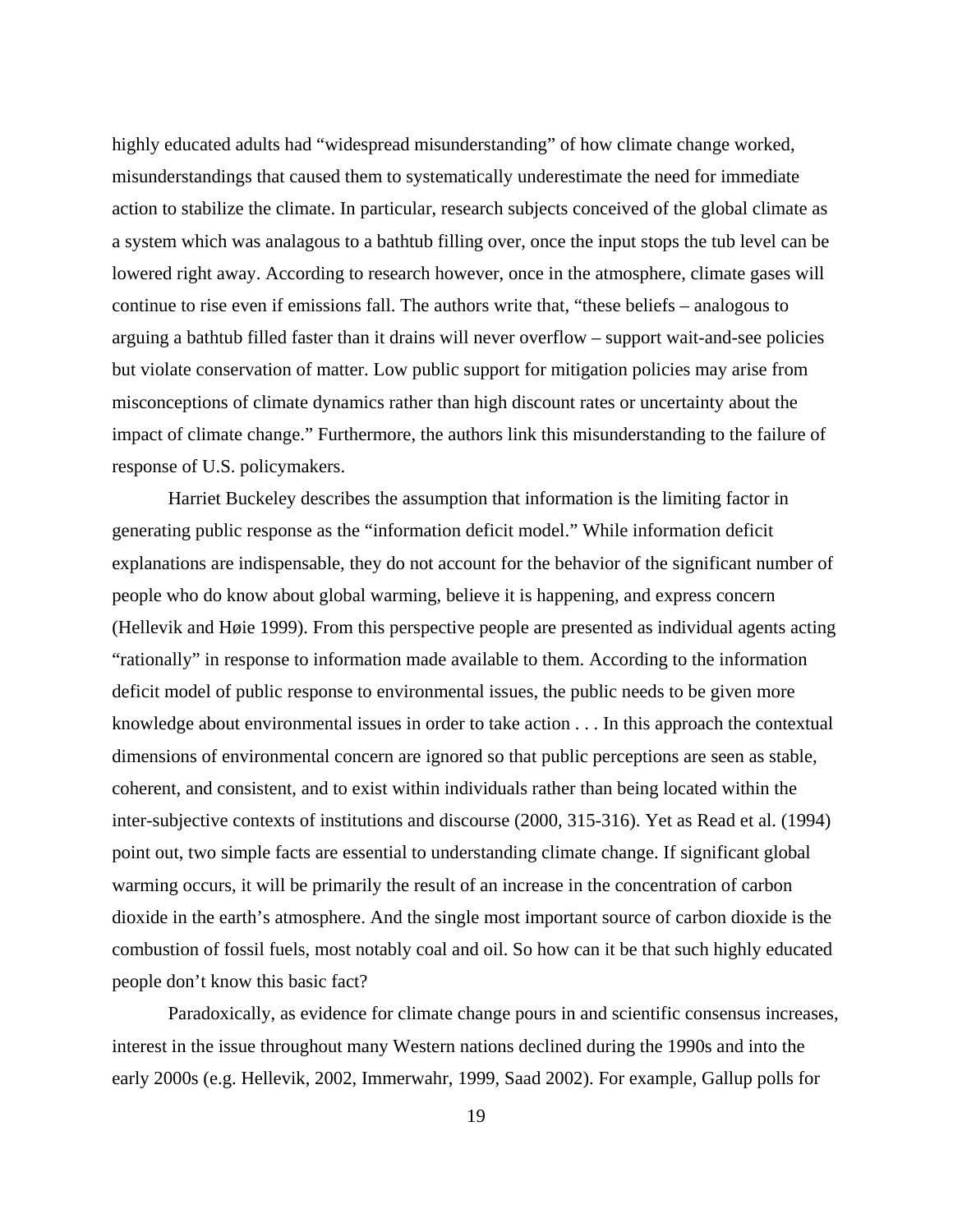the United States mentioned earlier show that the percentage of people who "personally worry a great deal about global warming" dropped from 35% in 1989 to 28% in 2001, while the percentage who worry "not at all" rose from 12 to 17% during the same time period (Saad 2002). Again, biannual national level survey research in Norway finds a significant and steady downward trend in public interest and concern about global warming, with the percentage of respondents who replied that they were "very much worried" declining steadily from 40% in 1989 to less than 10% in 2001 (Hellevik 2002, Barstad and Hellevik 2004). Helevik writes, "A decline from such a high level of anxiety is to be expected. There are limits to how long it is possible for individuals to live with the extremely pessimistic environmental perspectives reflected in the 1989 results. Anxiety reduction mechanisms make people look for brighter aspects of development." We see evidence of the same pattern in the United States. This finding parallels a study by the American Geophysical Union in the United States which reported that the percentage of people who worry a great deal about global warming dropped from 35% to 24% between 1989 and 1997 (Immerwahr, 1999). The AGU study links declining concern to a sense of hopelessness and frustration rather than greed or lack of information. The AGU study emphasized the public's feelings of powerlessness and frustration connected to the issue of climate change rather than lack of information. This project conducted focus groups to explore public understanding of climate change (Immerwahr, 1999).<sup>[2](#page-21-0)</sup> Their work concluded that rather than lack of information or concern, the public experienced frustration and paralysis with respect to the issue of climate change.

They said they care deeply about global warming, but their concern did not translate into any forward motion. As they thought about the problem, they seemed to run into brick walls, characterized by lack of clear knowledge, seemingly irreversible causes, and a problem with no real solution. As a result they were frustrated and eager for a solution but unsure of which way to go. The symptoms of this frustration are clear. The first is that people literally don't like to think or talk about the subject. Our respondents always seemed to want to move

 $\overline{a}$ 

<span id="page-21-0"></span><sup>&</sup>lt;sup>2</sup>Their report, "Waiting for A Signal: Public Attitudes toward Global Warming, the Environment and Geophysical Research" is available of the web at http://www.agu.org/sci\_soc/attitude\_study.html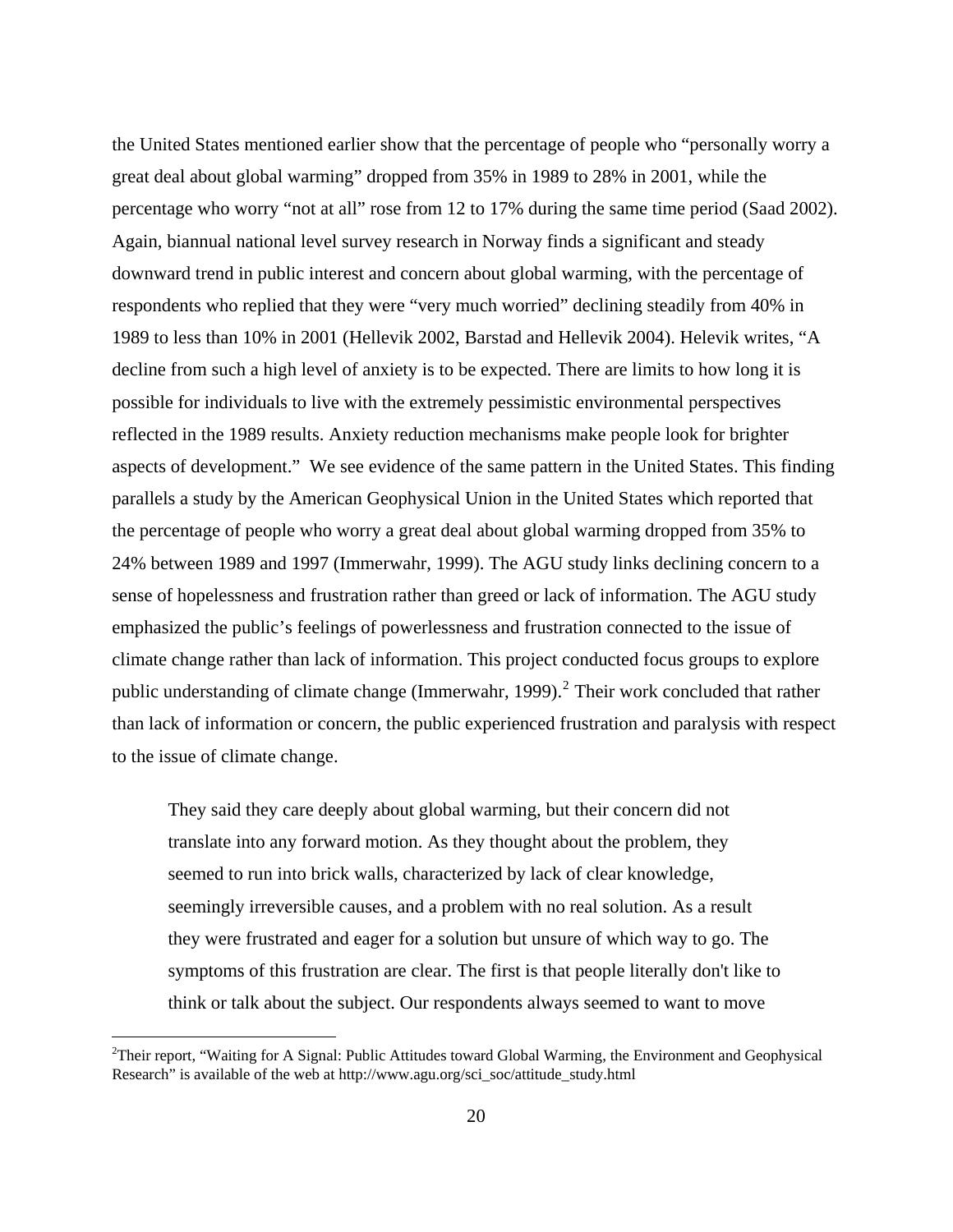the topic from global warming itself to more familiar topics, such as moral deterioration, where at least they felt on firmer ground.

Immerwahr concluded that the public is waiting for two things: scientific consensus and a sense of efficacy: "As we have said earlier, informing the public of the problems can increase frustration and apathy rather than build support. Our research suggests that what the public is most skeptical about is not the existence of problems but our ability to solve them. What will make the public invest energy in these issues is not the conviction that the problems are real, but that we can do something about them." This observation regarding efficacy in particular is supported by additional studies. For example, political scientist Paul Kellstedt and colleagues (2008) have found that increased levels of information about global warming have a negative effect on concern and sense of personal responsibility. The authors examine sense of personal efficacy, knowledge and concern regarding climate change, and a number of demographic variables. The research yields several striking and important results which are counter to the information deficit (or knowledge deficit) standpoint. In particular, respondents who are better informed about climate change feel less rather than more responsible for it. Furthermore, they find that "in sharp contrast with the knowledge-deficit hypothesis, respondents with higher levels of information about global warming show less concern" (120). However, respondents who feel personally responsible for climate change reported more concern regarding climate change. Unfortunately, (perhaps since their goal is to test the assumptions of knowledge-deficit model), the authors do little to explain the underlying mechanism of this relationship. Instead, Kellstedt et al. remark that this relationship, "raises provocative questions about what causes some people to feel personally responsible for global warming and climate change, and why others feel no sense of responsibility for the problem" (121). They go on to use their data to build a multivariate model of demographic and other possible predictors of personal efficacy. Older respondents were more likely to feel personally responsible for climate change, as were people who were holding environmental values. The authors also report the rather paradoxical finding (at least from the information-deficit perspective) that those respondents who express confidence in climate science reported significantly lower levels of concern about future climate risks. Here the authors speculate that this finding may be a result of greater trust in science and technology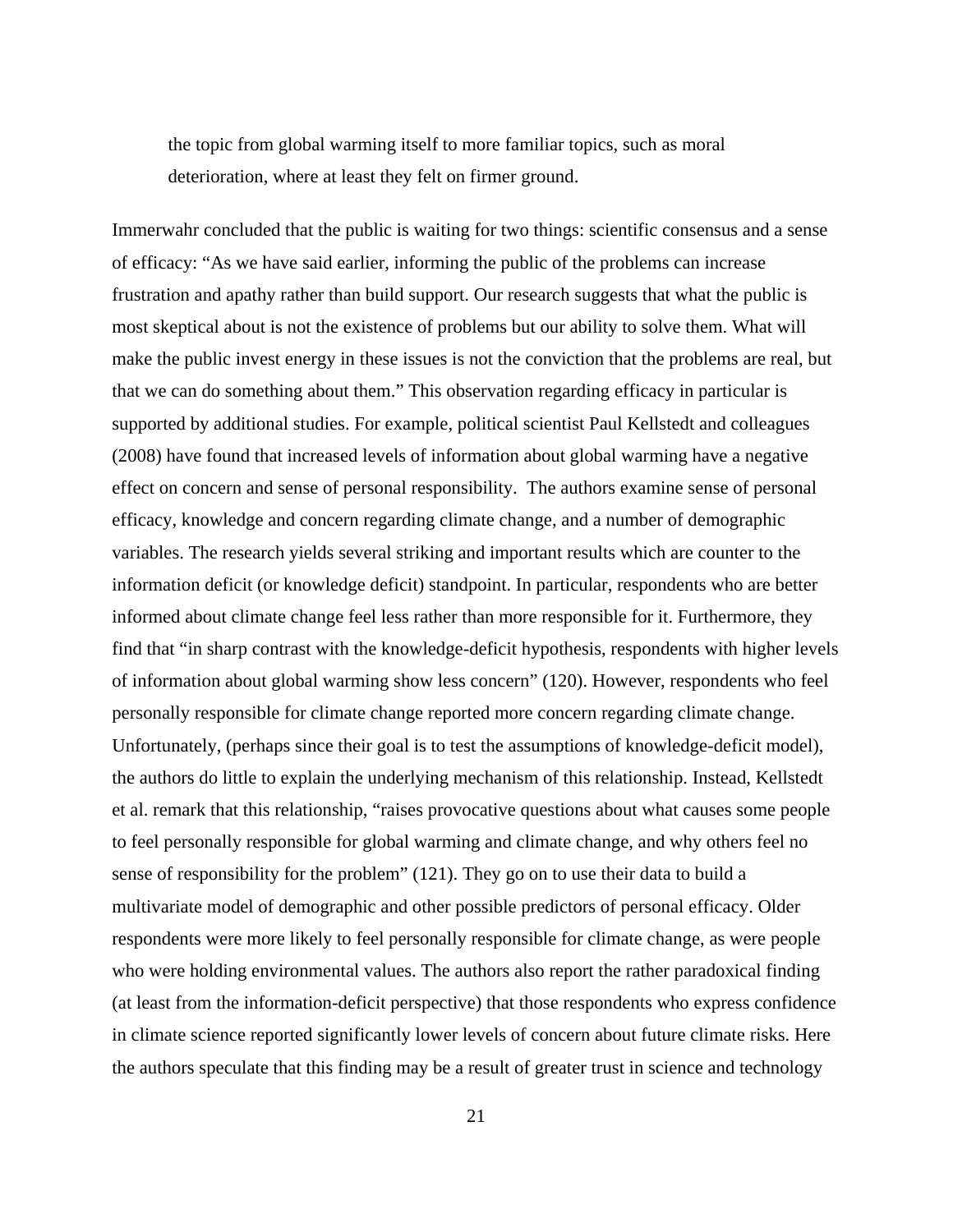as sources of solution (though the authors do not provide measures of trust in technological fixes to verify such a link). Along this vein is the earlier mentioned work by Krosnic et al. 2006 which found that people stopped paying attention to global climate change when they realized that there is no easy solution for it, and many people only judged problems as serious if they thought they could be effectively acted upon.

 Most work on concern, knowledge and perception has taken the form of large scale surveys. Data from interviews and ethnographic observation can yield information on meanings and relationships between thinking and feeling in everyday life. Results from the few studies that use interview data also do not support the information deficit model. Instead, their results describe a complexity of response, situations of knowing and not-knowing, and the emotional ambivalence that characterizes denial. For example Harriet Buckeley (2000) writes, "there is concern that public ignorance and illiteracy about global environmental issues is leading to misinformed views, apathy, ill-considered calls for government action, and little change in personal behavior. This view of the relations between public knowledge, values and actions accords with what has been described as an information deficit model: Ignorance about climate change is preventing appropriate public action" (ibid, 328). Instead, Buckeley notes that, "Confusion, doubt and a degree of illiteracy concerning climate science did not prevent focus group participants from locating this global issue in their backyard" (ibid, 322), and "there is a need to move from a narrow conception of public knowledge towards recognition of the complex, fluid and contradictory nature of public understanding of global environmental issues" (ibid, 329).

 It is important to note that while there are significant criticisms to the information deficit model, the idea that people do not need any information regarding climate science to develop concern or engage in action is not one of them. In other words, many of the issues discussed by researchers here will be returned to under the section on cognitive barriers to action. What is important to draw from this section however, is that information alone is not enough to produce action, and that "information" like caring as will be discussed below, cannot be thought of as generic isolated blocks of "facts" with universal meaning and significance across all communities. Instead, information is socially structured, given social meanings, and must be understood in social context. As I will illustrate below, information on climate change may be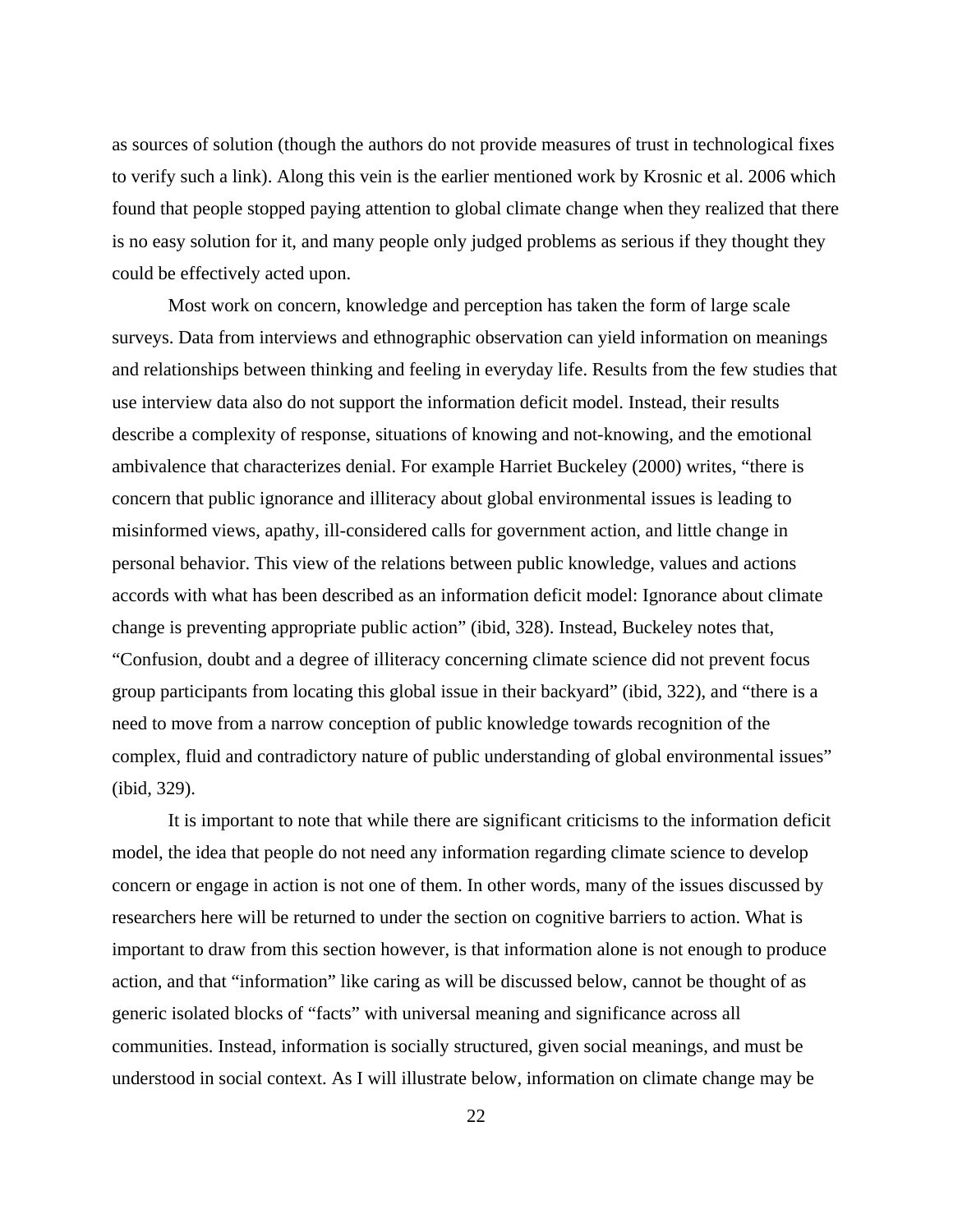accepted, resisted, navigated and interpreted differently depending upon the sense of efficacy, self esteem, and social support of the individuals receiving it.

## **"If people only cared"**

<span id="page-24-0"></span>A second general way of answering the question of why so few people respond to climate change is that people do not care about this problem. According to this perspective, few people are engaging because people are either too greedy or too selfish to bother about future generations, or don't care about climate change because they don't think it will impact them (note: the economic corollary that people cannot afford to care will be discussed below). At least in the U.S. public, this assessment is not uncommon. We look around, we see that smart people continue to carry on highly consumptive behaviors, even in the face of knowledge of their consequences, and assume that people are too self-interested to be motivated for change. My environmental studies students express this sentiment on a regular basis. Similarly, there is evidence for this perspective from the focus groups conducted by the American Geophysical Union on climate change: "Many respondents in our focus groups were convinced that the underlying cause of environmental problems (such as pollution and toxic waste) is a pervasive climate of rampant selfishness and greed, and since they see this moral deterioration to be irreversible, they feel that environmental problems are unsolvable. As a result, convincing people of the seriousness of the problems is at best only part of the solution, and may, in fact, be counterproductive."

 As discussed earlier, public opinion data on concern are varied however. Again we refer to the earlier mentioned study by Paul Kellstedt on relationships between efficacy, sense of responsibility and levels of concern regarding climate change, as well as parallel work by Krosnic. And while concern could be higher, the trend towards concern is worldwide. And that concern is increasing. As discussed earlier, Dunlap's Gallup survey conducted in Canada, the U.S., Mexico, Brazil, Portugal, and Russia on public perceptions of global warming found that most respondents saw global warming as a problem even as far back as 1992, even though most respondents did not understand climate science well. Since that time concern has increased in the United States and around the world (see earlier studies on concern). Thus, the notion that people do not respond because they do not care about climate change is inadequate.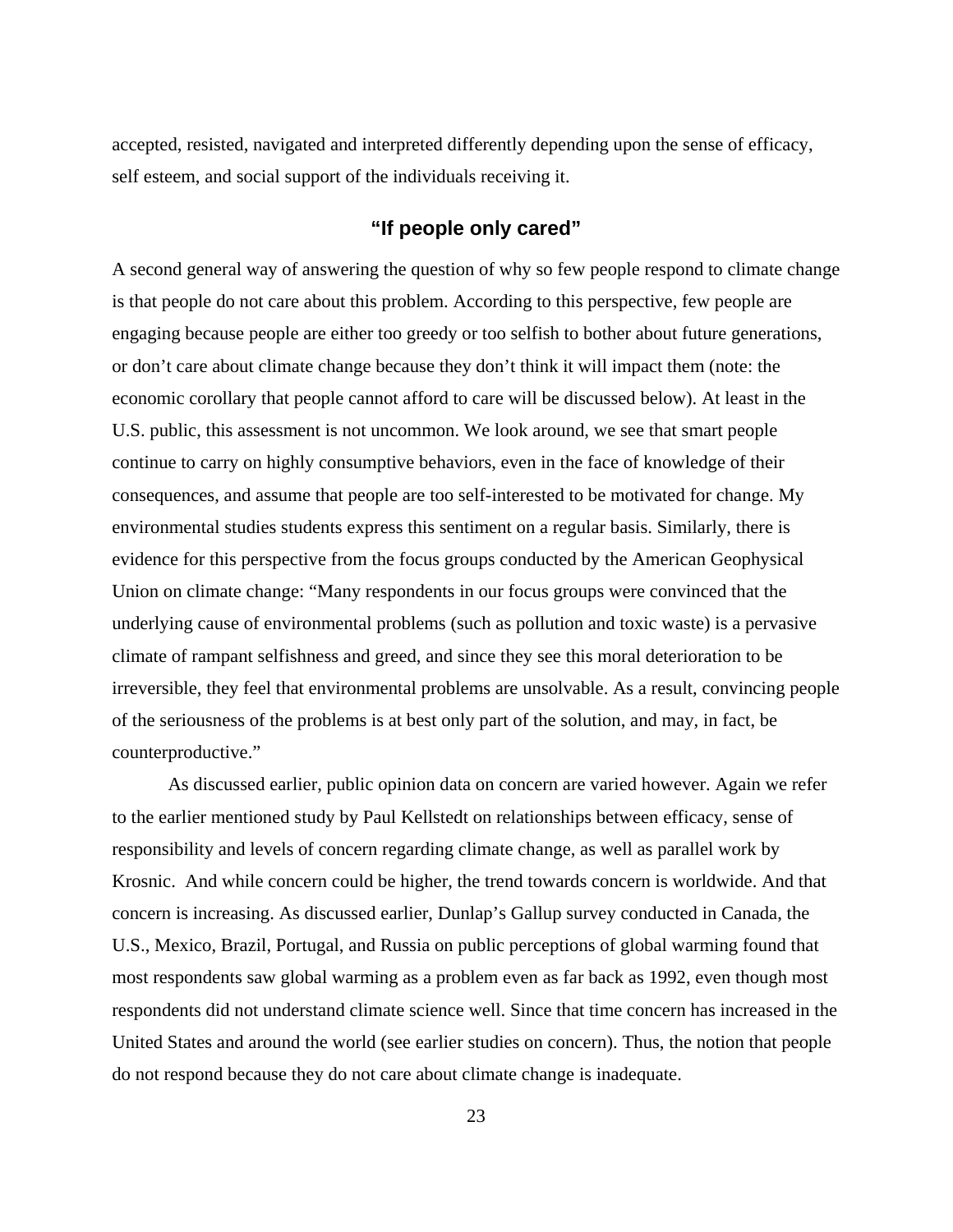#### **Hierarchy of Needs**

<span id="page-25-0"></span>A related explanation to the above "if people only cared" angle emphasizes a kind of Maslow "hierarchy of needs," in which people focus on immediate needs first and long term needs later (see e.g. Maslow1970). In this line of reasoning, people cannot think about climate change because at best it will affect them in the future and they are too consumed with solving the problems of the present. Here we can identify the fact that for many wealthy people in industrialized nations climate change is still abstract and distant from their daily lives (Norgaard, 2006, Nisbet and Myers 2007, Brechin 2008, Lorenzoni et al. 2006). While there is no doubt that the hierarchy of needs approach holds weight – indeed each of us is clearly confronted with more issues than our attention can handle – this approach alone is insufficient to explain public apathy on the larger social level. Individuals in a particular social context may express the feeling that they don't have time and/or may have a limited ability to respond. Yet from a sociological standpoint, this information tells us about the social norms, and the limits of concern of that particular society. "Needs," however real they may feel, are a reflection, in affluent places like the United States, Japan and Western Europe, where not everybody lives "on the edge," of social facts and local social and cultural norms. For example, in his work on cognitive sociology and the social organization of concern and caring, Evitar Zerubavel writes,

After all, only through being socialized does one come to know whether the concern about feeding one's dog should come before or only after the concern about feeding the homeless, or whether one ought to be more concerned about the well-being of fellow American businessmen in Southeast Asia or the Southeast Asian refugees living in one's own neighborhood (1997, 47).

People in the United States and wealthy societies throughout the world may feel that they cannot use less fossil fuel because they "need" to be able to drive their kids to soccer practice or take an annual trip to Greece. But these kinds of needs are very much a product of social context (e.g. norms and expectations) rather than a hierarchy of needs per se. In fact, there is virtually no evidence to support the perspective that climate change just doesn't pan out in a hierarchy of needs. For example, the European nation that is threatened most by sea level rise, the Netherlands, is at the very bottom of concern for climate change in ACNielsen's 2007 global

24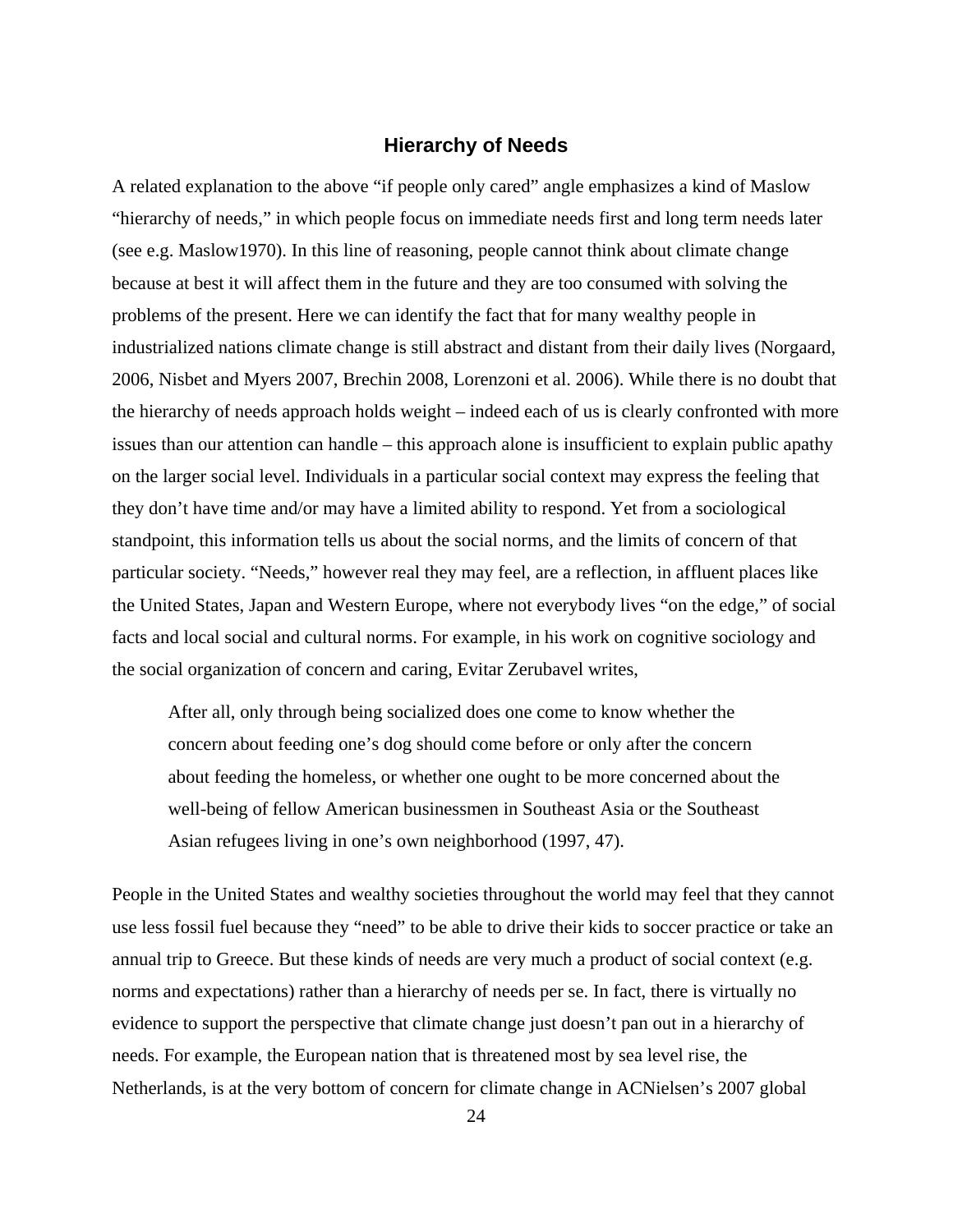study of nations. And in the U.S. Zahran et al. (2006) find that "respondents living within 1 mile of the nearest coastline at negative relative elevation to the coast are less (not more) likely to support government-led climate initiatives (p 783). Again in relation to the hierarchy of needs argument, consider the earlier discussed negative relationships between wealth and concern at individual, state level and national data (e.g. Sandvik 2008).

#### **"All Is Well"**

<span id="page-26-0"></span>A fourth explanation for the fact that people around the world have engaged in so little response to climate change is that they believe that everything is fine. This could be either because they do not think climate change is happening, believe that their governments will take care of things, or that international agreements on emissions reductions will be effective. This perspective could be a variation of either "climate skepticism," "faith in government" or "technological optimism." A sense of all being well can also be a reflection of faith in a higher power, or a sense of fate. Let us consider an in depth example in Norway: In the past decades, the Norwegian government has become visibly involved in the issue of climate change. Perhaps residents felt that things were in good hands? Norwegian sociologist Ottar Hellevik explores the possibility of faith in the government as a causal factor behind the national pattern of declining concern about climate change since 1980. He does not, however, interpret optimism as the force behind the trend in declining concern. Rather, "results from the Monitor surveys tend to contradict such a trend of optimism, however. The percentage disagreeing with the proposition – "When negative environmental conditions are revealed, business takes the problem seriously and cleans up as soon as possible" – rose from 45 percent in 1995 to 56 and 55 percent in 1997, 1999 and 2001 respectively. The public thus seems to have become *more* rather than *less* skeptical with regard to the environmental status of business leaders. Further, when queried in 2001 as to anticipated development trends for selected areas of society, only 14 percent of the population believed that the situation with regard to environment and pollution would improve, while 31 percent expected deterioration (43 percent replied, "no major changes" and 10 percent "don't know" (Hellevik,  $2002, 13-14$  $2002, 13-14$  $2002, 13-14$ <sup>3</sup>

 $\overline{a}$ 

<span id="page-26-1"></span><sup>&</sup>lt;sup>3</sup> p.13 in Ottar Hellevik "Beliefs, Attitudes and Behavior Towards the Environment" pp 7-19 in Realizing Rio in Norway. This phenomenon is also reported in the United States (see, e.g., Immerwahr, 1999).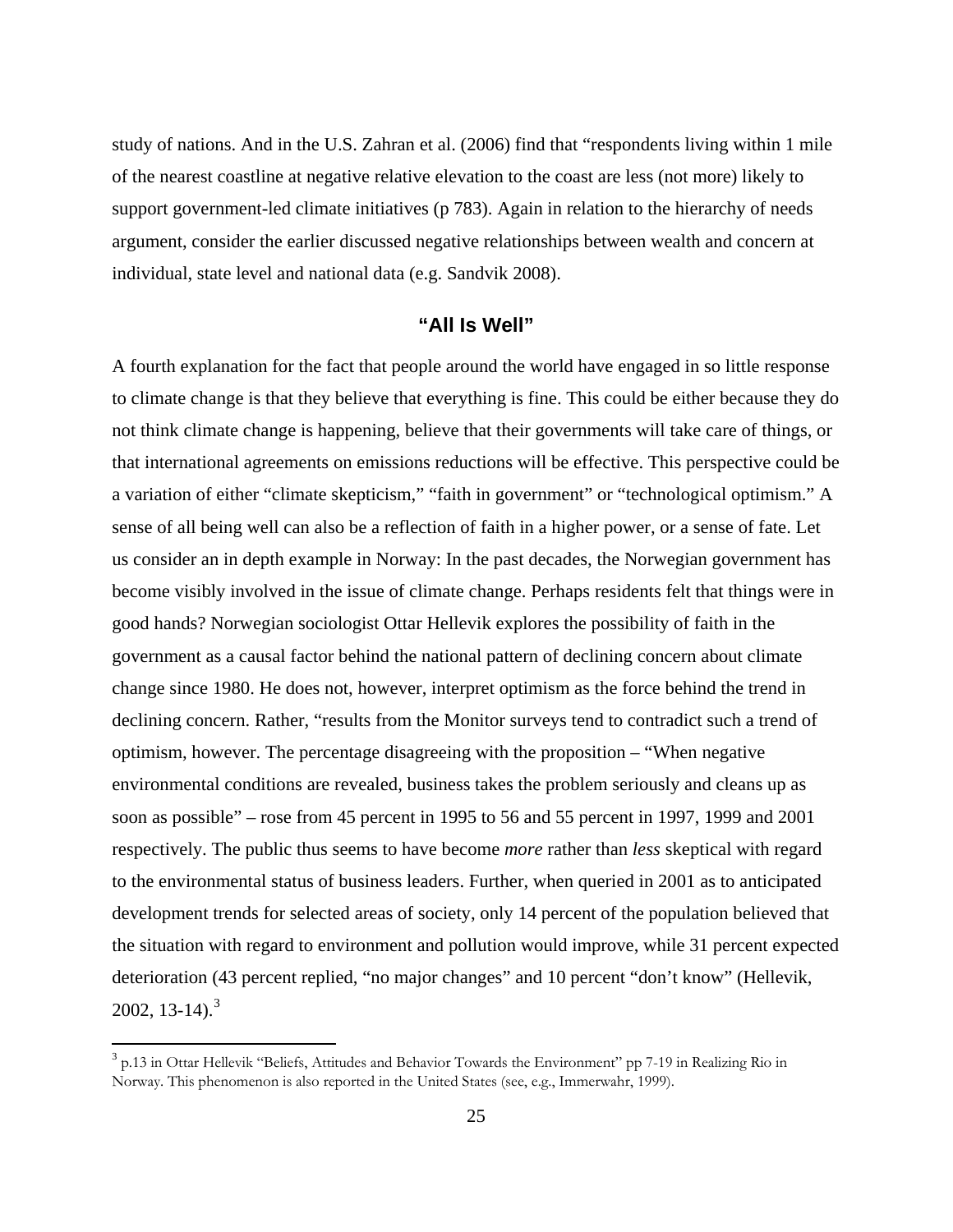## <span id="page-27-0"></span>**THE SOCIAL ORGANIZATION OF CLIMATE DENIAL**

We can understand this failure of information to move through the public awareness and into policy outcomes as a failure of communicative action. But to understand both why it is happening, and what to do next, we must look to the sociology of denial. Most research to date has examined denial on the level of individual psychology. Yet as a sociologist I will argue that both what individuals hear and choose to pay attention to, or ignore, must be understood within the context of both social norms shaping interpersonal interaction and the broader political economic context. This next section gives an outline of my own work (see also Norgaard 2006a and 2006b).

#### <span id="page-27-1"></span>*"We Don't Really Want to Know"*

 Based on the above survey of psychological and sociological factors, it seems clear that how we respond to information that is highly disturbing (information for example about a lack of certainty of our future survival), information that challenges the basics of our social organization is a complex process. Traditionally a question like "how do we communicate climate science to the public" has been seen as a problem of science communication – which it obviously is. But the problem here is not only about the communication of scientific information, but how to communicate both scientific and social scientific information about climate change to the public in a way that the information engenders engagement with social and policy implications.

 In my ethnographic and interview data, people described a sense of knowing and not knowing about climate change, of having information but not thinking about it in their everyday lives. Overall this situation can be described as a "double life." Information from climate science is known in the abstract, but disconnected from, and invisible within political, social or private life. Contrary to widespread assumptions that people fail to respond to global warming because they are too poorly informed, too greedy or too individualistic, suffer from incorrect mental models or faulty decision-making processes, people I have interviewed in both the U.S. and Norway expressed feelings of deep concern and caring and a significant degree of ambivalence about the state of the world (Norgaard 2006a, 2006b). This data indicates that people want to protect themselves from disturbing information in order to 1) avoid emotions of fear, guilt and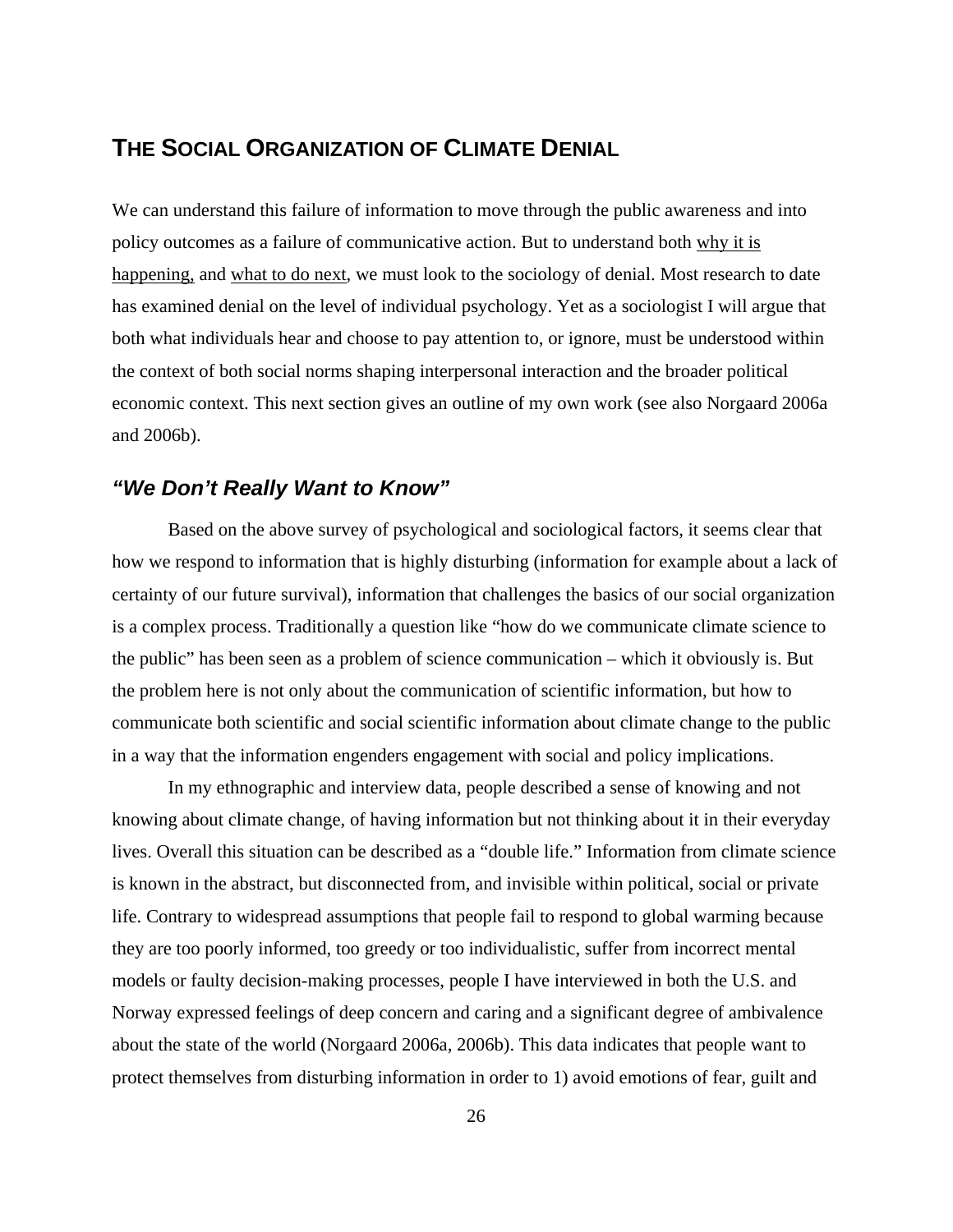helplessness, 2) follow cultural norms and 3) maintain positive conceptions of individual and national identity. Those interviewed described fears about the severity of climate change, of not knowing what to do, that their way of life was threatened, and showed concern that the government would not adequately handle the problem. They described feelings of guilt for their own actions, and the difficulty of discussing the issue of climate change with their children. Talking about global warming went against cultural norms of conversation. It wasn't a topic that people were able to speak about with ease - rather, overall it was an area of confusion and uncertainty. Yet feeling this confusion and uncertainty went against emotional norms of toughness and maintaining control. Furthermore, thinking about climate change threatens our sense of individual identity and our trust in our government's ability to respond. At the deepest level, large scale environmental problems such as global warming threaten people's sense of the continuity of life - what sociologist Anthony Giddens calls ontological security.

 Ignoring the obvious can, however, be a lot of work. Both the reasons for and process of denial are socially organized; that is to say, both cognition and denial are socially structured. Denial is socially organized because societies develop and reinforce a whole repertoire of techniques or "tools" for ignoring disturbing problems. Individuals may block out or distance themselves from certain information in order to maintain coherent meaning systems (Gecas and Burke, 1995), desirable emotional states (Rosenberg, 1991, Meijndes et. al, 2001), a sense of self-efficacy (Gecas and Burke 1995), and in order to follow norms of attention, emotion (Hochschild, 1983), and conversation (Eliasoph, 1998). If society organizes patterns of perception, memory and organizational aspects of thinking (Zerubavel, 1997), then studies of perception that focus solely on individuals are unable to grasp the meaning of differences across cultures, subcultures or nationalities. More importantly, a focus on individuals in the absence of attention to immediate culture or economic context leaves out relationships between individual cognition and the larger social context.

 In the community where I did my research, collectively holding information about global warming at arm's length took place by participating in cultural norms of attention, emotion, and conversation, and by using a series of cultural narratives to deflect disturbing information and normalize a particular version of reality in which "everything is fine." Emotions of fear and helplessness can be managed through the use of selective attention, such as controlling one's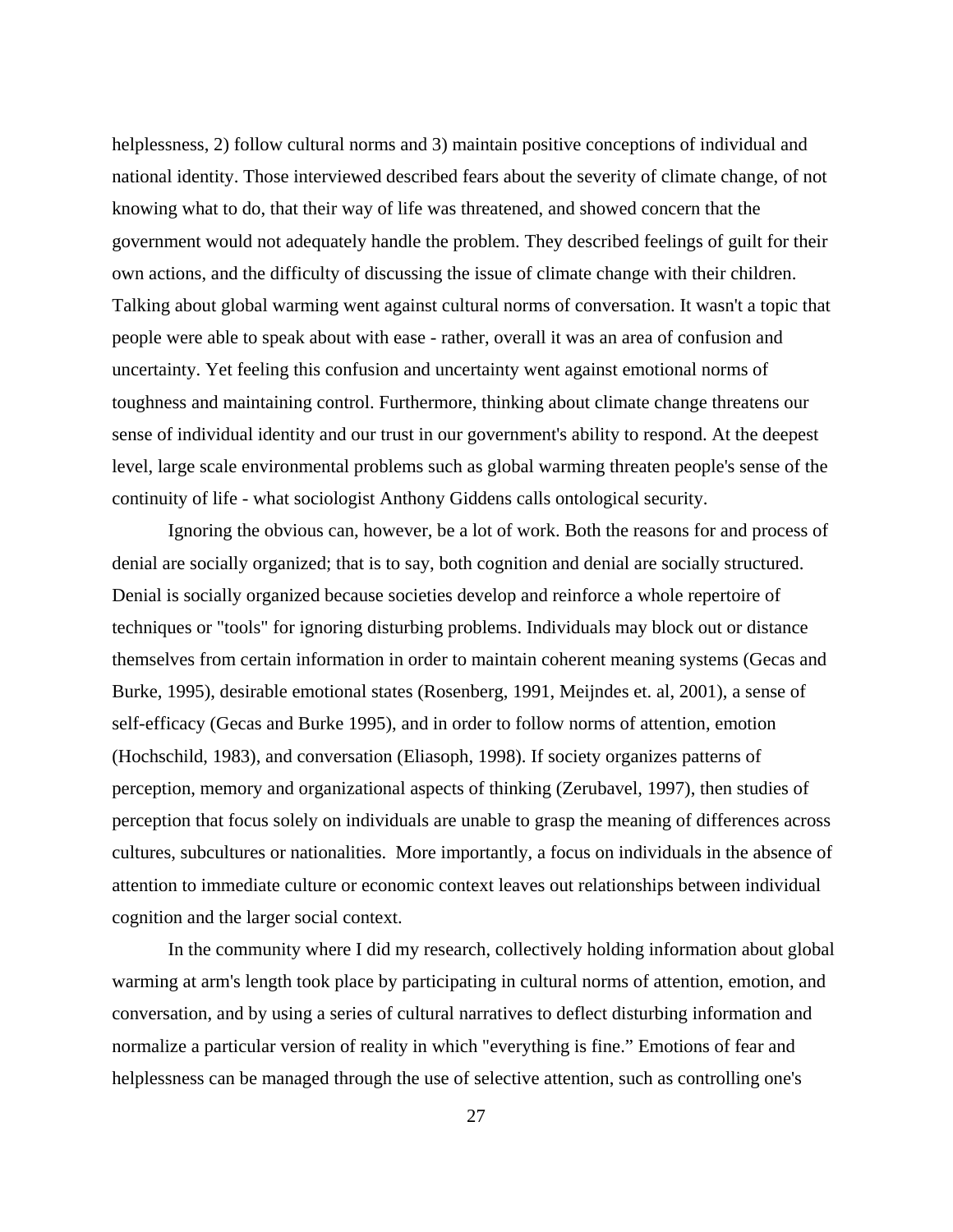exposure to information, not thinking too far into the future, and focusing on something that could be done.

 People have told me many things about why it was difficult to think about global warming. In the words of one person who held his hands in front of his eyes as he spoke, "people want to protect themselves a bit." They described feelings of guilt for their own actions and the difficulty of discussing the issue of climate change with their children. Again, earlier mentioned work by both Krosnic and Kelstedt tells us that such factors will decrease action and concern. In some sense, not wanting to know was connected to not knowing how to know.

 Talking about global warming also went against conversation norms. Conversation is governed by rules called *conversation norms* that shape what is acceptable and not acceptable to say in different contexts (Eliasoph, 1998). In this case, climate change wasn't a topic that people were able to speak about with ease – rather it was an area of confusion and uncertainty. Conversation is the site for exchange of information and ideas, for human contact and the building of community. It is also an important site for the creation of collective meaning making and reality (see e.g. Gamson 1992, Eliasoph, 1998). Conversation can help people understand their relationships to the larger world, or obscure them. It can engage the sociological imagination, that "quality of mind necessary to grasp the constant interplay between our private lives and the political world" (Mills, 1959, 13). Conversation can also do the complete opposite.

Furthermore, feeling this confusion and uncertainty went against emotional norms of toughness and maintaining control. Knowing about global warming raised issues of ontological security, feelings of helplessness, feelings of guilt and was a threat to individual identity. Note that psychological phenomena discussed earlier underlie each of these tendencies (e.g. Kellstedt's work on the relationship between efficacy and action). Here I use the voices of community members to lay out a series of unpleasant emotions linked to climate change.

British sociologist Stanely Cohen describes three varieties of denial: literal, interpretive and implicatory (2001). Literal denial is "the assertion that something did not happen or is not true" (ibid. 7). With respect to the issue of global warming, this form of denial is akin to the generation of counter-claims by oil companies that climate change is simply not happening (see e.g. McCright and Dunlap 2000, McCright and Dunlap 2003, Gelbspan 1997). A second variety is interpretive denial in which the facts themselves are not denied, but they are given a different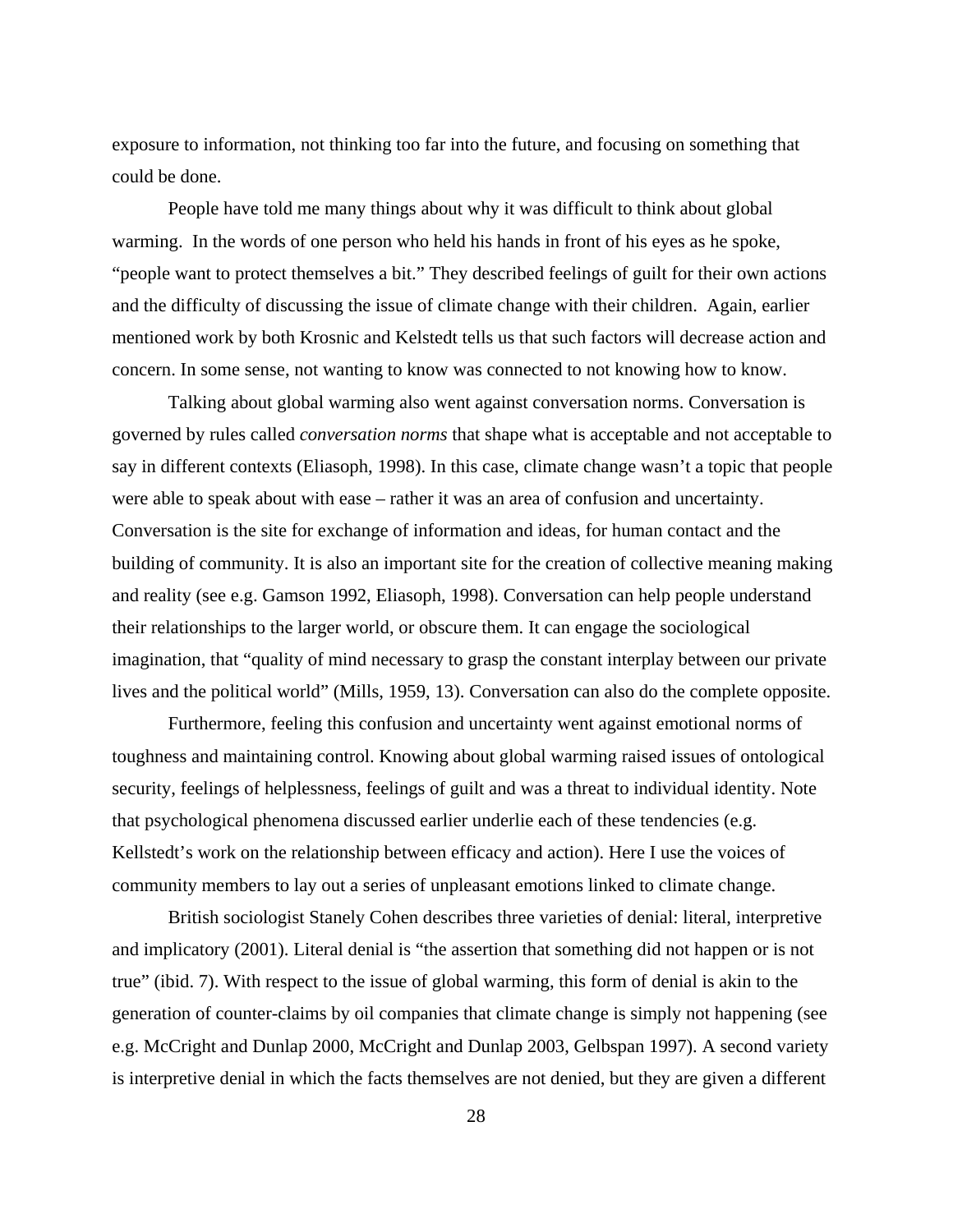interpretation. Euphemisms, technical jargon and word changing are used to dispute the meaning of events. For example, military officials speak of "collateral damage" rather than the killing of citizens.

Cohen's third category is implicatory denial. In this case what is minimized is not information, but "the psychological, political or moral implications that conventionally follow" (ibid. 8). What I observed in my work has not been a rejection of information per se, but the failure to integrate this knowledge into everyday life or transform it into social action. As Cohen puts it, "the facts of children starving to death in Somalia, mass rape of women in Bosnia, a massacre in East Timor, homeless people in our streets are recognized, but are not seen as psychologically disturbing or as carrying a moral imperative to act . . . Unlike literal or interpretive denial, knowledge itself is not at issue, but doing the 'right' thing with the knowledge"(ibid. 9).

#### **Risk, Modern Life and Fears Regarding Ontological Security**

<span id="page-30-0"></span>Automobile and plane crashes, toxic chemical spills and explosions, nuclear accidents, food contamination, genetic manipulation, the spread of AIDS, global climate change, ozone depletion, species extinction and the persistence of nuclear weapons arsenals: the list goes on. Risks abound and people are increasingly aware that no one is entirely safe from the hazards of modern living. Risk reminds us of our dependency, interdependency and vulnerability. Catastrophic risk is an even stronger reminder (Jaeger et al., 2001, 13).

Large scale environmental issues in general and global warming in particular threaten biological conditions, economic prospects and social structure. The impacts of global warming on human society are predicted to be widespread and potentially catastrophic. "Ontological security refers to the confidence that most human beings have in the continuity of their self-identity and the constancy of the surrounding social and material environments of action" (Giddens, 1991, 92). Norwegians described how merely thinking about climate change raised a series of questions related to ontological security. If the climate continues to warm, how are people going to survive in fifty years? – in one hundred? What will Norwegian winters be like without snow? What will happen to farms in the community in the next generation? Bjorn, a father in his mid-thirties, described how in as few as a hundred years it may not be possible to live on the planet: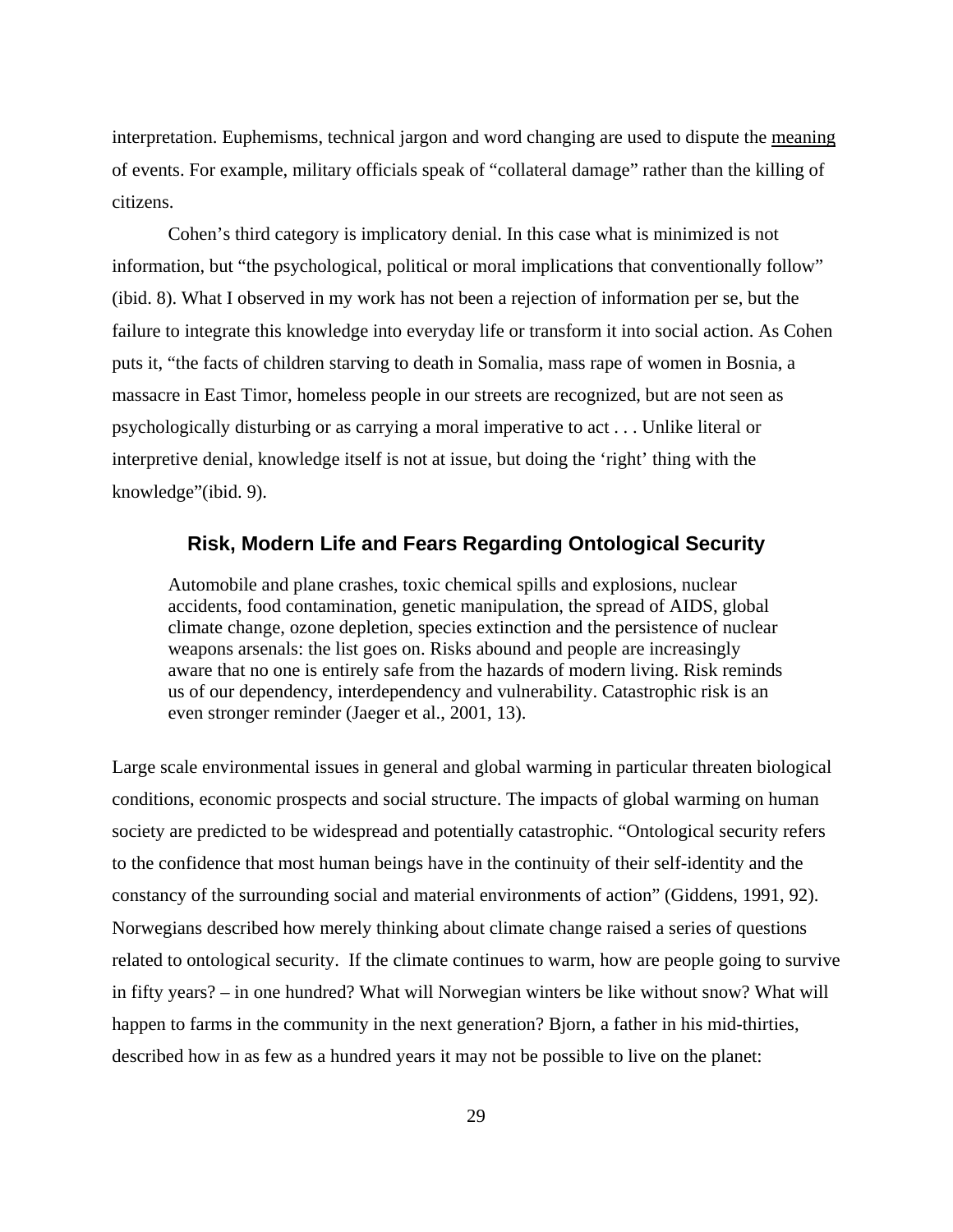. . . we have now come so far that we have begun to see that environment that can mean to protect or not to protect the environment we are living in, you know, in one hundred years it's possible that the environment will be damaged to the point that it isn't possible to live on earth any more, you know?

Giddens' notion of ontological security refers to the "Confidence or trust that the natural and social worlds are as they appear to be, including the basic existential parameters of self and social identity" (1984, 375). Yet Robert Lifton writes that today, "widespread imagery of extinction, of an end to humankind... casts doubt in each mind about the self's larger connectedness . . . Increasingly we have an amorphous but greatly troubling sense that something has gone wrong with our relationship to nature, something that may undermine its capacity to sustain life" (1982, 21).

#### <span id="page-31-1"></span><span id="page-31-0"></span>*A Series of Negative Emotions*

#### **Helplessness**

Helplessness was a second emotion that the topic of climate change evoked. Trying to think about this problem could be overwhelming to people. The problem seemed so large: solving climate change would involve the cooperation and common work of people in many different countries, governments were unable to reach agreement, and perhaps entire economic structures would have to change. Even if all of this change were to be achieved, all the carbon dioxide released up to the present will still continue to cause climate change. Thus it is not surprising that, rather than feeling that there was much that could be done, one resident, Liv, a woman in her late sixties, pronounced that, "We must take it as it comes." And Lene told me, "And of course its climate change which is doing it. There isn't anything to be done about it." Beyond the dimension of powerlessness that comes from the situation itself, yet still connected to it, is the possibility that those political and economic structures that have been set in place are inadequate to handle the problem. Thus for some residents, there was another layer to the feeling of powerlessness that came from considering the possibility that one's government and/or the world community at large could not be relied upon to solve this problem.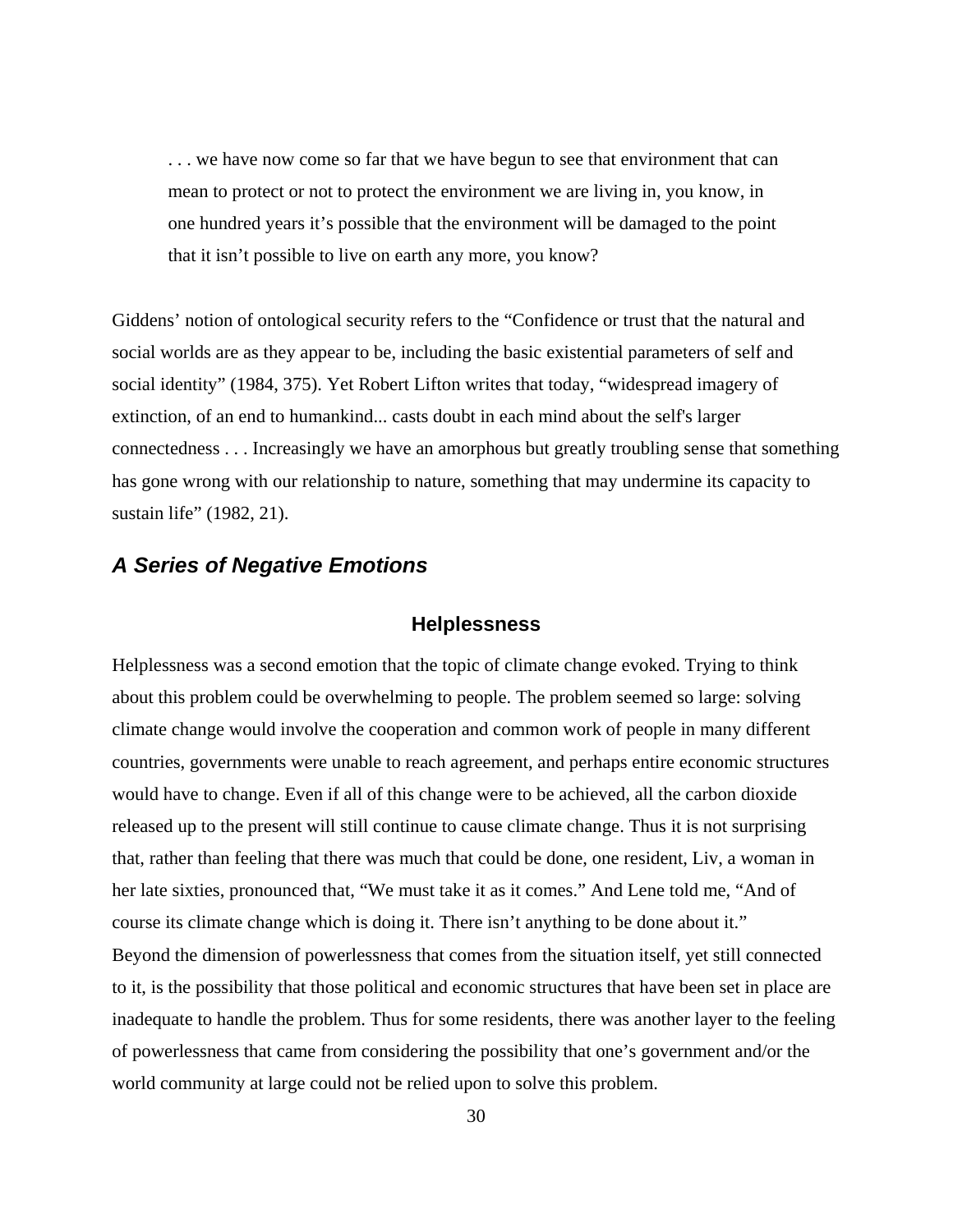#### **Fear of Guilt**

<span id="page-32-0"></span>Thinking about climate change was also difficult for people I spoke with because it raised feelings of *guilt.* People told me they were aware of how their actions contributed to the problem, and they felt guilty about it. Eirik describes the difficulty of living by his conscience:

We shouldn't consume so many resources. Drive so much, or travel so much by air. We know that it is bad because it increases  $CO<sub>2</sub>$  levels. And creates a worse situation. But at the same time of course we want to go on vacation, we want to go to the South, we want to, well, live a normal life for today. So many times I have a guilty conscience because I know that I should do something, or do it less. But at the same time there is the social pressure. And I want for my children and for my wife to be able to experience the same positive things that are normal in their community of friends and in this society. It is very... I think it is a bit problematic. I feel that I could do more, but it would be at the expense of, it would perhaps create a more difficult relationship between me and my children or my partner and in general. It really isn't easy.

Norwegian sociologist Anne Nilsen's interviews with Norwegian youth on climate change and their sense of the future contain similar expressions of both powerlessness and guilt. Here is an interview excerpt from a 23-year-old young woman in Nilsen's study. The respondent's reflections are in reaction to the environment and the Third World (she had just mentioned climate change in preceding passage):

It's terrible to think of, that we live so well while others live in such miserable circumstances. Of course it's very good to have a comfortable life . . . I enjoy it . . . but I feel so bad about the others, the rest. I have a guilty conscience, that's why I try not to think about it, keep it at a distance. . . I still think these are important matters, but it's as if I can't make myself be concerned all the time, not any more . . . Terribly important these matters, but I don't feel involved in a way, don't want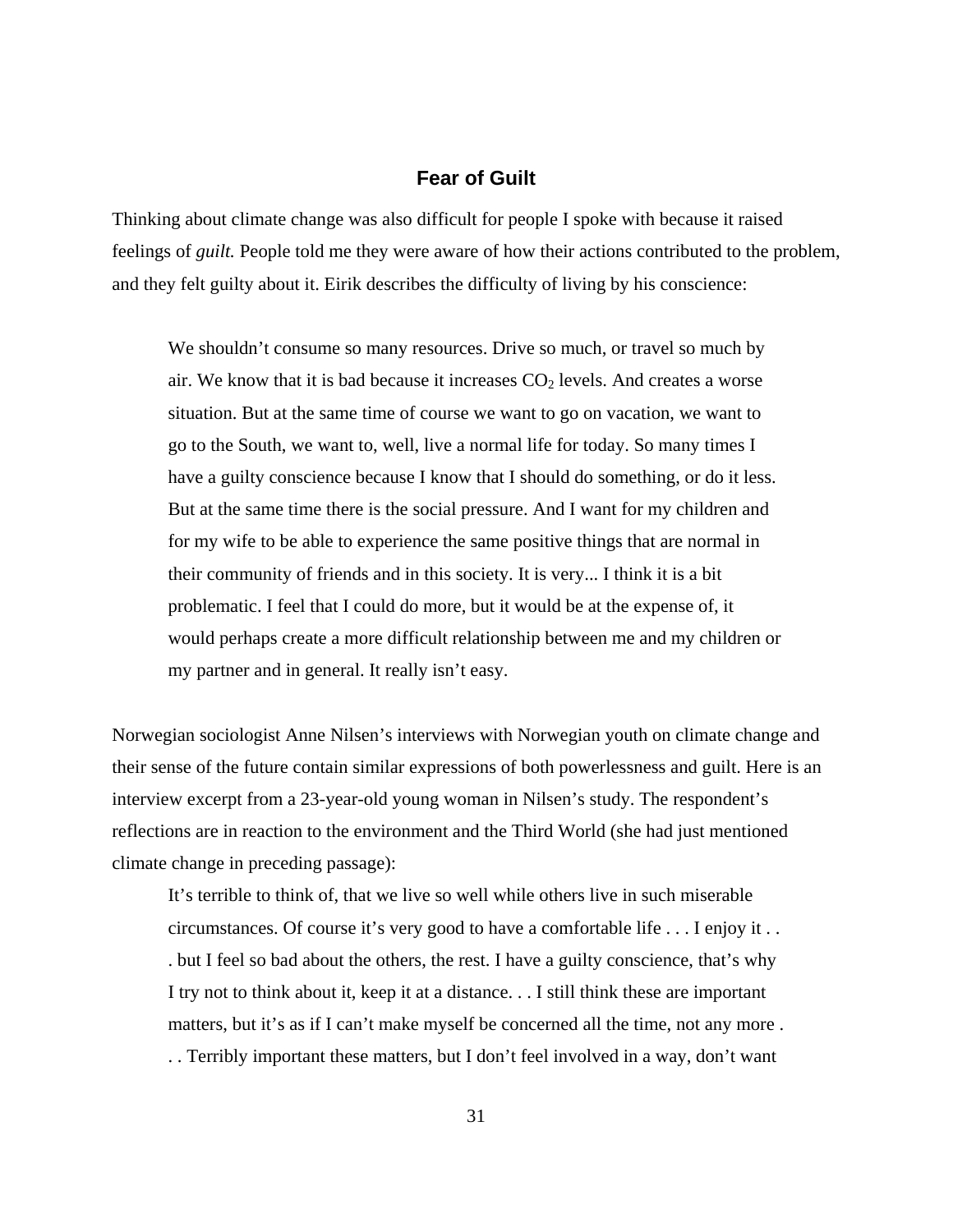to get involved. There are so many things to care about, so much information, we know so much about the connections between things in the world, in a way you are obliged to understand and to care. I suppose that's why my family has become more and more important to me, my everyday life, that which is near (Nilsen, 184, 1999).

#### **Fear of "Being a Bad Person": Individual and National Identity**

<span id="page-33-0"></span>A related concern with awareness of climate change was the threat it implies for individual and national identities. Citizens of wealthy nations who fail to respond to the issue of climate change benefit from their denial in economic terms. They also benefit by avoiding the emotional and psychological entanglement and identity conflicts that may arise from knowing that one is doing "the wrong thing." Social psychologists Victor Gecas and Peter Burke describe how "Various self-theories suggest that people's self-conceptions are valued and protected and that a low selfevaluation (on criteria that matter) is an uncomfortable condition which people are motivated to avoid. This may occur through increased efforts and self-improvement or (more typically) through such self serving activities as selective perception and cognition, various strategies of impression management, and restructuring the environment and/or redefining the situation to make it reflect a more favorable view of the self" (1995). Although coming from a different tradition, social psychological work on identity complements work on emotion and cognition and emotion management. In general, "People work hard to verify and maintain the self-concepts or identities they already hold, and do not easily change them" (1995). On a social psychological level, the fact that Trudi finds it unpleasant to think that she or other Norwegians might "distance themselves from others," makes it less likely that she will want to pay attention to the situation that causes this unpleasant feeling. For example, the Norwegian public self-image has included a strong self-identification of being environmentally aware and humanitarian (Eriksen, 1993; 1996). Norwegians have been proud of their international leadership on a number of environmental issues including climate change. Yet information about climate change – including Norway's inability to reach Kyoto reduction quotas, increasing petroleum development, and its' participation in the umbrella group – contradicts the official national image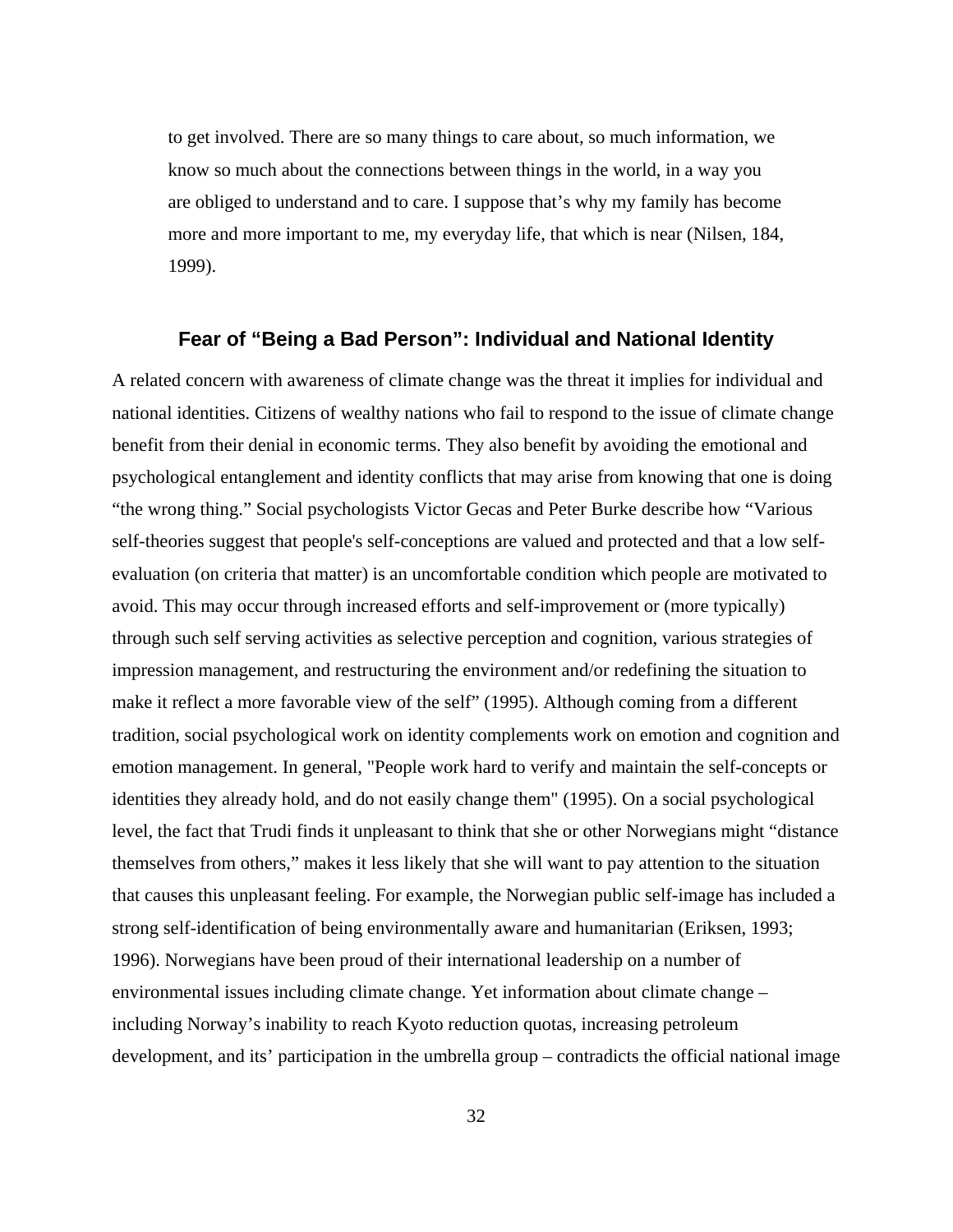of environmental concern. People I interviewed in the community were widely aware of this issue.

#### **Difficult to Link to Daily Life**

<span id="page-34-0"></span>No doubt a central challenge in our attempt to grapple with climate change is connected to qualities outlined in Ulrich Beck's work on the Risk Society. In particular, rather than a problem we can touch and see for ourselves, climate change is a threat which must be interpreted for us through scientific expertise, using complex instrumentation. As a result, the environmental problem of contaminated water feels invisible to those who can easily afford to buy their water bottled. And the issue of climate change will deeply affect (or perhaps now affects) nations with less infrastructure long before it will significantly touch the lives of Norwegians. As a result, ecological collapse seems a fanciful issue to those in the "safe" and "stable" societies of the North as we buy our fruits and vegetables from South America, our furniture from Southeast Asia, and send our wastes into the common atmosphere. And with the dynamics of global capitalism in which gaps between rich and poor increase, issues of global environmental justice and denial will become increasingly salient for what Stanley Cohen aptly terms "educated and comfortable people living in stable societies" (2001, xvi).

## <span id="page-34-1"></span>**COGNITIVE AND BEHAVIORAL BARRIERS TO ACTION**

Based on the above review (and additional articles in the annotated bibliography) we can place barriers to response into three broad categories: 1) psychological/conceptual barriers, 2) social and cultural barriers and 3) structural (political economy). The first two categories have been summarized in detail in the preceding section. Hopefully by this point it is clear that these categories are not mutually exclusive, and represent different disciplinary approaches to the question of failed response as much as anything else. It is also important to note that these barriers to response are for privileged people who do appear to have adequate information. There are millions of poor people around the world who face outright economic and structural barriers to their ability to effectively respond to climate change. This schema does not apply to them.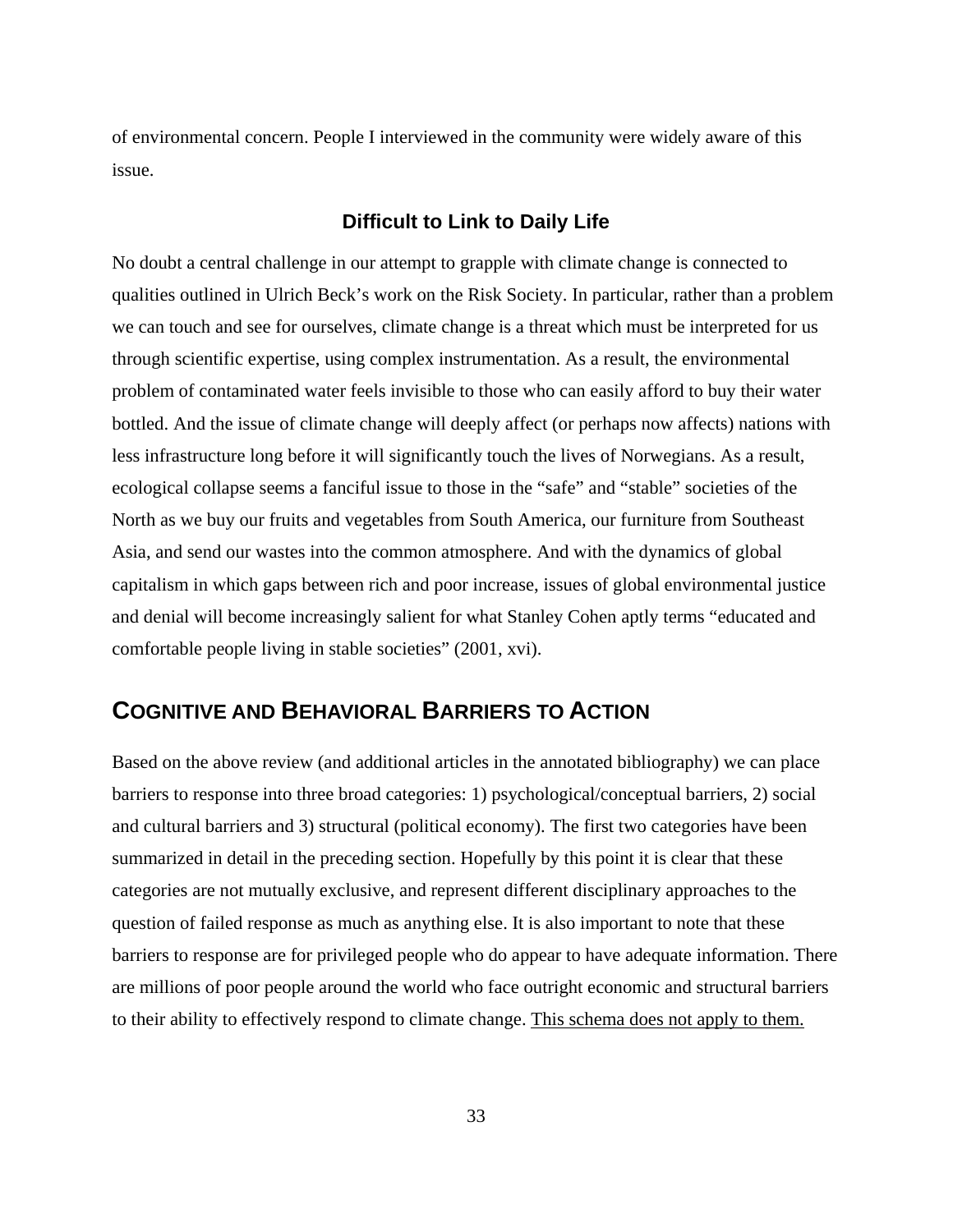# <span id="page-35-0"></span>*Psychological and Conceptual Barriers*

Considered in detail under the previous section on existing explanations and in the annotated bibliography.

| Table 1 Responding to Climate Change: Psychological and Conceptual Barriers        |                                                                                                                                                                                                                                        |                                                                                                     |  |
|------------------------------------------------------------------------------------|----------------------------------------------------------------------------------------------------------------------------------------------------------------------------------------------------------------------------------------|-----------------------------------------------------------------------------------------------------|--|
| Cognitive<br>dissonance                                                            | Individuals may block out or distance themselves from certain information<br>in order to maintain coherent meaning systems.                                                                                                            | Summarized in<br>Cohen, Stanley<br>2001                                                             |  |
| Desire to protect<br>individual<br>identity                                        | People are motivated to avoid threats to identity. Such threats may be<br>mitigated by selective perception and cognition, and/or redefining the<br>situation to make it reflect a more favorable view of the self                     | Victor Gecas and<br>Peter Burke 1995                                                                |  |
| Mental Models,<br>conceptually<br>flawed                                           | Incorrect mental models lead to widespread confusion in the general public,<br>including confusion between ozone hole and global climate change, between<br>weather and climate, and regarding causes of climate change                | Bostrom, Ann, M.<br>Granger Morgan,<br><b>Baruch Fischoff</b><br>and Daniel Read<br>1994            |  |
|                                                                                    | "widespread misunderstanding" of how climate change works caused<br>respondents to systematically underestimate the need for immediate action.<br>Low public support may arise from misconceptions of climate dynamics.                | Sterman and<br>Sweeney 2007                                                                         |  |
| Role of affect,<br>efficacy and<br>negative<br>emotions as<br>response<br>barriers | Affect: Affect, the positive or negative evaluation of an object, idea, or<br>mental image, has been shown to powerfully influence individual processing<br>of information and decision-making. Climate change evokes negative affect. | Leiserowitz,<br>Anthony 2006,<br>2007                                                               |  |
|                                                                                    | Efficacy: "People stop paying attention to global climate change when they<br>realize that there is no easy solution for it. Many people judge as serious<br>only those problems for which they think action can be taken."            | Krosnick, Jon,<br>Allyson Holbrook,<br>Laura Lowe and<br>Penny Visser<br>2006                       |  |
|                                                                                    | Efficacy: Personal efficacy regarding climate change is strongest predictor<br>of concern. Increased levels of information about global warming have a<br>negative effect on concern and sense of personal responsibility.             | Kellstedt, Paul,<br>Sammy Zahran<br>and Arnold<br>Vedlitz 2008                                      |  |
|                                                                                    | Individuals may block out or distance themselves from certain information<br>in order to maintain a sense of self-efficacy                                                                                                             | Gecas and Burke<br>1995                                                                             |  |
|                                                                                    | Negative emotions: Individuals may block out or distance themselves from<br>certain information in order to maintain desirable emotional states                                                                                        | Rosenberg Morris<br>1991, Stoll-<br>Kleeman et al.<br>2001, Meijndes,<br>Midden and<br>Wilke. 2001. |  |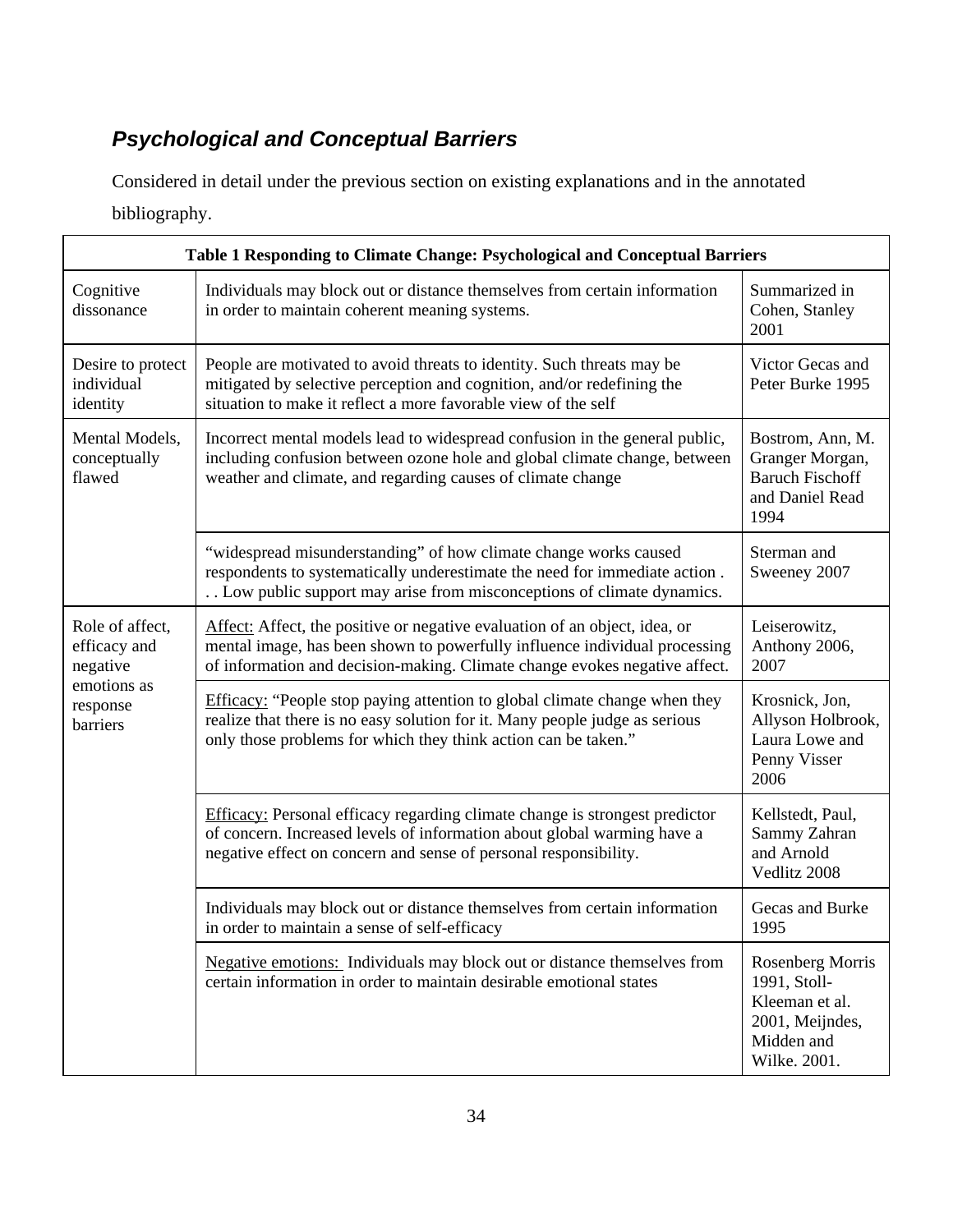# *Social and Cultural Barriers*

These have also been considered in detail under the previous section on existing explanations and in the annotated bibliography.

| Table 2 Social and Cultural Barriers to Responding to Climate Change |                                                                                                       |                                                                                                                                                                                                                                               |  |  |
|----------------------------------------------------------------------|-------------------------------------------------------------------------------------------------------|-----------------------------------------------------------------------------------------------------------------------------------------------------------------------------------------------------------------------------------------------|--|--|
| National<br>Identity                                                 | Information on high carbon footprints<br>contradicts patriotic national pride                         | Norgaard, Kari 2006b, Sandvik, Hanno 2008                                                                                                                                                                                                     |  |  |
| <b>Risk Society</b>                                                  | Complexity of modern life, knowledge<br>specialization and overload                                   | Ungar, Sheldon 2003                                                                                                                                                                                                                           |  |  |
|                                                                      | Modern world risks disrupt underlying sense<br>of stability e.g. our sense of ontological<br>security | Anthony Giddens, 1991, Norgaard 2006 a, b                                                                                                                                                                                                     |  |  |
|                                                                      | "Disembeddeness:" Collapsing time and<br>space, risks perceived as remote from daily<br>life.         | Anthony Giddens, 1991, Norgaard 2006a and<br>2006b                                                                                                                                                                                            |  |  |
| Cultural<br>Cognition<br><b>Norms</b>                                | Society organizes many aspects of thinking,<br>including patterns of perception and memory.           | Zerubavel, Evitar 2006, 2008, Norgaard 2006a<br>and 2006b                                                                                                                                                                                     |  |  |
|                                                                      | Norms of space: Focus on the local                                                                    | Norgaard 2006b, Bulkeley, Harriet. 2000                                                                                                                                                                                                       |  |  |
|                                                                      | Norms of time: Future is vague, feels distant.                                                        | Norgaard 2006b, Zerubavel, Evitar 2006                                                                                                                                                                                                        |  |  |
| Emotional<br>Norms and<br>Emotion<br>Management:                     | Fear, Helplessness                                                                                    | Norgaard 2006a Feeling fear or helplessness<br>violates emotion These can be managed by<br>these strategies of "Selective Attention"<br>Controlling Exposure to Information<br>Not thinking too far ahead<br>Focusing on something you can do |  |  |
|                                                                      |                                                                                                       | Also Immerwahr 1999, Opotow and Weiss<br>2000, Giddens on ontological security.                                                                                                                                                               |  |  |
|                                                                      | Guilt (related to threats to identity as a good<br>person)                                            | Violates emotion norms of national pride,<br>managed in Norway by changing the angle of<br>vision or "perspectival selectivity:"<br>"At least we're not as bad as the Americans"<br>"Norway is a small country anyway"                        |  |  |
|                                                                      |                                                                                                       | See also Sandvik, Hanno 2008, Opotow and<br>Weiss 2000                                                                                                                                                                                        |  |  |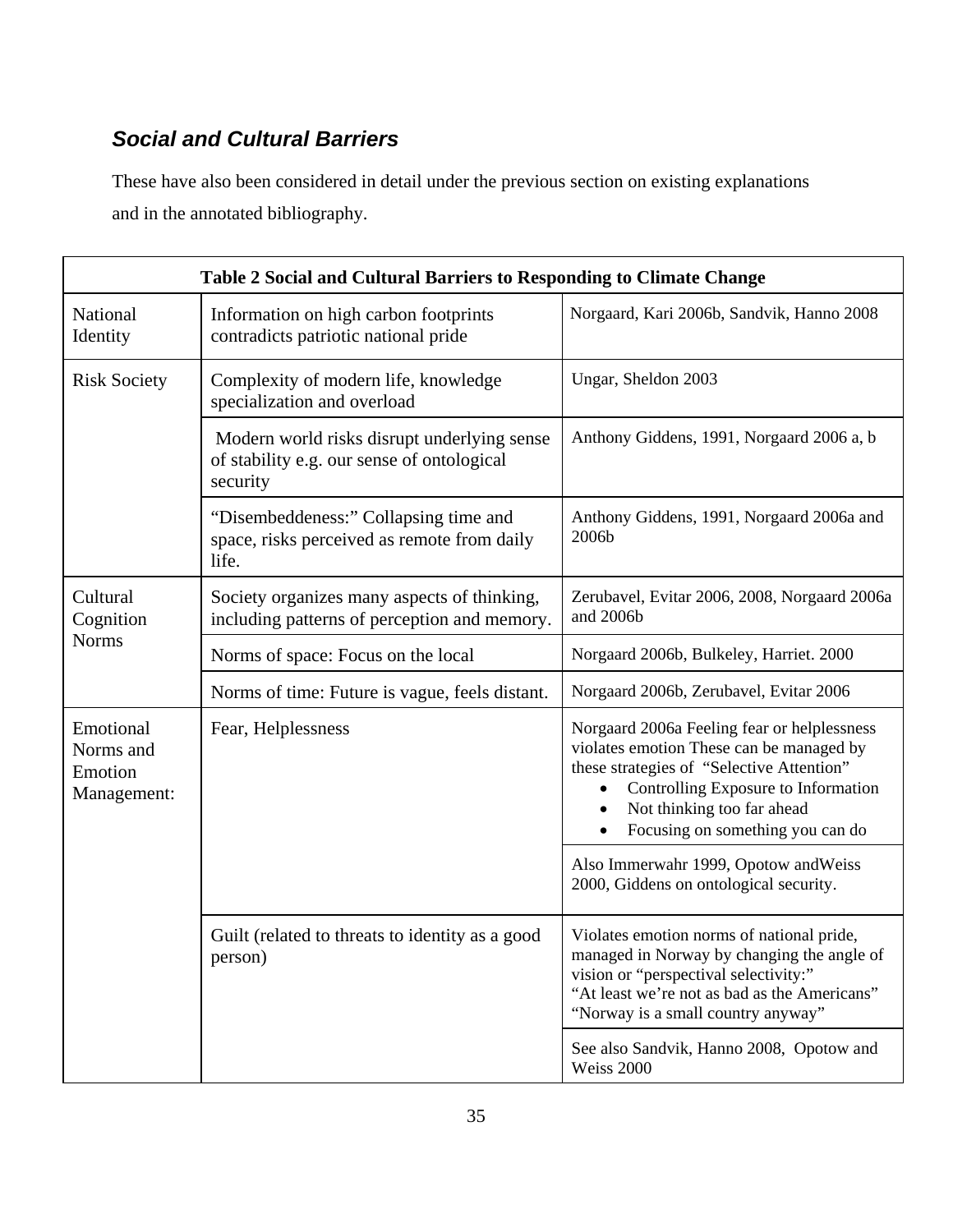### *Political Economic Barriers*

At the broadest level, what individuals think and do is shaped by government policy and political climate. Scholars have identified a series of barriers to effective action on climate change that result from the relationship between the political system and the economy. These are: 1) the ability of the fossil fuel industry to influence government policy direction (the U.S. holds prominent examples), 2) the generation of climate skeptic campaigns funded by fossil fuel interest groups (almost exclusively an issue in the U.S.), 3) a lack of quality information on climate change in the media, and 4) the "normal" distortion of climate science through the "balance as bias phenomenon."

 The current economic system of all developed nations is organized around fossil fuel consumption and production. For this reason, all developed nations face major structural barriers in moving their economies away from high emissions scenarios. Additionally, there are vested interests in slowing change, especially for nations who receive revenue from fossil fuel production or have strong ties between government and auto or petroleum industries. For example, while it is in the best long term interest of all nations to reduce emission, it is not equally in the interest of powerful oil and coal companies to alter their course, at least not in the short term. The oil company Exxon Mobile has become the prime example of this phenomenon in which fossil fuel interests systematically manipulate government documents and carry out campaigns of misinformation regarding the state of climate science.

 Many have now outlined the serious threat to democracy posed by capital's control of the production and dissemination of knowledge – e.g. the fact that increased corporate control of media limits and molds available information about global warming (Dispensa and Brulle 2003), and corporate funded research centers generate conflicting knowledge (McCright and Dunlap 2003, McCright and Dunlap 2000). Such political economic barriers have far reaching and interactive effects with the other barriers discussed above.

 Although discussion of climate skepticism may appear beyond the scope of cognitive and behavioral barriers to public response to climate change, there are at least three identifiable impacts of climate skepticism on the American public's response to climate change. First, a portion of the public believes the skeptic claim that global warming is a hoax. Recent work by Dunlap et al. (2008) and others as outlined earlier indicate that some percentage of the public,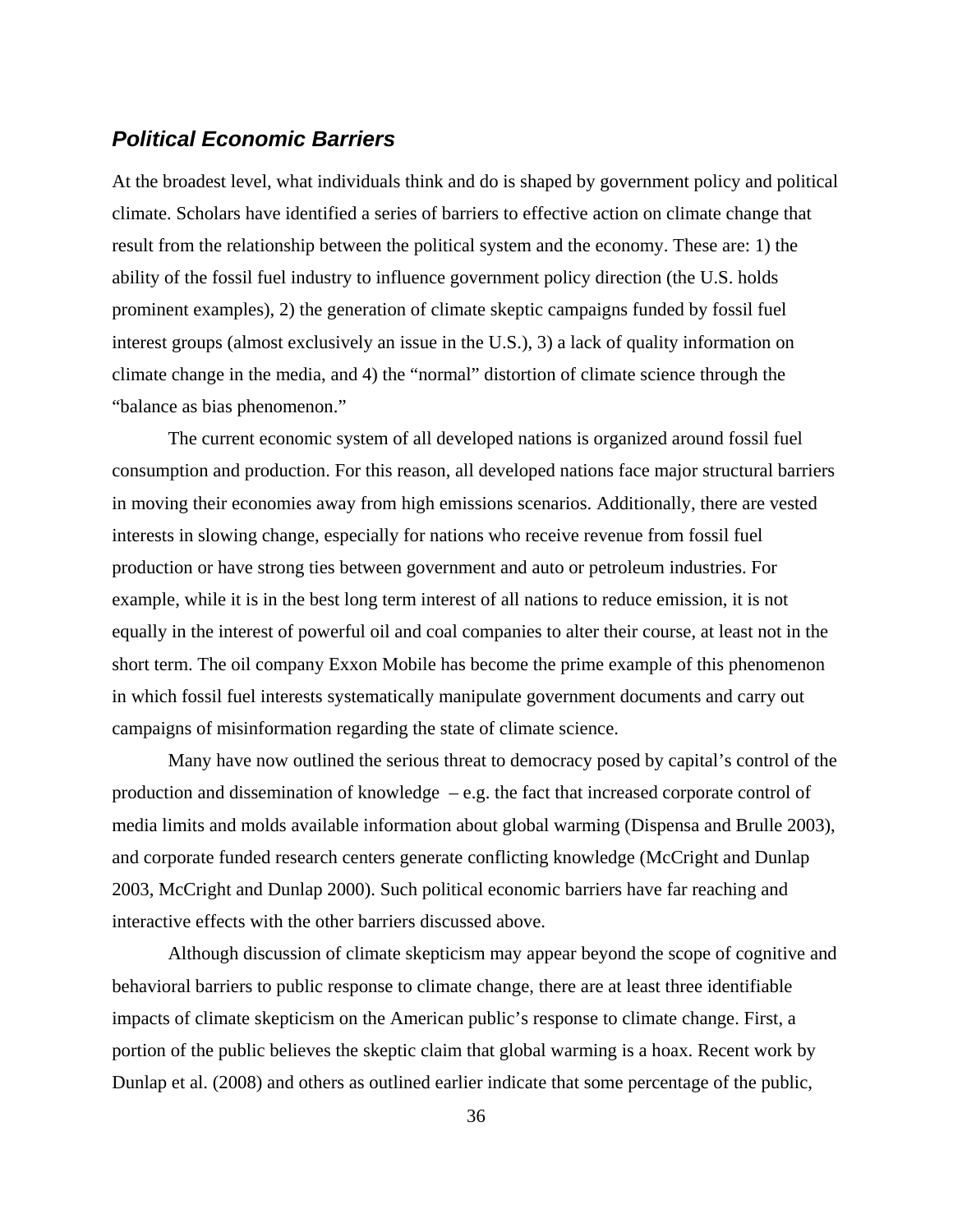especially self identified Republicans do believe this. The second and third impacts of climate skepticism on public response are more pervasive and insidious. One of these, as brilliantly articulated by Boykoff (2004, 2008), is that the media have picked up on and expanded the influence of these actions through recreating a broader perception of uncertainty in the balance as bias mechanism described earlier. Also, the existence of a broader debate about climate science creates an atmosphere of wait and see, which allows a screen for those who do believe there is a problem, but are too uncomfortable to allow themselves to become further engaged.

| Table 3 Structural or Political Economic Barriers in Responding to Climate Change |                                                                                                                                                                                                                                                                                                                                                              |  |  |  |
|-----------------------------------------------------------------------------------|--------------------------------------------------------------------------------------------------------------------------------------------------------------------------------------------------------------------------------------------------------------------------------------------------------------------------------------------------------------|--|--|--|
| Lack of information in<br>news media                                              | Bell, 1994, Ungar 1992, Mazur, Allan 1998                                                                                                                                                                                                                                                                                                                    |  |  |  |
| Discourses and framing<br>in media                                                | Armitage, Kevin 2005<br>Jacques, Peter, Riley Dunlap and Mark Freeman 2008<br>McCright, Aaron M. and Riley E. Dunlap. 2000.<br>McCright, Aaron M. and Riley E. Dunlap. 2003<br>Brossard, Dominique; Shanahan, James; McComas, Katherine 2004,<br>Carvalho, Anabela 2007 and 2005<br>Dunwoody; Sharon 2007<br>Sonnett, John H. 2006<br>Weiskel, Timothy 2005. |  |  |  |
| Balance as bias in news<br>media                                                  | Boykoff series<br>Grundmann, Reiner 2006 and 2007                                                                                                                                                                                                                                                                                                            |  |  |  |
| <b>Climate Skeptic</b><br>misinformation<br>campaign                              | Gelbspan, Ross 2004<br>Jacques, Peter, Riley Dunlap and Mark Freeman 2008<br>McCright and Dunlap 2003                                                                                                                                                                                                                                                        |  |  |  |
| Fossil fuel influence on<br>policy discourse                                      | Gelbspan, Ross 2004<br>McCright, Aaron M. and Riley E. Dunlap. 2000.<br>McCright, Aaron M. and Riley E. Dunlap. 2003<br>Dispensa, Jaclyn Marissa and Robert J. Brulle 2003.<br>Michaels, David and Celeste Monforton 2005.<br>Freudenburg, William, Robert Gramling and Debra J. Davidson 2008.                                                              |  |  |  |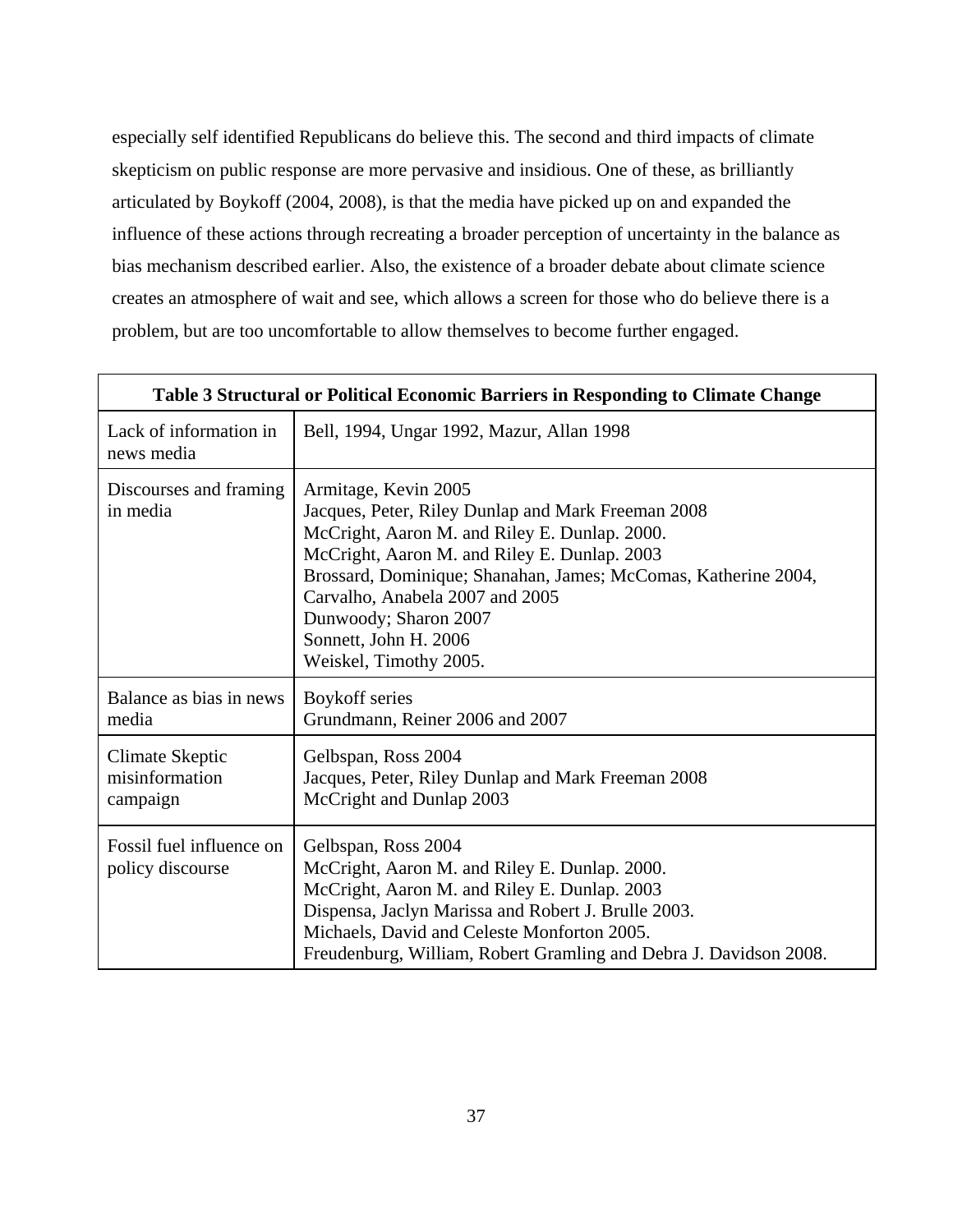# **ANALYSIS OF CLIMATE CHANGE DISCOURSE IN MEDIA**

News media are the primary source of the public's information on climate change worldwide. Thus, if there is a link between information and public response, the presence or absence of information on climate change in news media would be important to consider. Cognitive sociologists have also pointed out that news media are important in shaping the social agenda. Whether something is important or not is communicated both by its presence on the news, and how it is portrayed. Furthermore, while there are a range of actions individuals can take in response to climate change, from behavioral changes that reduce their own carbon footprints, to participating in local and regional planning efforts and putting pressure on legislature and government officials. Some of these actions are significantly more effective than others. While all levels of response are necessary, climate change is a global problem, and national leadership will be required to bring the emissions of climate gasses down to the desired targets. Voluntary and individual actions alone will be ineffective. Thus in order to be an effective agent of change, the news media will need to 1) portray a sense of the seriousness of the problem, 2) communicate that climate change can and should be solved, and 3) give accurate messages about effective responses. Do news media around the world facilitate behavioral response to climate change, or do they prevent it? Meta analysis of existing studies indicates that none of these three criteria have been met.

### *Presence of Climate Change as a Serious Topic*

Considering first whether or not climate change is visible in the news media, we look at several early studies. Although most of the English language material reviewed here focuses on the United States, work has addressed media in England, France and New Zealand, among others. In general, climate change has been visible in the news media worldwide at least as far back as 1988 when the Intergovernmental Panel on Climate Change was founded. The IPCC has produced widely publicized reports on the state of climate science since the first assessment was released in 1990. In the United States Nisbet and Myers (2007) note that there was minimal news attention to climate change during the first half of the 1980s, However, by September 1988, a record summer heat may have been behind a major upswing in media attention. Furthermore,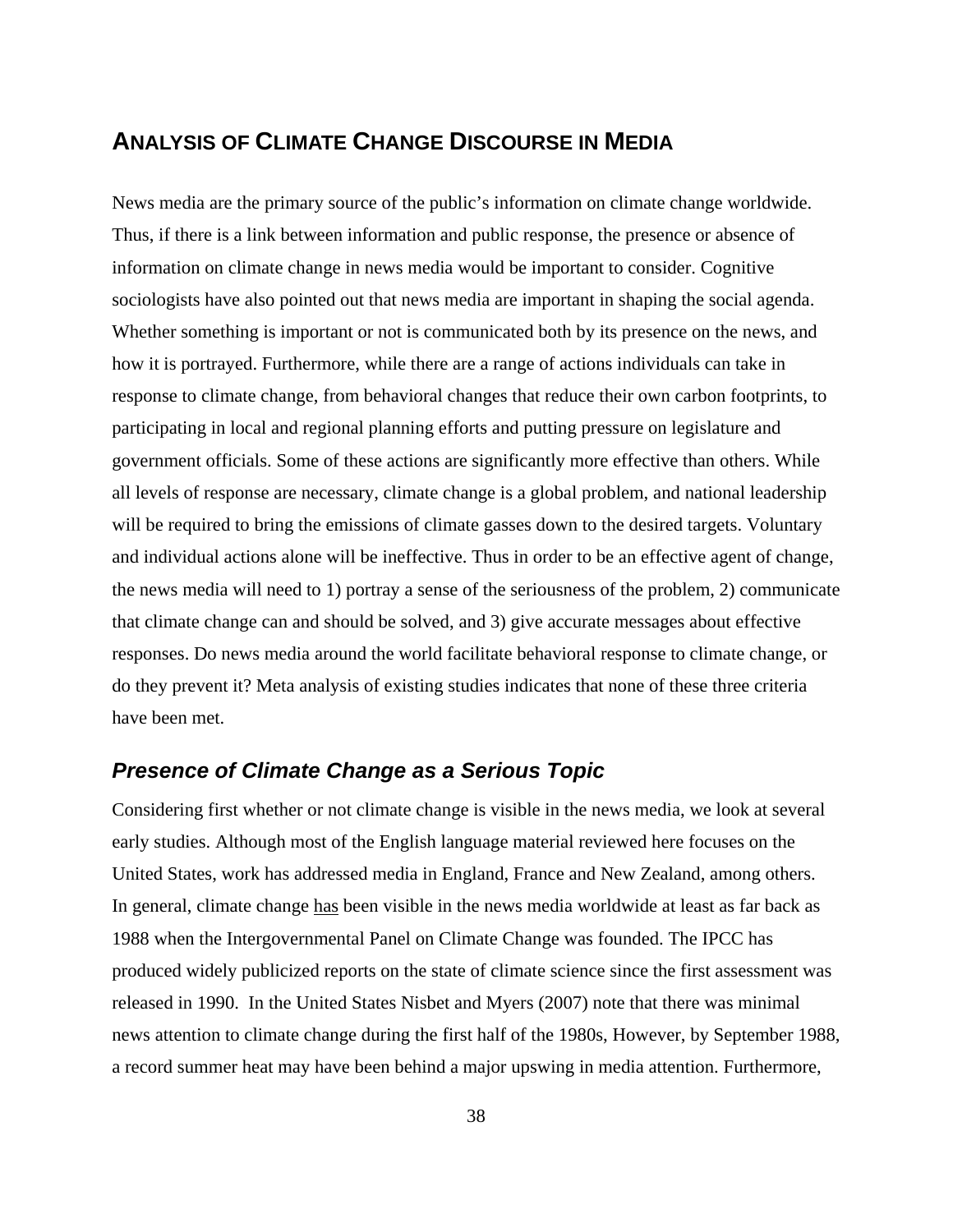Nisbet and Myers (2007) do note a connection between media exposure to information and public concern: "Across dimensions of public opinion, we observed strong connections between patterns in media attention to global warming and shifts in poll trends. In no area is the connection clearer than the public's "discovery" of global warming as a problem." Information alone may not always translate to the public. For example, in a 1994 article Bell compares the public knowledge of climate change in New Zealand with media coverage in the preceding year. The author identifies "considerable mismatch" between media reporting of climate science and public understanding. In general Bell finds that despite accurate coverage in the news media, the public knows little about causes of climate change. Instead, the public overestimates temperature and sea level rise scenarios and is confused between the greenhouse effect and ozone depletion.

 Although there has been climate coverage, scholars have noted one limitation is that issues follow a "media-attention cycle." This limits the continued presence of climate change in the public arena. Work on media coverage and the attention cycle by Alan Mazur (1998) indicates that climate change was present in the US media in the late 1980s up until 1990, after which point coverage declined, even though scientific consensus increased during that time, and the Clinton White House was sympathetic to environmental concerns from 1992 until 2000. Mazur also hypothesizes that attention to climate change spread from the US media to media coverage in other nations.

 However, in their comparison of newspaper coverage of climate change in France and the US from 1987 to 1997, Brossard, and co authors observe that the "media-attention cycle," which is apparent for the American coverage, is not as significant in French coverage (2004). Furthermore, they find that France's coverage of climate change was more closely linked to events, focused more on international relations, and presented a more restricted range of viewpoints on global warming than did American coverage. American coverage emphasized conflicts between scientists and politicians, a trend that was not observed in France.

### *Framing Climate Change in News Media*

A second key dimension of news coverage is whether climate change is portrayed as serious. Here a number of studies have examined the accuracy of media representations of scientific findings. For example, in order to address whether the U.S. media present a biased view of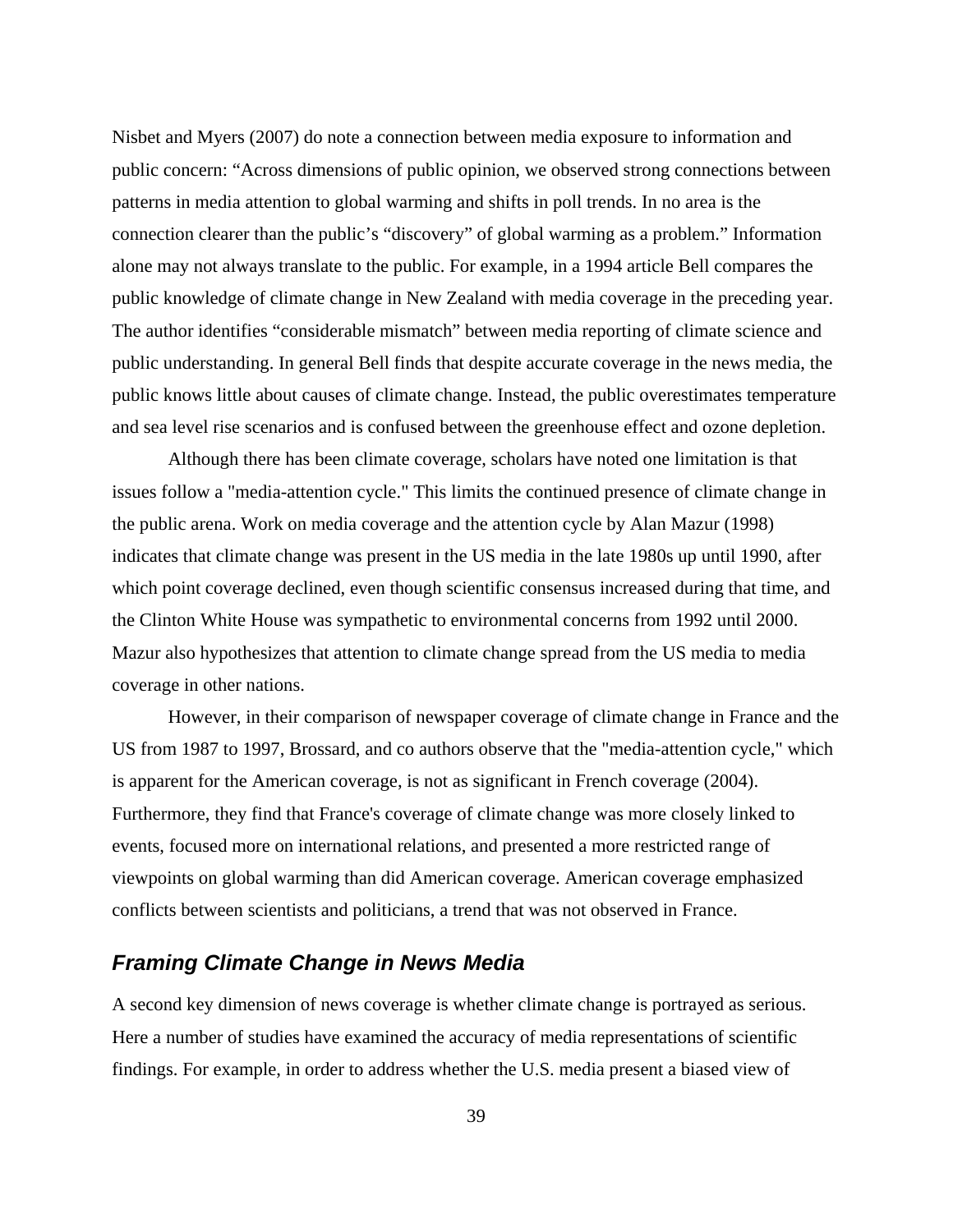global warming, Dispensa and Brulle conducted a content analysis of three countries' newspaper articles and two international scientific journals in (2000, 2003). U.S. media portray global warming as controversial, whereas media portrayals in Finland and New Zealand are on par with presentations commonly found in the international scientific journals. They next compare media presentations in the United States, New Zealand and Finland with the country's economy, industry and environment. Dispensa and Brulle conclude that in the US the fossil fuel industry, has a significant impact on the media coverage of global warming in comparison to New Zealand and Finland, where it does not.

 Work on language and framing shapes the public perception of the seriousness of information, as well as whether or not there is anything that can be done. In a recent doctoral dissertation, John Sonnett (2006) notes differences in language representation between the scientific community, the news media and the oil industry: scientists speak of "climate change," the news media of "global warming," and the oil industry of "greenhouse gases."

 Probably the most significant issue regarding news media framing of climate change concerns the coverage of scientific uncertainty. In the United States in particular, media are found to magnify the perception of uncertainty of climate scientists. Here a series of articles by Maxwell Boykoff, some co-authored with Jules Boykoff are centrally important. Boykoff describes how the journalistic norm of "balance" in which interview time or print space is provided to both sides of a controversial story in fact produces "biased" coverage. Journalists have provided space to both key climate scientists and climate skeptics. As a result, the scientific consensus regarding climate change is not translated to the public. Instead of providing balance, this norm magnifies the perception of uncertainty in the public mind, leading to a false appearance of uncertainty and debate. This perception of uncertainty has moved from the media into both public and policy discourse.

 Boykoff has conducted a series of content analyses in both print and television media. For example in his analysis of television news coverage of climate change in United States network television and cable news from 1995 through 2004, Boykoff found that 70% of U.S. television news segments have provided 'balanced' coverage regarding anthropogenic contributions to climate change. Boykoff concludes that as a result of the journalistic norm of balanced reporting, United States television news coverage has "perpetrated an informational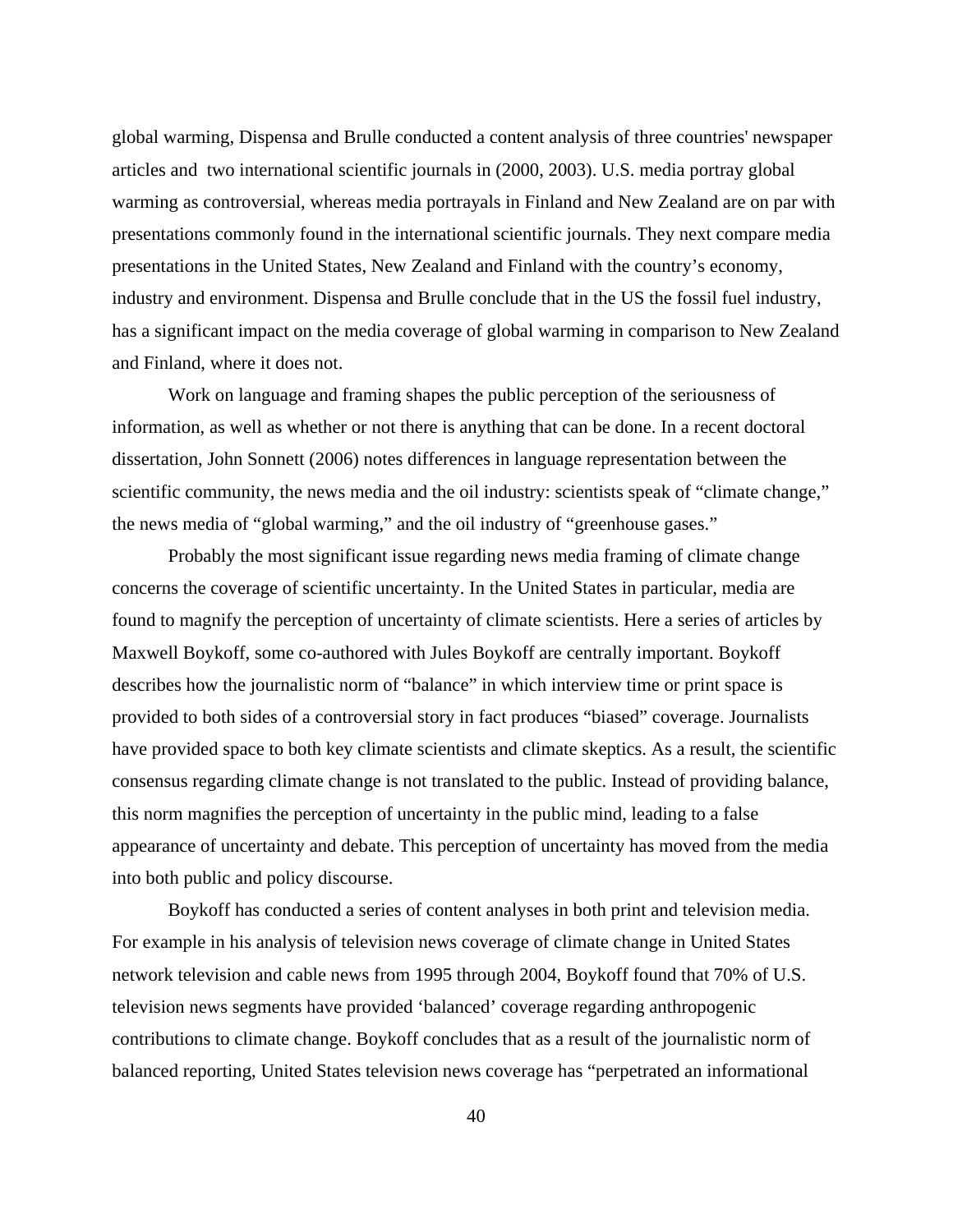bias by significantly diverging from the consensus view in climate science that humans contribute to climate change" (2008). Similar studies have been done in U.S. print media.

 This trend seems to be most prominent in the United States. For example, comparative work mentioned earlier by Brossard, et al. (2004) between the U.S. and France found that American coverage emphasized conflicts between scientists and politicians, whereas this was not observed in France. Boykoff's work comparing the United States and United Kingdom shows the same. The prevalence of "balanced" reporting in newspaper coverage of climate change in the United States and United Kingdom from 2003 and 2006 shows a significant "divergence" from scientific consensus in the U.S. in 2003–4, but no major "divergence" in UK reporting. Boykoff speculates that his findings "inform ongoing considerations about the spatially-differentiated media terms and conditions through which current and future climate policy is negotiated and implemented."

 The questioning of scientific certainty in the media is a recent phenomenon, and one worth devoting some attention to. The scientific process provides a mechanism for falsification, but not "proof." This quality, together with the lack of public understanding of science has been manipulated in recent years. Given that all science contains a measure of uncertainty, if agencies can be prevented from imposing regulations until they are unambiguously "justified," regulations can be defeated or postponed, often for decades. For example, sociologist Reiner Grundmann compares the relationship between scientific certainty and policy prescriptions in the cases of ozone layer protection and climate change (2006). Although scientific expertise is obviously a requirement for policy development in either case, Grundmann notes that highly successful policies to combat ozone depletion were agreed upon under conditions of far less scientific certainty than currently exists for climate change. And despite the greater scientific consensus, climate agreements attempted by world political leaders have been far lass successful.

 Authors Michaels and Monforton provide a historical view into the process of "manufacture uncertainty" in the United States by opponents of public health and environmental regulations (2005). Michaels and Monforton provide historical data from the tobacco and other industries and document the rise of the label "junk science" to de-legitimize research that threatens powerful interests. This process is carried out as industries question the validity of scientific evidence on which the regulations are based. They highlight that the industry strategy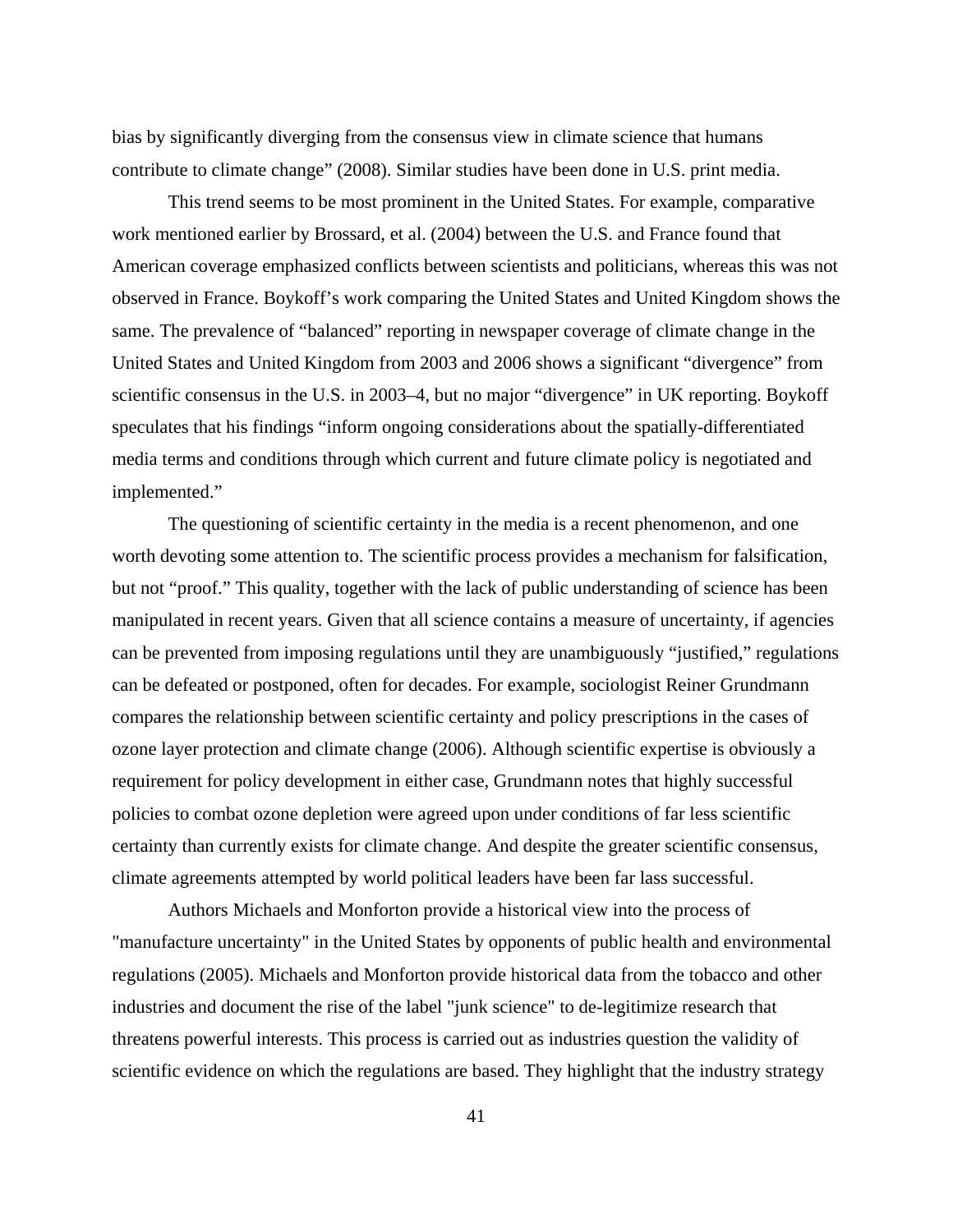of manufacturing uncertainty is in opposition to the public health model, under which decisions should be made using the best available evidence in order to ensure the protection of the public's health and the environment.

 Similarly, Freudenburg, Gramling and Davidson (2008) trace the increasing call for scientific certainty, or "proof" in public discourse before policies can be implemented. This practice of calling for continued further study has allowed profitable but potentially risky activities to continue unabated. Based on their review of previously documented controversies, the authors suggest that "such calls may reflect not just a fundamental misunderstanding of the nature of science, but a clever and surprisingly effective political-economic tactic—"Scientific Certainty" Argumentation Methods, or SCAMs." They further suggest that such SCAMs are both more widespread than has been previously recognized, and should be the focus of more attention in the future.

 In addition to analyses of total numbers of news stories, the language, frames, and discourses employed, several authors have addressed indirect influences of the media on the dominant social perception of climate change. Timothy Weiskel (2005) describes a "politics of distraction" in the US media which he argues accounts for at least part of why the public fails to respond to climate change. Weiskel describes the movement of celebrities into the White House as well as increased ties of the news media to the entertainment industry. Sociologist Anabela Carvalho describes two "background" ways that news media contribute to the normalization of climate change (2007). On the one hand, "the media is a culprit that instigates materialism by constantly promoting wealth and consumption while acting almost in collusion with the main forces that foment global warming for sake of advertising revenue." Furthermore, Carvalho observes that mainstream media provide news mainly from the Northern hemisphere, Western Europe and American-based news. As a result, it steers the gaze of viewers away from parts of the world where climate impacts may be most visible.

## *Media Messages about Responses to Climate Change: Can Anything Be Done, and If So, What*

Work from both psychology and sociology indicates that in order for the public to respond to a problem, in addition to information they must have information, a sense that something can be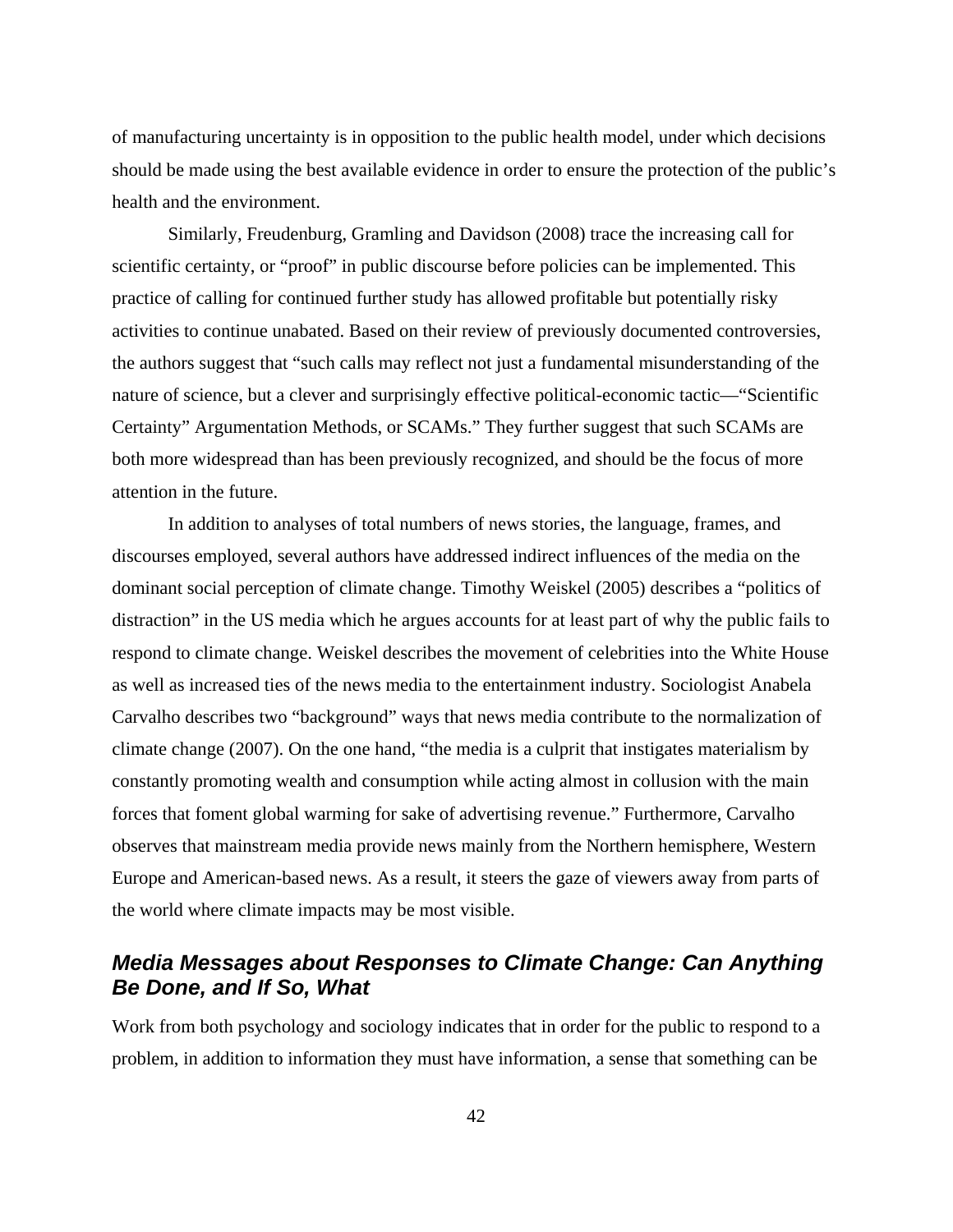done and accurate direction about effective action. Significantly less attention has focused on media representations along these dimensions. However, given that the U.S. media are not consistently portraying climate change as serious, it is reasonable to expect that U.S. media are also not providing a sense that something can be done, or direction as to what that would be.

 Krosnick, Holbrook and Visser 2000 examine the effect of the Clinton campaign to put global climate change into the spotlight during the fall of 1997 in order to build support for Kyoto. The authors examine (1) What were Americans' beliefs and attitudes about global warming before the debate? (2) Did the debate catch the public's attention? and (3) Did the debate change people's beliefs and attitudes about global warming? They observed that a majority of the American general public endorsed the views advocated by Clinton before the media campaign began. They concluded that "the debate did attract people's attention and strengthened the public's beliefs and attitudes," but "produced almost no changes in public opinion when the nation's population is lumped together."

 Regarding effective messages for action in the United States, even the film that many believe finally popped the bubble of complacency in the United States, An Inconvenient Truth, contains primarily suggestions for individual behavioral changes rather than institutional and political change.

# **POLICY CONSIDERATIONS**

One of the basic premises of a modern democratic society is that we can use scientific expertise to inform rational public policy. On the one hand, much of the literature we have reviewed points to failures in this model (e.g. the lack of applicability of the information deficit model). How can the knowledge that there are psychological and social barriers to our effective action be turned into a basis of pro-active public policy? Here we draw upon a combination of literature from social psychology, social movements about what motivates people to participate, and the specific findings discussed above.

Barriers to effective engagement in response to climate change exist on all scales from the individual to the institutional, and these dimensions clearly interact. We develop the following practical implications in response to the psychological, social/cultural, and political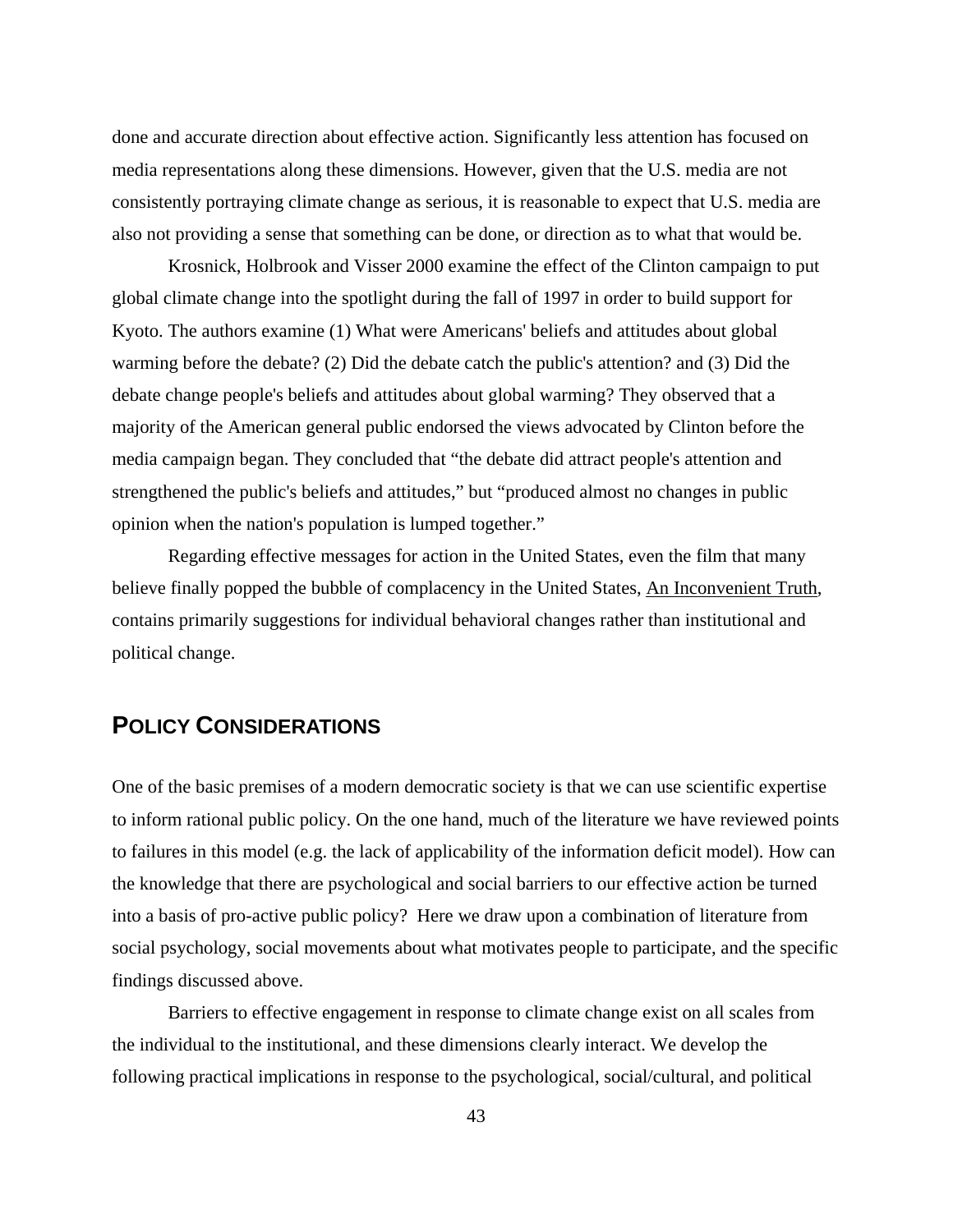economic response barriers outlined in Tables 1-3. A visual presentation of key response barriers by category and possible policy implications is provided in Tables 4, 5 and 6 below. Note that there are numerous barriers outlined earlier, not all of which translate obviously into tangible policy directions.

The single most important policy implication from the literature summarized in this report is that a significant opportunity exists for generating greater engagement in response to climate change. Data from the above studies indicate that people DO care about climate change, and do support stronger climate policies. The notion that people already want to "do the right thing" is an extremely hopeful piece of information which can and should be used as the centerpiece of developing successful policy. The presence of such support has been masked by our misinterpretation of the psychological mechanisms of denial. This implication is woven through the following charts where appropriate.

Although psychological, social and political economic barriers are listed as separate categories, they are obviously related to and reinforce one another. An example of this is the fact that so many well informed individuals feel unable to make change in a world where the fossil fuel industry has so much power. It is important to acknowledge that such "psychological" barriers are in response to very real conditions of political inequality. In order to counter the fact that people don't like to feel powerless, we must not only design policies in which citizens appear more powerful, but we also need to provide a playing field upon which their actions actually do matter.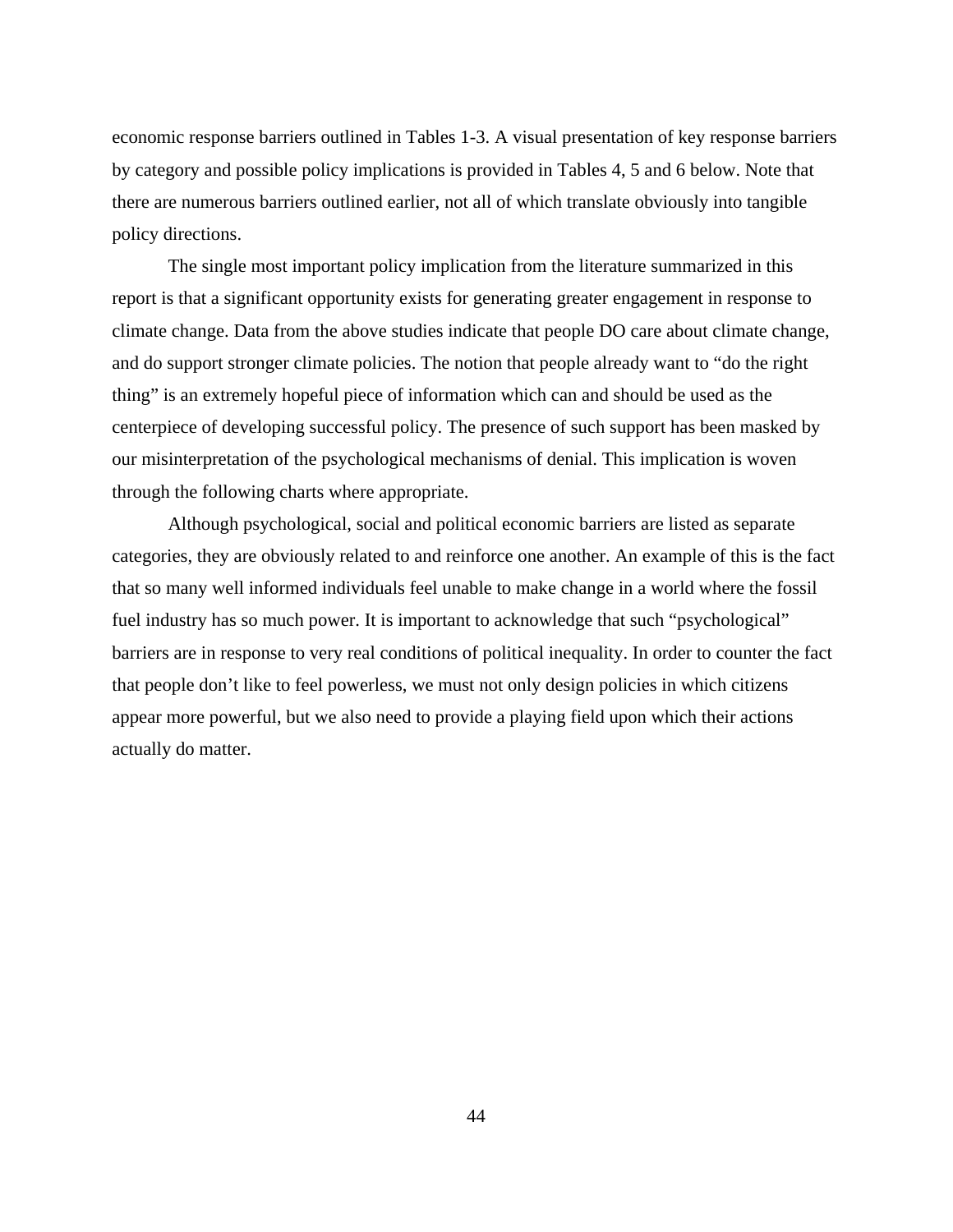| Table 4 Policy Implications in light of Psychological and Conceptual Barriers                                 |                                                                                                                                                                                                                                                                                                                                                       |  |  |
|---------------------------------------------------------------------------------------------------------------|-------------------------------------------------------------------------------------------------------------------------------------------------------------------------------------------------------------------------------------------------------------------------------------------------------------------------------------------------------|--|--|
| Cognitive dissonance (blocking<br>certain information in order to<br>maintain coherent meaning<br>systems).   | To the extent possible and realistic, frame climate<br>message in ways that are non-threatening, see<br>below also. Provide media information campaigns<br>and participation opportunities that build on a                                                                                                                                            |  |  |
| Desire to protect individual<br>identity<br>(people avoid threats to identity).                               | favorable view of the self. Present information<br>and design policies that appeal to a positive sense<br>of self.                                                                                                                                                                                                                                    |  |  |
| Mental models of public are<br>conceptually flawed.                                                           | Although these do matter, information per se may<br>not be as limiting as presumed.                                                                                                                                                                                                                                                                   |  |  |
| Role of affect, efficacy and<br>negative emotions as response<br>barriers.<br>(Climate change evokes negative | Create positive associations, especially through<br>providing opportunities to participate in response<br>efforts.<br>General strategies:                                                                                                                                                                                                             |  |  |
| affect; thinking about it leads to<br>negative emotions; thinking about<br>it is disempowering).              | 1) Address tendencies for denial head on. Correct<br>interpretation of these tendencies can help<br>educators and policymakers from confusing denial<br>with lack of caring or political will.                                                                                                                                                        |  |  |
|                                                                                                               | 2) Create a set of realistic opportunities for<br>participating in positive actions. This will<br>contradict isolation, build community, create<br>positive frames of reference that are needed to<br>counter these psychological barriers to action.                                                                                                 |  |  |
|                                                                                                               | 3) Rather than focusing overly on information,<br>focus on what can and should be done. Convey a<br>message that it is not too late, that action can be<br>taken that will make a difference Making a<br>difference can be highlighted BOTH in immediate<br>economic terms (which are important as they<br>appear more tangible) and climate impacts. |  |  |
|                                                                                                               | 4) Create an atmosphere for people to experience<br>both positive emotions and a positive view of the<br>self. This must include real opportunities for<br>change.                                                                                                                                                                                    |  |  |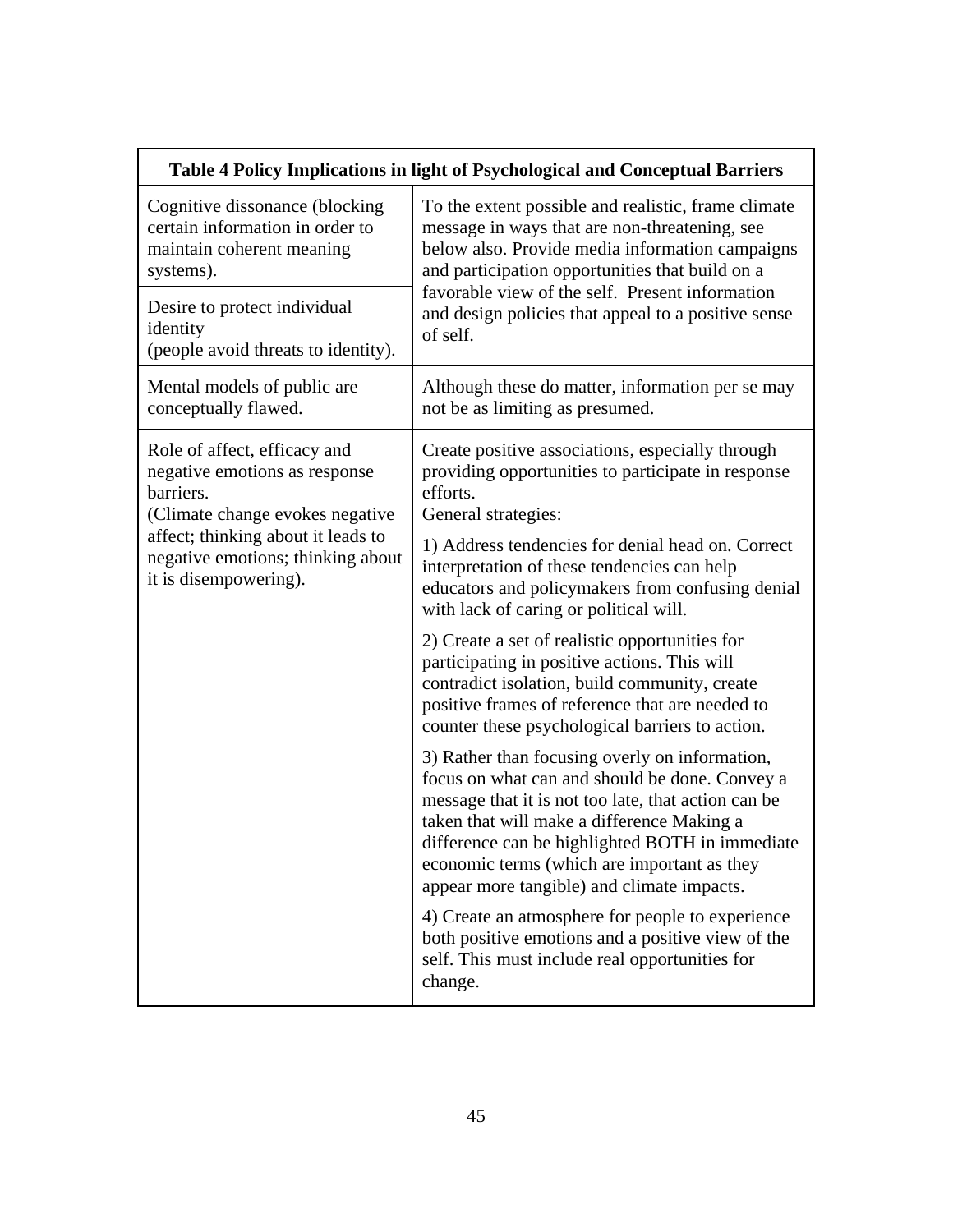| Table 5 Policy Implications in light of Social and Cultural Barriers        |                                                                                                                                                                                                                                                                                                                                                |  |  |  |
|-----------------------------------------------------------------------------|------------------------------------------------------------------------------------------------------------------------------------------------------------------------------------------------------------------------------------------------------------------------------------------------------------------------------------------------|--|--|--|
| National Identity<br>(high carbon footprints<br>contradicts national pride) | Develop other ways of appealing to national identity and national pride<br>e.g. through emission reduction efforts                                                                                                                                                                                                                             |  |  |  |
| <b>Risk Society</b>                                                         | Knowledge of the risks of the modern world disrupt the underlying<br>sense of order. To some extent this is inevitable, but research shows<br>that when faced openly such fears are less paralyzing.                                                                                                                                           |  |  |  |
|                                                                             | "Disembeddeness:" Collapsing of time and space such that risks are<br>perceived as remote and disconnected from daily life. Make these<br>links explicit, see below.                                                                                                                                                                           |  |  |  |
| <b>Cultural Cognition Norms</b>                                             | Norms of space: Provide information on how local events are<br>connected to global phenomenon.                                                                                                                                                                                                                                                 |  |  |  |
|                                                                             | Norms of time: Discuss future climate scenarios for specific places at<br>specific future dates so that they can be better visualized.                                                                                                                                                                                                         |  |  |  |
| <b>Emotional Norms and</b><br><b>Emotion Management:</b>                    | Contradict fear by providing honest information, open discussion (e.g.<br>acknowledgement of the risks) but also hopeful examples.<br>Contradict helplessness through providing opportunities for effective<br>engagement.<br>Combat guilt by acknowledging the present and providing<br>opportunities to engage in more responsible behavior. |  |  |  |

| <b>Table 6 Policy Implications in light of Political Economic Barriers</b> |                                                                                                                                                                                                                               |  |  |
|----------------------------------------------------------------------------|-------------------------------------------------------------------------------------------------------------------------------------------------------------------------------------------------------------------------------|--|--|
| 1) Lack of information in news<br>media                                    | While information per se is extremely important<br>and increasing the availability of accurate<br>scientific information must be a priority, more<br>emphasis needs to be placed on the framing of<br>information, see below. |  |  |
| 2) Discourses and framing in media                                         | Develop explicit media information campaign<br>parallel to the one executed so successfully by the                                                                                                                            |  |  |
| 3) Balance as bias in news media                                           | American Petroleum Industry.                                                                                                                                                                                                  |  |  |
| 4) Climate Skeptic misinformation<br>campaign                              | Develop limits on the ability of the fossil fuel<br>industry to influence policy debate.                                                                                                                                      |  |  |
| 5) Fossil fuel influence on policy<br>discourse                            |                                                                                                                                                                                                                               |  |  |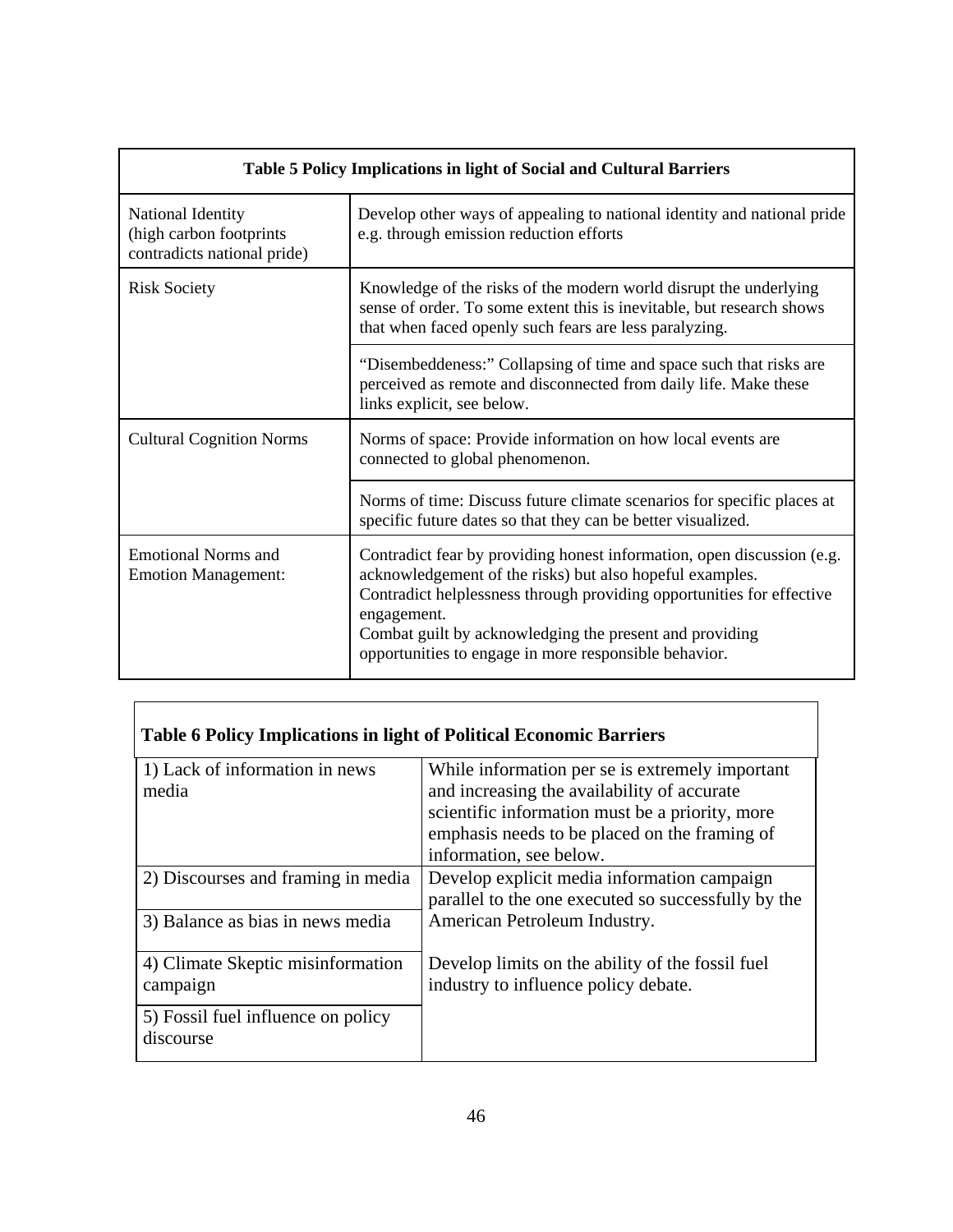In reality the public sphere is not the equal playing field that we might hope. And while it is in all of our best short and long term economic interest to respond to climate change, there are powerful interests (namely the coal, petroleum and auto industries) who stand to lose. Thus one of the most powerful barriers to our social change is the demonstrated ability of these groups to hijack the public process through public misinformation campaigns.

Because the majority of people are already concerned about climate change and how to make a difference, individuals and communities CAN be mobilized for response, if negative psychological pitfalls are to be avoided. Here's how:

- Build on positive stories of success.
- Encourage and integrate efforts at community, state and federal levels.
- Create a sense of community by building on the knowledge that individuals are part of a larger committed and motivated citizenry.
- Highlight the caring which IS present in order to build a sense of pride and community.
- Provide specific opportunities to engage in realistic actions. For example, engage in local "Impact Assessments," "Disaster Preparedness" and "Mitigation Planning." The development of these may serve to make climate information "real," bringing it close to home. These actions are predicted to reduce the gap between climate change information and daily life, decrease the sense of a double reality, and bring home the impacts in economic, infrastructural, and physical terms. Such plans will also serve the second strategy of providing hopeful action.
- It is very important that suggestions be realistic in order to be deemed credible. They should highlight doable changes at the same time as they encourage significant action. In order to elicit a response, people must be given not only information, but something to do. Communities should be encouraged to think carefully about what actions COULD and MUST be undertaken on all scales, and engage in hopeful collective action. Honest conversation about how much reduction is needed, where it could come from, what the benefits will be of responding, and what the costs will be of not responding should be encouraged. The trouble with many proposals which are "doable" is that they are inadequate and may thus appear to be little more than a smokescreen for business as usual. Instead, highlight tangible, positive outcomes. For example, a number of studies have highlighted the ability to respond to climate change while achieving other social benefits (e.g. energy efficiency has economic benefits in the short and long term, independent of any climate benefits).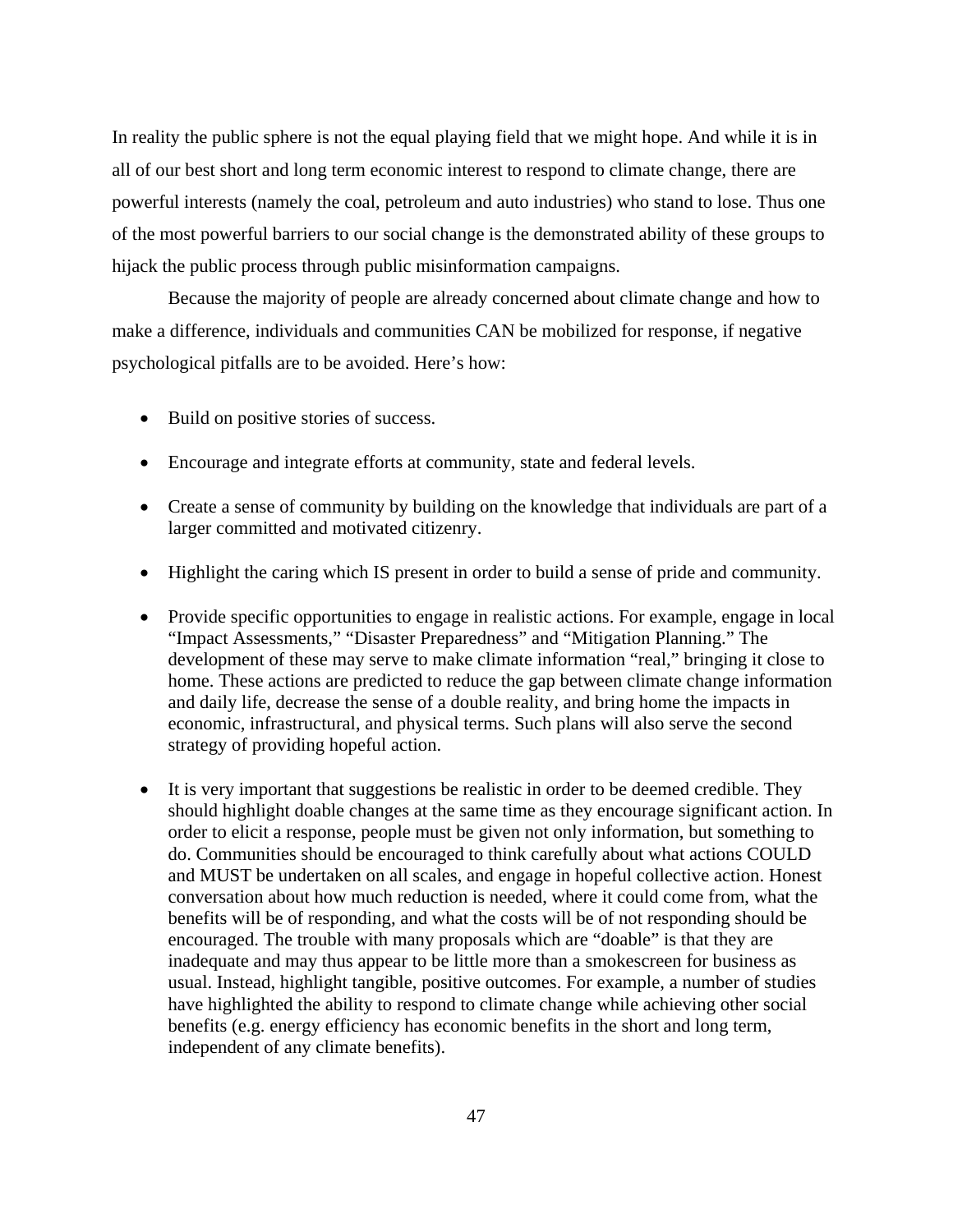# **ANNOTATED BIBLIOGRAPHY**

#### **Citizen Knowledge and Attitudes Regarding Climate Change**

Bostrom, Ann, M. Granger Morgan, Baruch Fischoff and Daniel Read 1994. "What Do People Know About Global Climate Change? I Mental Models" Risk Analysis 14(6): 959-970.

The authors conduct three exploratory studies that employed "mental model interviews." Results indicate widespread misinformation regarding climate change in the general public, including confusion between ozone hole and global climate change, and between weather and climate. Confusion regarding causes of climate change was also observed ("automobile use, heat and emissions from industrial processes, aerosol spray cans, and pollution in general were frequently perceived as primary causes of global warming"). When asked what could be done, respondents tended to focus on general pollution control rather than reductions of carbon dioxide emissions or energy consumption. The authors argue that this general public misunderstanding of climate science is part of the widespread failure of response.

Bord, Richard, Ann Fisher and Robert O'Connor 1998. "Public Perceptions of Global Warming: United States and International Perspectives." Climate Research 11 (1):75-84.

The authors review international survey data on public knowledge, concern, perceived risk and willingness to pay regarding global warming. While the authors find "solid awareness of and support for general environmental goals" and some measure of awareness and concern regarding global warming, they also find a widespread poor understanding of climate change in the public around the world. Concern tends to be highest in Canada, most of Europe and South America. Although the public expresses considerable perceived threat from global warming, the threat is less so than for most other issues surveyed. In conclusion, they find that although global warming is an issue of concern worldwide, it is not a 'front-burner' issue. The also find a "limited willingness to sacrifice" in response to climate change. In conclusion, the authors note that "Our own data support but go beyond earlier data by implying that global warming is not a salient issue, and that people across the globe will support global climate change initiatives that do not levy unusual hardships; but they cannot be expected to voluntarily alter their lifestyles."

Bord, Richard, Robert E. O'Connor and Ann Fischer 2000. In what sense does the public need to understand global climate change? Public Understanding of Science, 9(3): 205-218.

In a survey of 1,218 Americans, the key determinant of behavioral intentions to address global warming is a correct understanding of the causes of global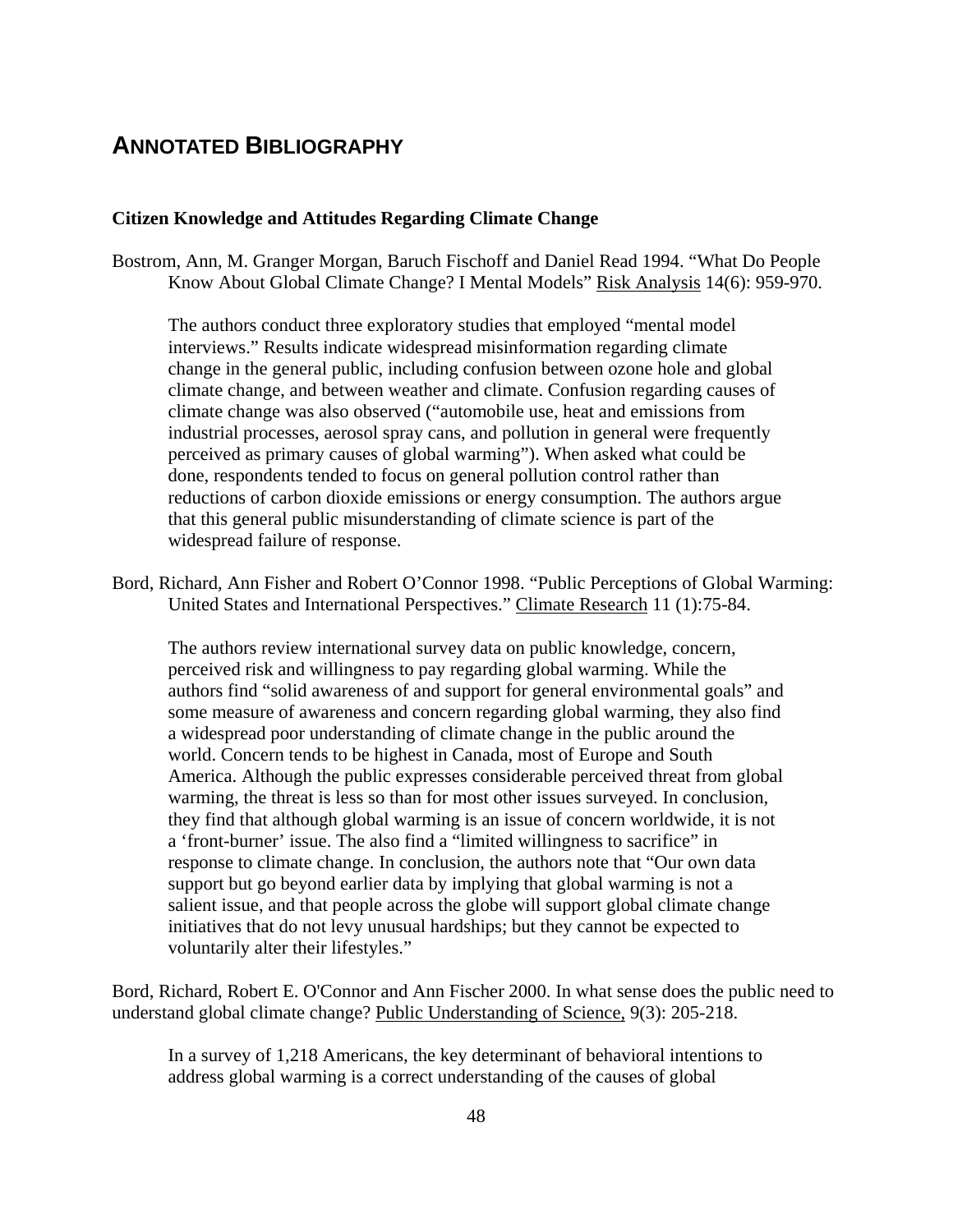warming. Knowing what causes climate change, and what does not, is the most powerful predictor of both stated intentions to take voluntary actions and to vote on hypothetical referenda to enact new government policies to reduce greenhouse gas emissions. Identifying bogus causes (e.g., insecticides) correlates with the belief that the globe will warm, but is only weakly related to voluntary actions and not at all related to support for government policies. General proenvironmental beliefs and perceptions that global warming poses serious threats to society also help to explain behavioral intentions. The explanatory power of an air pollution framework is substantial in bivariate analyses, but has little explanatory power in multivariate analyses that include knowledge, risk perceptions, and general environmental beliefs. Translating public concern for global warming into effective action requires real knowledge. General environmental concern or concern for the negative effects of air pollution appear not to motivate people to support programs designed to control global warming.

Brechin, Steven 2003. "Comparative Public Opinion and Knowledge on Global Climatic Change and the Kyoto Protocol: The U.S. versus the World?' International Journal of Sociology and Social Policy 23(10): 106-134.

Brechin compiles public opinion surveys on public understanding of climate change from 15 nations between 1991 and 2001. He finds that even as scientific consensus on climate science increases, knowledge regarding causes of climate change by the public is minimal. There is some evidence for increased public understanding regarding the causes of climate change over the decade from 1991 to 2001, however citizens in all nations studied remain largely uniformed. In the 2001 survey, citizens of Mexico knew the most about the causes of climate change, but even here only one quarter of respondents correctly identifying burning fossil fuels as the primary cause of global warming. Americans, who were tied with the citizens of Brazil at 15%, were in the middle of the pack. The article includes survey data collected shortly after President Bush's withdrawal from the Kyoto Protocol in 1991 on attitudes regarding this event. The U.S. public is much more supportive of Bush's withdrawl than were the citizens of European nations (where there was considerable outrage expressed).

Brechin, Steven R 2008. Ostriches and Change: A Response to 'Global Warming and Sociology' Current Sociology 56(3): 467-474.

The threat of climate change should be more than sufficient to mobilize the world to respond meaningfully and quickly. However, Brechin considers reasons why this has not been the case, including the fact that response must be made to conditions not yet fully realized. Brechin claims that most people in the rich and powerful Northern countries do not really feel like they are living on the edge. Environmental concerns such as climate change are seen as "no more than background noise."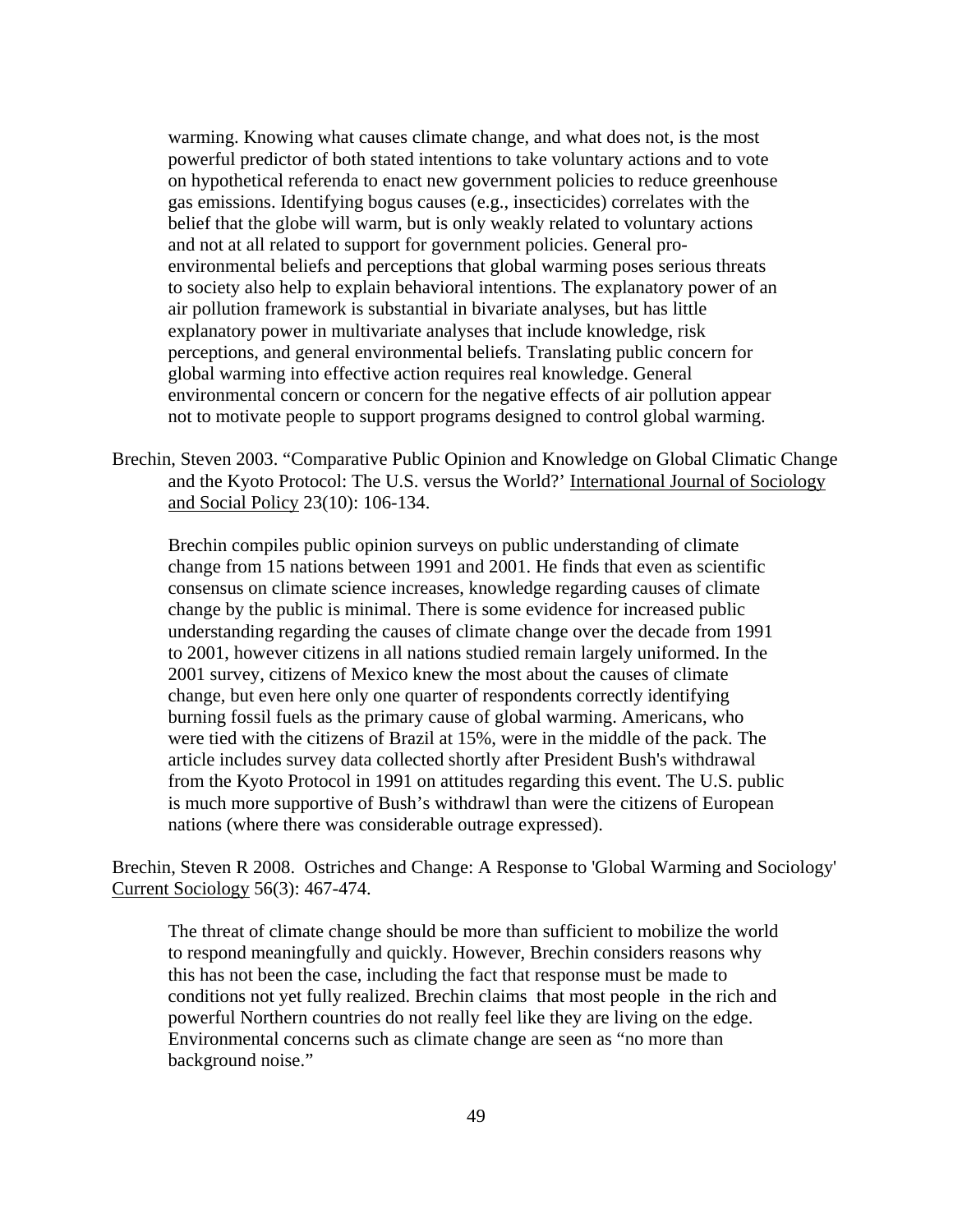Brewer, Thomas 2005 "U.S. Public Opinion on Climate Change Issues: Implications for Consensus building and Policymaking" Climate Policy, 4: 359-376.

Brewer compiles and analyzes over 40 U.S. public opinion surveys from 1989 through 2004. He concludes that a substantial majority want the government to take stronger steps on climate change and welcome U.S. participation in the Kyoto protocol, and do not support "key elements of the Bush administration policies." Mandatory emissions reductions on industry and economic assistance to developing countries are both supported.

Dunlap, Riley E. 1998. "Lay Perceptions of Global Risk: Public Views of Global Warming in Cross-National Context." International Sociology 13:473-498.

Dunlap reports results from a 1992 Gallup survey conducted in Canada, the U.S., Mexico, Brazil, Portugal, and Russia on public perceptions of global warming. Most respondents saw global warming as a problem, although it was not generally ranked as serious as ozone depletion or rain forest destruction. Most respondents did not understand climate science well. In particular the study, as have others, found confusion between climate change and ozone depletion. Despite limitations in knowledge however, citizens in all nations except Russia believed that climate change would have consequences in their lifetimes. As predicted by the concept of a risk society suggest, public perceptions of global warming do not vary consistently across differing social strata within nations. Dunlap makes the important consideration, however, whether detailed public understanding of highly complex issues such as global warming is feasible or even necessary for effective policy making.

Dunlap, Riley E.; Xiao, Chenyang McCright, Aaron 2001. Politics and Environment in America: Partisan and Ideological Cleavages in Public Support for Environmentalism Environmental Politics 10(4): 23-48.

Surveys U.S. trends in concern and level of information regarding climate change. Notes especially a new and growing divide between perceptions of Democrats and Republicans. The authors note that historically support for environmental protection in the United States has been relatively nonpartisan, but that especially since 1994 a partisan divide has been noticeable, especially among members of Congress (who tend to be more ideologically polarized than the general public). Data from the League of Conservation Voters on voting scores indicated a chasm in both the House and Senate over the past decade. Also, "nowhere is the partisan gap on environmental issues more apparent than on climate change." Currently a very large gap exists between self-identified Republicans and Democrats in terms of perceptions of global warming. See below for more updated and detailed information on this trend.

Dunlap, Riley and Aaron M. McCright. 2008. "A Widening Gap: Republican and Democratic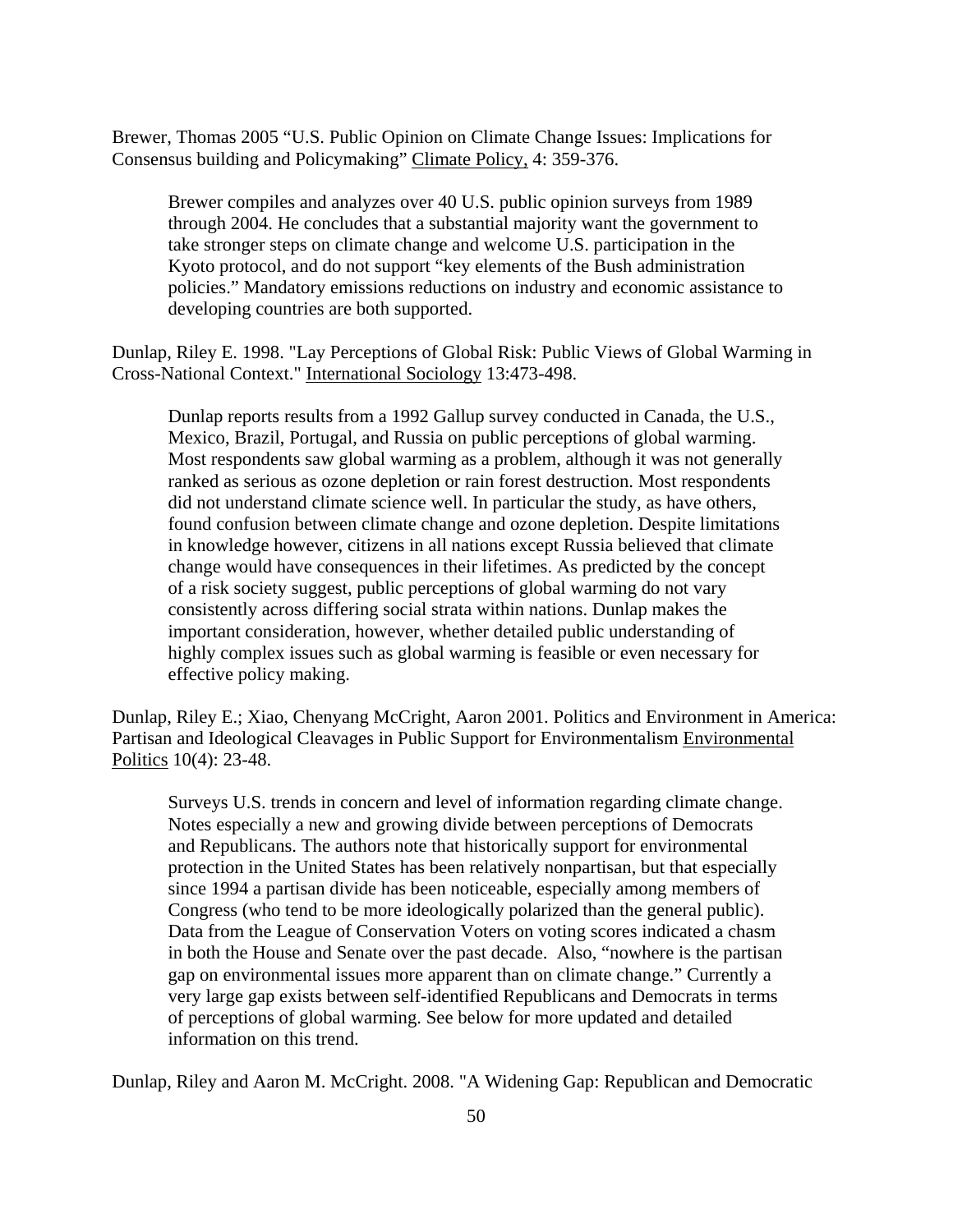Views on Climate Change." Environment 50 (September/October): 26-35.

This paper expands on the original essay (2001) grounding the analysis in literature on partisan polarization and adding updated correlation results to reinforce the evidence of growing polarization. The latest survey data demonstrate that the relationships between party identification and global warming views are not spurious, and that the polarization is stronger among respondents who believe they understand global warming. The percentage of Americans viewing global warming as a serious threat to themselves or their way of life during their lifetimes has moderately increased, from 25 percent in 1997 to 40 percent in 2008. The percentage saying that global warming will pose a serious threat within their lifetimes has also increased moderately, although it is still a minority position at 40 percent (up from 25 percent in 1997). "What these overall trends generally mask, however, are highly divergent trends among Republicans and Democrats. As noted above, the proportions of Democrats agreeing that global warming is already happening, that most scientists believe it is occurring, and that it poses a serious threat have increased substantially over the past decade. In contrast, the proportion of Republicans agreeing that global warming is already happening has declined a bit, while the proportions agreeing that most scientists believe global warming is occurring and that it poses a serious threat have both increased only modestly. The proportion of Republicans who believe news of global warming's seriousness is exaggerated has grown considerably over the past decade, while the proportion of Democrats expressing this view has declined. A similar pattern of diverging partisan views has also occurred on the issue of attributing global warming to human activities." Dunlap and McCright suggest that this skepticism among Republican and conservative elites has led rank-andfile Republicans in the electorate to follow suit.

Krosnic, Jon, Allyson Holbrook, Laura Lowe and Penny Visser 2006 "The Origins and Consequences of Democratic Citizen's Policy Agendas: A Study of Popular Concern about Global Warming" Climate Change 77:7-43.

Stanford social psychologist Krosnic has a long history of work in this area. This paper contributes to work on the complexity of the relationship between efficacy and action regarding climate change. The authors evaluate both causes and consequences of Americans' judgments of the seriousness of global warming using data from two surveys. They find that judgments about global warming are a function of beliefs about the existence of global warming, attitudes toward it, the certainty with which these beliefs and attitudes are held. Judgments and beliefs about human responsibility for causing global warming, and people's ability to remedy it. They also find that beliefs about whether global warming is a problem are a function of relevant personal experiences (with the weather) and messages from informants (in this case, scientists), that attitudes toward global warming are a function of particular perceived consequences of global warming, and that certainty about these attitudes and beliefs is a function of knowledge and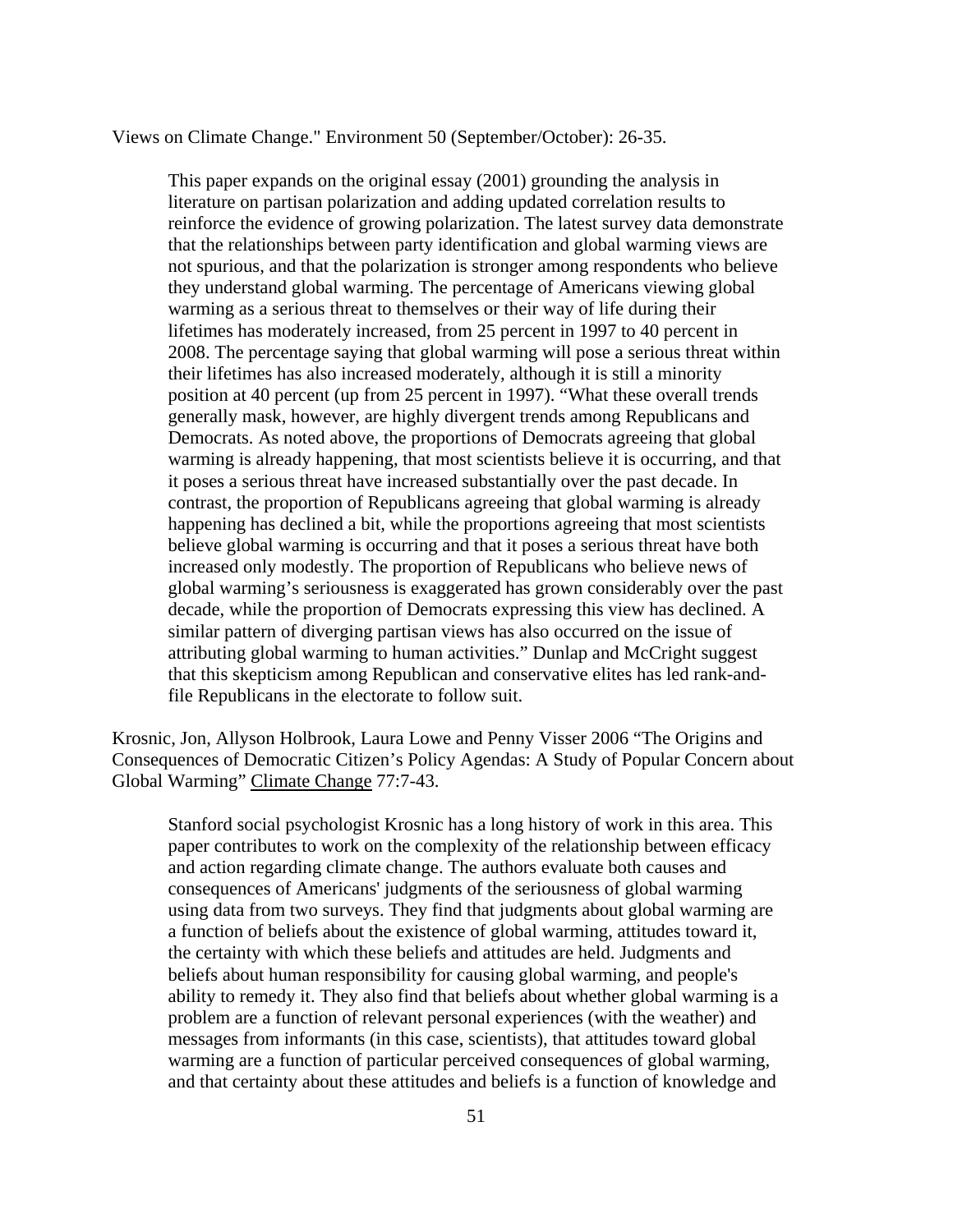prior thought. More specifically they observe that people stopped paying attention to global climate change when they realized that there is no easy solution for it. Instead they note that many people judged as serious only those problems for which they thought action could be taken.

Krosnick, Jon, Allyson Holbrook and Penny Visser 2000 The Impact of the Fall 1997 Debate about Global Warming on American Public Opinion. Public Understanding of Science 9: 239- 260.

Krosnik and co-authors examine the effect of the Clinton campaign to put global climate change into the spotlight during the fall of 1997 in order to build support for Kyoto. The authors examine (1) What were Americans' beliefs and attitudes about global warming before the debate? (2) Did the debate catch the public's attention? and (3) Did the debate change people's beliefs and attitudes about global warming? They observed that a majority of the American general public endorsed the views advocated by Clinton before the media campaign began. They conclude that "the debate did attract people's attention and strengthened the public's beliefs and attitudes," but "produced almost no changes in public opinion when the nation's population is lumped together." They do note differences between Republican and Democratic support for the President's position on Kyoto (observations which are repeated in work by McCright and Dunlap as well as others in this bibliography).

Nisbet, Matthew and Teresa Myers 2007. The Polls – Trends: Twenty Years of Public Opinion about Global Warming. Public Opinion Quarterly Vol. 71(3): 444–470.

Nisbet and Myers conduct a systematic review of trends in public opinion regarding global warming. They summarize public opinion across several key dimensions including (a) public awareness of the issue of global warming; (b) public understanding of the causes of global warming and the specifics of the policy debate; (c) public perceptions of the certainty of the science and the level of agreement among experts; (d) public concern about the impacts of global warming; (e) public support for policy action in light of potential economic costs; and (f) public support for the Kyoto climate treaty.

O'Connor Robert , Richard J. Bord , Brent Yarnal and Nancy Wiefek 2002. Who Wants to Reduce Greenhouse Gas Emissions? Social Science Quarterly 83(1):1 – 17.

The authors use a heuristic model approach to compare cognitive, economic, and partisan explanations for who supports reductions in climate emissions. Based on survey data from a mail survey of 623 residents in Pennsylvania, the authors find that people who can both accurately identify causes of climate change and who expect negative future climate scenarios are the most likely to support both government and voluntary actions. "Economic circumstances and anxieties are not important predictors, but the belief that environmental protection efforts do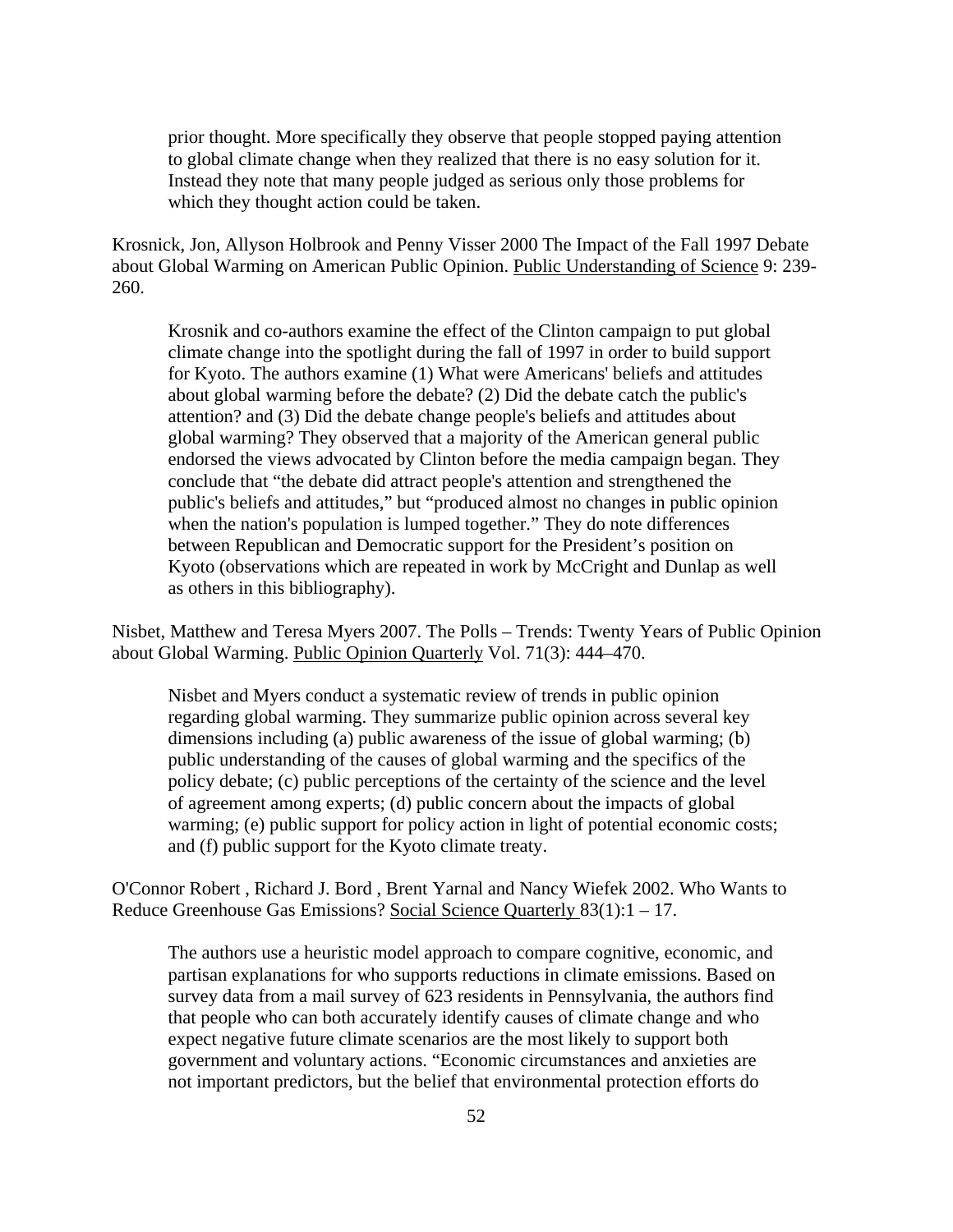not threaten jobs for people like the respondent, limit personal freedoms, and hurt the economy is a strong predictor." Similar to later work by Dunlap and McCright, the authors find that Democrats are more likely than Republicans to support government efforts to reduce emissions. The authors conclude that so called "cognitive" explanations of support for reducing greenhouse gas emissions are more powerful than economic or partisan heuristic ones. "People want to reduce emissions if they understand the causes of climate change, if they perceive substantial risks from climate change, if average surface temperatures increase, and if they think climate change mitigation policies will not cost them their jobs." Although not inherently so, the assumptions of this article place it in the information deficit camp of why people fail to respond, which is criticized by Norgaard and Buckeley.

Sterman, John and Linda Booth Sweeney 2007 "Understanding public complacency about climate change: adults' mental models of climate change violate conservation of matter" Climatic Change (2007) 80:213–238.

Sterman and Sweeney 2007 note the paradox that most Americans believe climate change poses serious risks but also believe inaccurately that emissions reductions can be deferred until there is greater certainty surrounding climate science. "Such wait-and-see policies erroneously presume climate change can be reversed quickly should harm become evident, underestimating substantial delays in the climate's response to anthropogenic forcing." The conducted experimental work with graduate students at MIT which found that even these highly educated adults had "widespread misunderstanding" of how climate change worked, misunderstandings that caused them to systematically underestimate the need for immediate action to stabilize the climate. In particular, research subjects conceived of the global climate as a system which was analagous to a bathtub filling over, once the input stops the tub level can be lowered right away. However research shows once in the atmosphere, climate gases will continue to rise even if emissions fall. The authors write that, "these beliefs – analogous to arguing a bathtub filled faster than it drains will never overflow – support waitand-see policies but violate conservation of matter. Low public support for mitigation policies may arise from misconceptions of climate dynamics rather than high discount rates or uncertainty about the impact of climate change." Furthermore, the authors link this misunderstanding to the failure of response by U.S. policymakers.

### **Climate Skepticism**

Armitage, Kevin 2005. State of Denial: The United States and the Politics of Global Warming Globalizations 2(3): 417–427.

Similar to work by McCright and Dunlap, as well as Boykoff, Armitage addresses the unique ways that climate science has been politicized in the United States, and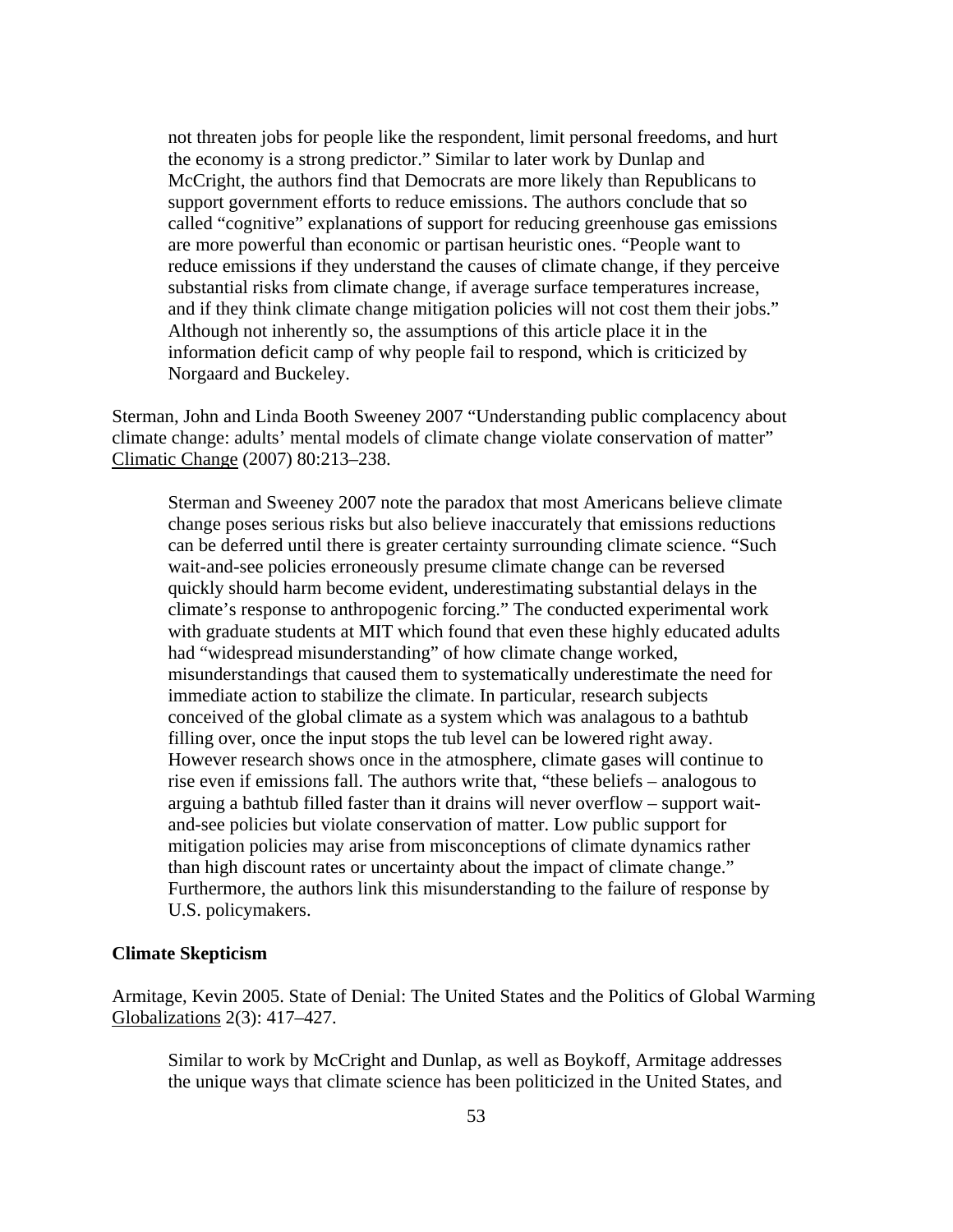the result in terms of public perception of uncertainty. The author outlines the role of right-wing politicians and think tanks in falsely depicting greenhouse science as uncertain, and the way that this has been portrayed in media. The author traces links between corporate media, fossil fuel industry and the federal government as arguments for the lack of political action against global warming in the United States.

Dulap, Riley and Aaron McCright 2008 A Widening Gap: Republican and Democratic Views on Climate Change Environment: Science and Policy for Sustainable Development September/October.

Jacques, Peter, Riley Dunlap and Mark Freeman 2008 The organisation of denial: Conservative think tanks and environmental skepticism Environmental Politics 17( 3): 349-385.

The authors analyze 141 English-language environmentally skeptical books published between 1972 and 2005, linked to conservative think tanks (most also published in the United States. The authors also examine conservative think tanks involved with environmental issues, finding that 90 per cent espouse environmental skepticism. The authors highlight how environmental skepticism denies the seriousness of environmental problems, and examine the use of the label 'junk science'. They conclude that "skepticism is a tactic of an elite-driven counter-movement designed to combat environmentalism, and that the successful use of this tactic has contributed to the weakening of U.S. commitment to environmental protection."

McCright, Aaron M. and Riley E. Dunlap. 2000. "Challenging Global Warming as a Social Problem: An Analysis of the Conservative Movement's Counter-Claims." Social Problems 47:499-522.

McCright and Dunlap examine the activities of the anti-environmental conservative movement in the United States as an explanation for the U.S. failure to ratify the Kyoto treaty. They examine conservative movement activities regarding climate change from 1990 to1997, describing how conservative think tanks challenged claims of climate science by aligning themselves with prominent American climate skeptics. McCright and Dunlap identify a relationship between these climate skeptic scientists and the fossil fuels industry. They conclude, "This study demonstrates how a powerful countermovement effectively challenged the environmental community's definition of global warming as a social problem and blocked the passage of any significant climate change policy."

—. 2003. "Defeating Kyoto: The Conservative Movement's Impact on U.S. Climate Change Policy." Social Problems 50:348-373.

McCright and Dunlap argue that a major reason the United States failed to ratify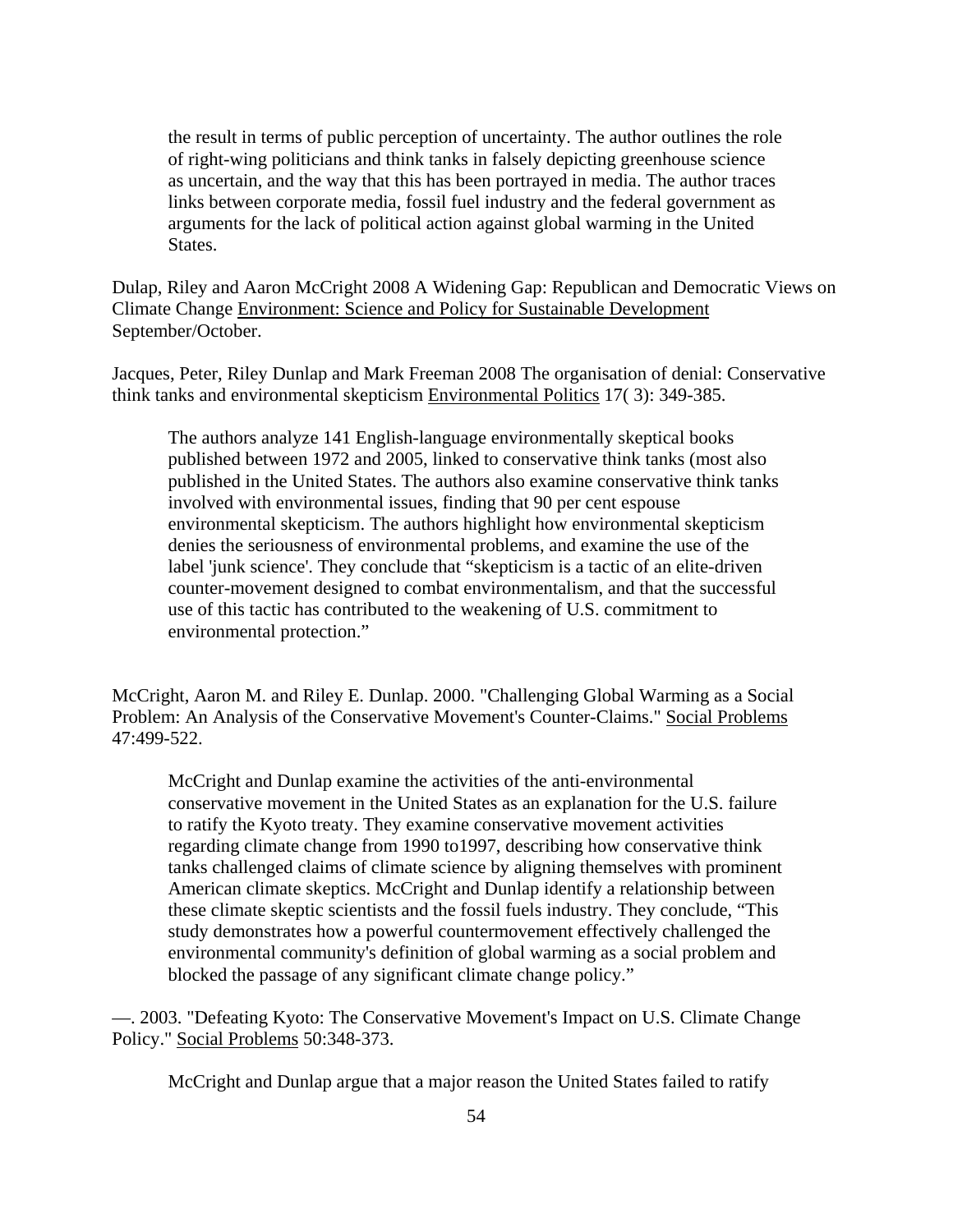the Kyoto Protocol was the opposition of the American conservative movement, a key segment of the antienvironmental countermovement. They examine movement mobilization from 1990 to1997, during which time the movement successfully constructed an argument regarding the non-problematicity of global warming. The authors also describe how conservative think tanks mobilized to challenge the claims of mainstream climate science, as well as how these countermovement organizations aligned themselves with prominent American climate change skeptics known for their staunch criticism of mainstream climate research, and their affiliations with the fossil fuels industry. The authors also examine how the efforts of these conservative think tanks were enhanced by the shift in the political opportunity structure created by the 1994 Republican takeover of Congress. The authors conclude, "This study demonstrates how a powerful countermovement effectively challenged the environmental community's definition of global warming as a social problem and blocked the passage of any significant climate change policy."

#### **Apathy and Denial**

Brechin, Steven R. 2008. "Ostriches and Change: A Response to `Global Warming and Sociology'." Current Sociology 56:467-474.

Brechin writes that despite the fact that climate change is the most serious environmental and social challenge of our time, for most people, especially citizens in the rich and powerful Northern nations who emit the highest levels of carbon dioxide, and where people are not living economically on the edge, environmental concerns have become background noise.

Bulkeley, Harriet. 2000. "Common Knowledge? Public Understanding of Climate Change in Newcastle, Australia." Public Understanding of Science 9:313-333.

Buckeley claims that public understanding of climate change not only involves knowledge of its physical processes, but also encompasses wider issues concerning the relation between society and nature. Based on her examination of the conclusions and assumptions of previous research on the public understanding of climate change, Buckeley argues that in each case, in accordance with the "information deficit model," recorded levels of ignorance are seen as a barrier to effective public involvement in the policy process. However, she offers data from her work in Newcastle, Australia to show that whether and how people understand climate change is a function of both scientific information, and local knowledge, values, and moral responsibilities. Further, respondents connected the issue to their communities, and suggested that individual action is morally sanctioned, despite concerns for the efficacy of such action and the lack of government or industry support. She suggests that rather than focus on the provision of information, "policy attention should be directed to the social and institutional barriers that act to constrain public involvement in addressing global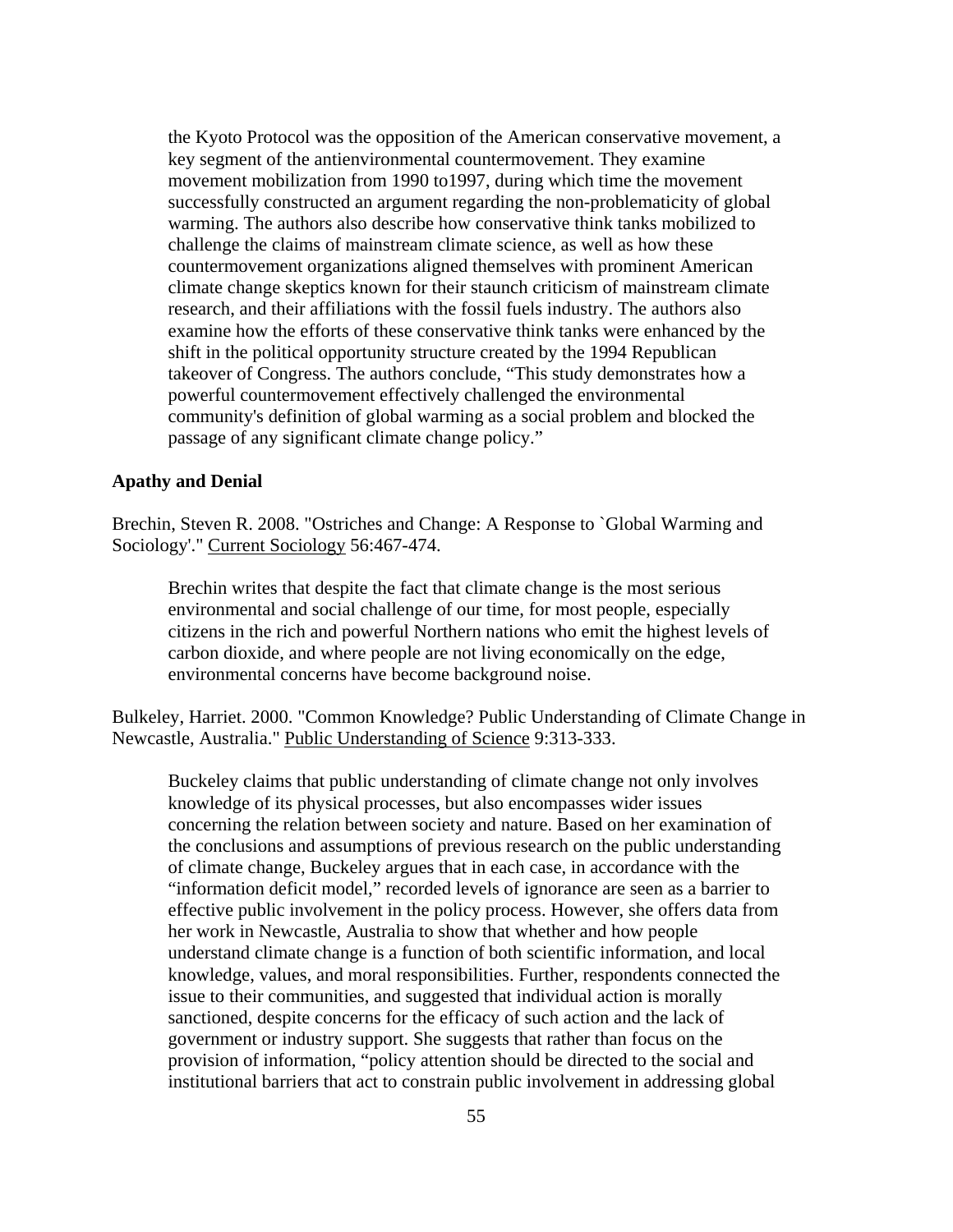environmental issues."

Cohen, Stanley States of Denial: Knowing About Atrocities and Suffering, Polity Press, 2001.

Cohen provides in depth coverage of how people avoid uncomfortable situations on the personal level, as well as how personal avoidance is translated into political avoidance and vice versa. Using case studies from the Holocaust as well as other cases of genocides, torture and political massacre, Cohen examines the denial behaviors of both perpetrators and bystanders, discussing the phenomena of the "passive bystander" and "compassion fatigue."

Immerwahr, John 1999. Waiting for a Signal: Public Attitudes toward Global Warming, the Environment and Geophysical Research. Public Agenda/ American Geophysical Union.

One of the first studies to examine why there is an indirect link between a person's knowledge of climate science and whether or not they take action (e.g. to go against the information deficit approach). Immerwahr conducts focus groups on climate change (and other issues) and concludes regarding climate change in particular that respondents, "seemed to have hit a wall." Respondents did show deep concern regarding global warming, but their concern did not translate into action: "our research suggests that what the public is most skeptical about is not the existence of problems but our ability to solve them." Thus, Immerwahr cautions that "informing the public of the problems can increase frustration and apathy rather than build support." In order to promote action regarding climate change the author suggests not more information, but actions that can be taken.

Kellstedt, Paul, Sammy Zahran and Arnold Vedlitz 2008. Personal Efficacy, the Information Environment, and Attitudes Toward Global Warming and Climate Change in the United States Risk Analysis 28( 1): 113-126.

Authors use survey data to examine the role of information, confidence in scientists and personal efficacy in shaping respondent's risk assessment regarding climate change. Their results strongly counter the information deficit approach. Specifically, they find that the degree of information a person has regarding climate change, their confidence in scientists and their personal efficacy regarding climate change interact so that the more informed respondents both feel less personally responsible for global warming and also show less concern.

Krosnick, Jon, Allyson Holbrook, Laura Lowe and Penny Visser 2006 "The Origins and Consequences of Democratic Citizen's Policy Agendas: A Study of Popular Concern about Global Warming" Climate Change 77:7-43.

Stanford social psychologist Krosnic has a long history of work in this area. This paper contributes to work on the complexity of the relationship between efficacy and action regarding climate change. The authors evaluate both causes and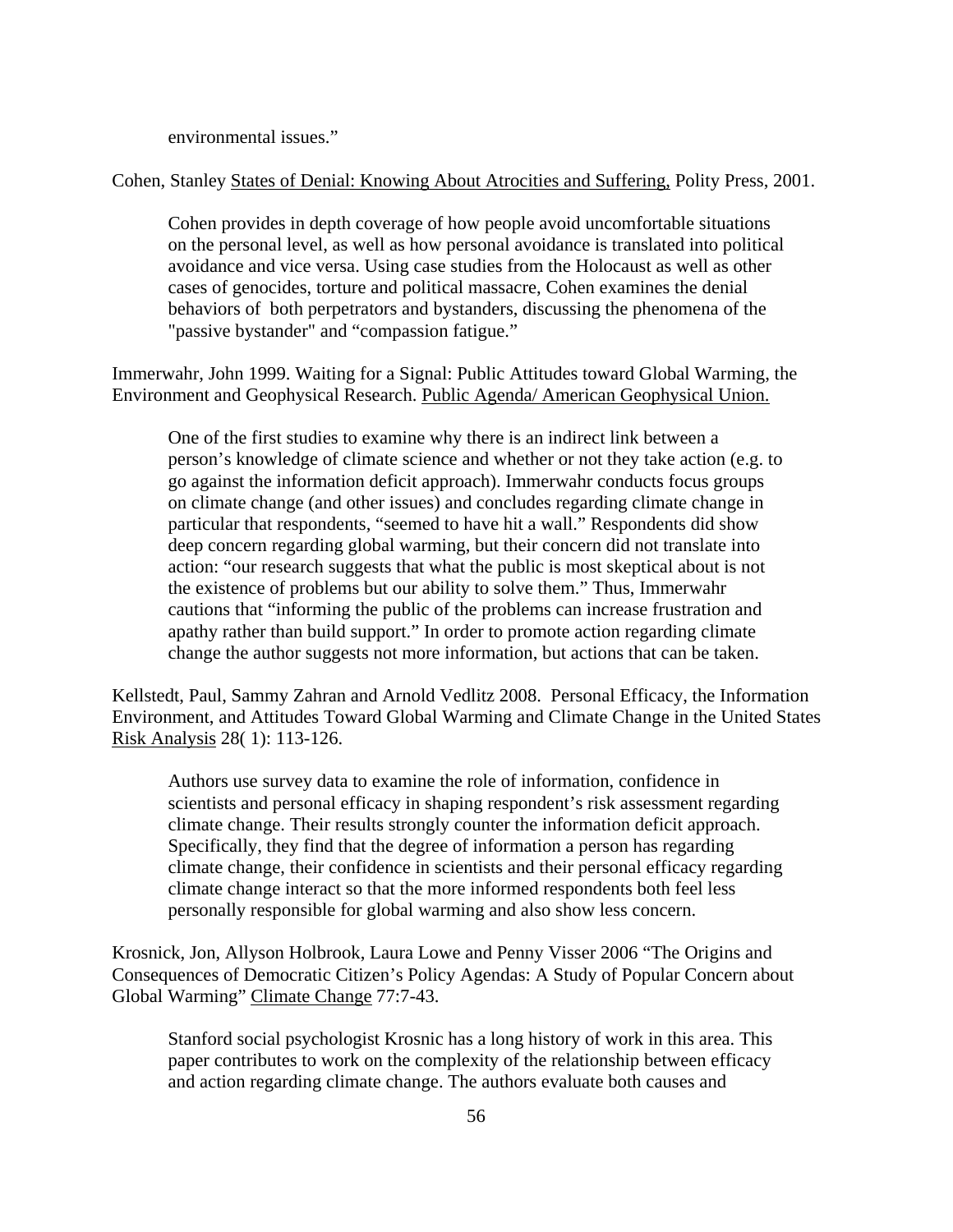consequences of Americans' judgments of the seriousness of global warming using data from two surveys. They find that judgments about global warming are a function of beliefs about the existence of global warming, attitudes toward it, the certainty with which these beliefs and attitudes are held, and beliefs about human responsibility for causing global warming and people's ability to remedy it. They also find that beliefs about whether global warming is a problem are a function of relevant personal experiences (with the weather) and messages from informants (in this case, scientists), that attitudes toward global warming are a function of particular perceived consequences of global warming, and that certainty about these attitudes and beliefs is a function of knowledge and prior thought. More specifically they observe that people stopped paying attention to global climate change when they realize that there is no easy solution for it. Instead they note that many people judge as serious only those problems for which they think action can be taken.

Sandvik, Hanno 2008 Public concern over global warming correlates negatively with national wealth Climatic Change 90(3): 333-341

The author builds on work by Norgaard and others to assert that public awareness and concern regarding climate change is not a function of scientific information alone, but psychological and sociological factors as well. Sandvik examines data on public concern for climate change from 46 countries, with results pointing to a negative association between concern and national wealth (GDP) and carbon dioxide emissions and a "marginally significant" tendency that nations' per capita carbon dioxide emissions are negatively correlated to public concern. Sandvik concludes that such a relationship is "in accordance with psychological findings, but poses a problem for political decision-makers."

Sterman, John and Linda Sweeney 2007 "Understanding Public Complacency About Climate Change: Adults Mental Models of Climate Change Violate Conservation of Matter" Climate Change 80: 213-238.

Stoll-Kleemann, Tim O'Riordan and Carlo Jaeger "The Psychology of Denial Concerning Climate Mitigation Measures: Evidence from Swiss Focus Groups" Global Environmental Change 11: 107-117.

See above

Norgaard, Kari Marie. 2006a. "'People Want to Protect Themselves a Little Bit': Emotions, Denial, and Social Movement Nonparticipation." Sociological Inquiry 76:372-396.

Emotions can be a source of information and an impetus for social action, but the desire to avoid unpleasant emotions and the need for emotion management can also prevent social movement participation. Ethnographic and interview data from a rural Norwegian community describes how people avoided thinking about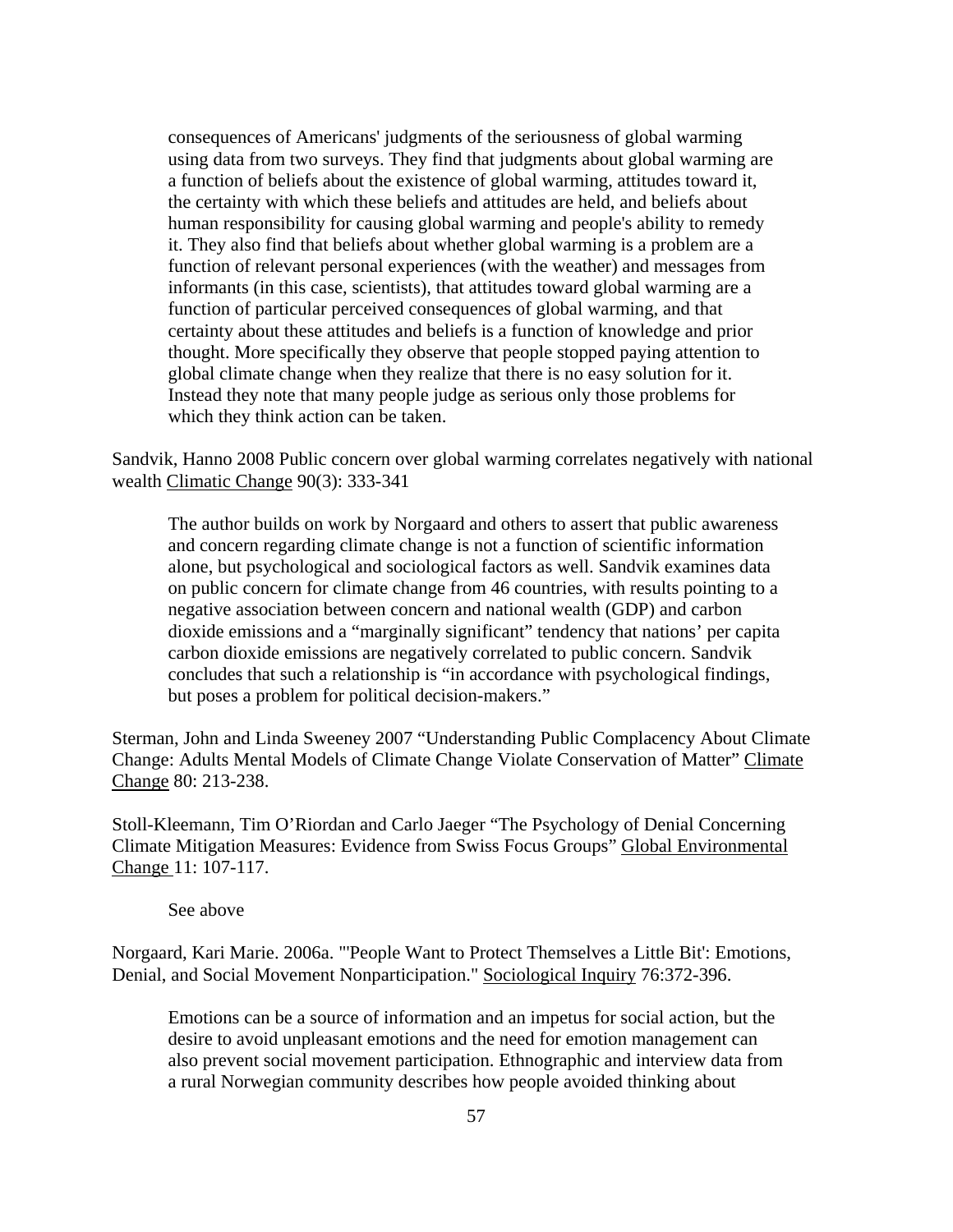climate change in part because doing so raised fears of ontological security, emotions of helplessness and guilt, and was a threat to individual and collective senses of identity. In contrast to existing studies that focus on the public's lack of information or concern about global warming as the basis for the lack of public response, my work describes the way in which holding information at a distance was an active strategy performed by individuals as part of emotion management. Following Evitar Zerubavel, I describe this process of collective avoiding as the social organization of denial. Emotions played a key role in denial, providing much of the reason why people preferred to avoid information. Emotion management was also a central aspect of the process of denial, which in this community was carried out through the use of a cultural stock of social narratives that were invoked to achieve "perspectival selectivity" and "selective interpretation.".

Norgaard, Kari. 2006b. "We Don't Really Want to Know' The Social Experience of Global Warming: Dimensions of Denial and Environmental Justice" Organization and Environment 19(3): 347-470.

Meager public response in the form of social movement activity, behavioral changes, or public pressure on governments is noteworthy in all Western nations. Existing research emphasizes lack of information as a limiting factor for failed public response. This explanation cannot account for the significant population that knows about and express concernes for global warming. Ethnographic and interview data from a rural Norwegian community indicate that non-response is at least partially a matter of socially organized denial. Because Norwegian economic prosperity is tied to oil production, collectively ignoring climate change maintains Norwegian economic interests. Most environmental justice research focuses on people facing disproportionate exposure to environmental problems. This project examines wealthy citizens who perpetuate global warming as they turn a blind eye. Environmental justice implications of socially organized denial are discussed for global warming and beyond.

Opotow, Susan and Leah Weiss 2000. "New Ways of Thinking About Environmentalism: Denial and the Process of Moral Exclusion in Environmental Conflict" Journal of Social Issues 56, 3, 475-490.

The authors examine "moral orientations" that influence environmental conflict. Opotow and Weiss create a typology of three kinds of denial in environmental conflict: denial of outcome severity, denial of stakeholder inclusion, and denial of self-involvement. Opotow and Weiss describe how these forms of denial work together to produce "moral exclusion." The article concludes with implications of this analysis for theory and practice.

Ungar, Sheldon 2003. "Misplaced Metaphor: A Critical Analysis of the 'Knowledge Society'" Canadian Review of Sociology and Anthropology 40(3): 331-347.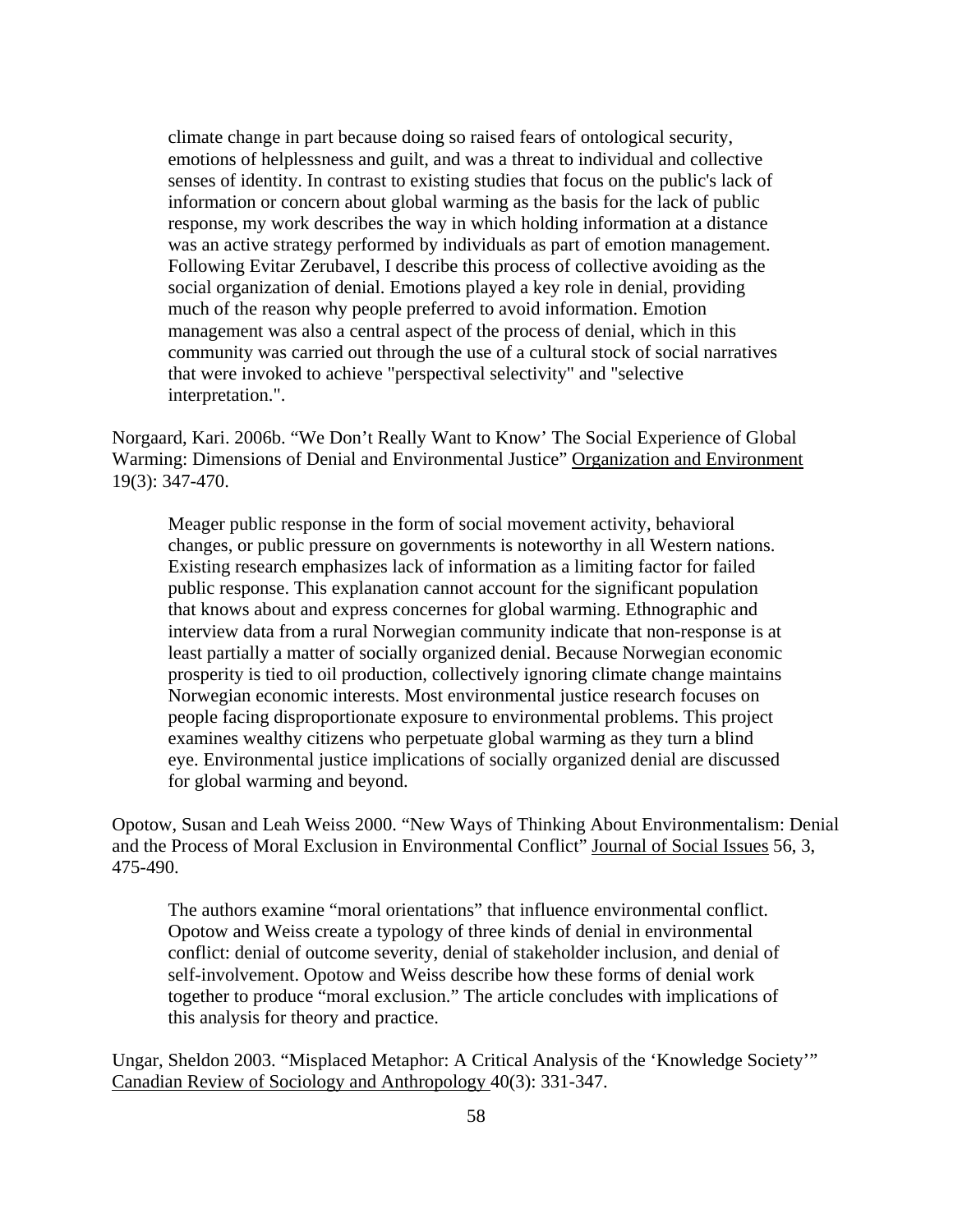Ungar rejects the conception of a "knowledge society" metaphor, arguing instead that we live in a "knowledge averse" culture. The author examines the idea of the well-informed citizen, the notion that our present society contains institutional arrangements and social expectations for being knowledgeable, and the role of the Internet in providing critical underpinnings of a "knowledge society."Ungar argues that while social processes create a high degree of knowledge specialization in the workplace, this very phenomenon may increase ignorance across society in general.

Zerubavel, Evitar. Social Mindscapes: An Invitation to Cognitive Sociology, Harvard University Press, 1997.

For Zerubavel, we think not as individuals but as members of social groups. Therefore we must be aware of the ways that society shapes our sense of memory, what we pay attention to, what we ignore, and every aspect of cognition.

Zerubavel, Evitar. The Elephant in the Room: Silence and Denial in Everyday Life New York: Oxford University Press, 2006.

Wide ranging and persuasive analysis of the social organization of denial. Zerubavel notes that denial normally studied on the psychological level, but it is our society that tells us what to pay attention to and what to ignore, what to worry about and what is acceptable. Therefore we must study denial with a sociological lens. Numerous examples on this topic.

### **Emotions and Identity**

Leiserowitz, Anthony 2007 "Communicating the risks of global warming: American risk perceptions, affective images and interpretive communities" in Moser, Susanne C. and Lisa Dilling. eds Creating a Climate for Change: Communicating Climate Change and Facilitating Social Change. New York: Cambridge University Press.

Even though a large majority of Americans believe global warming is occurring and is a serious problem, there lacks a sense of urgency and remains a low priority relative to other national and environmental issues. The author examines the risk perceptions and connotative meanings of global warming in the American mind, finding that Americans perceive climate change as "a moderate risk that will predominantly impact geographically and temporally distant people and places." Leiserowitz identifies distinct interpretive communities (segments of the public that conceptualize and respond to the issue in very different ways) and provides strategies to communicate about global warming that either resonate with the values and predispositions of particular audiences, or that directly challenge fundamental misconceptions.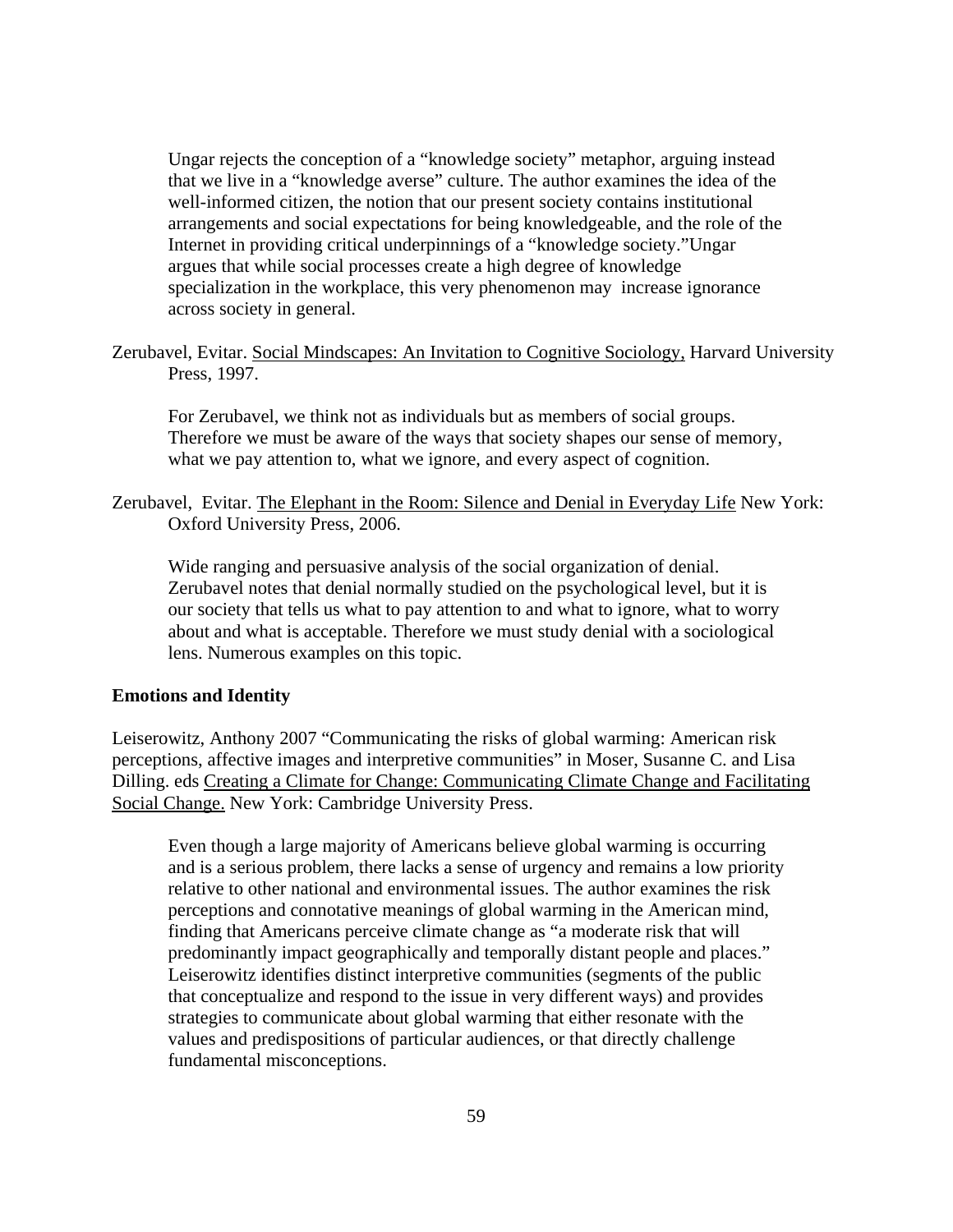Lorenzoni, Irene, Leiserowitz, Anthony, De Franca Doria, Migue, Poortinga, Wouter and Nick Pidgeon. 2006. "Cross-National Comparisons of Image Associations with "Global Warming" and "Climate Change" Among Laypeople in the United States of America and Great Britain" Journal of Risk Research 9: (3):265-281.

"Affect" is considered by social psychologists to be the positive or negative evaluation of an object, idea, or image. Similar to emotions, but not as "full blown", affect has been shown to powerfully influence both information processing and decision-making. This paper in the area of risk perception and affect in the United States and Great Britain found that, "the terms "global warming" and "climate change", and their associated images, evoked negative affective responses from most respondents. Personally relevant impacts, causes, and solutions to climate change, were rarely mentioned, indicating that climate change is psychologically distant for most individuals in both nations." The authors also note that "personally relevant impacts, causes, and solutions to climate change, were rarely mentioned, indicating that climate change is psychologically distant for most individuals in both nations."

Meijnders, Anneloes Cees Midden and Henk Wilke 2001 "Role of Negative Emotions in Communication about CO2 Risks" Risk Analysis 21(5): 955-966.

The authors use an experiment regarding the risks of carbon dioxide emissions to support their claim that both emotion and information are factors influencing effective risk communication. In the experiment, inducing fear of carbon dioxide risks leads participants to more effectively process information about energy conservation, which in turn results in more favorable attitudes toward energy conservation. "Exposure to strong arguments resulted in more positive attitudes towards the energy-efficient light bulb than exposure to weak arguments in the moderate fear condition." This positive role of the emotion of fear in information processing may be counter to ethnographic and interview work by Norgaard and work from focus groups by Immerwahr, although the latter focus on negative emotions as barriers to action, not barriers to information processing per se. The authors note that extreme fear can reduce information processing effectiveness, but do not characterize climate change in the realm of extreme fear as the impacts are in the future (a questionable assumption).

Meijndes Anneloes, Cees Midden and Henk Wilke. 2001. "Communications 'About Environmental Risks and Risk-Reducing Behavior: The Impact of Fear on Information Processing" Journal of Applied Social Psychology 31(4): 754-777.

Similar to the companion piece, this article addresses the role of emotions (specifically fear) in how people respond to information. Authors set up an experiment through which the emotions of fear and the strength of arguments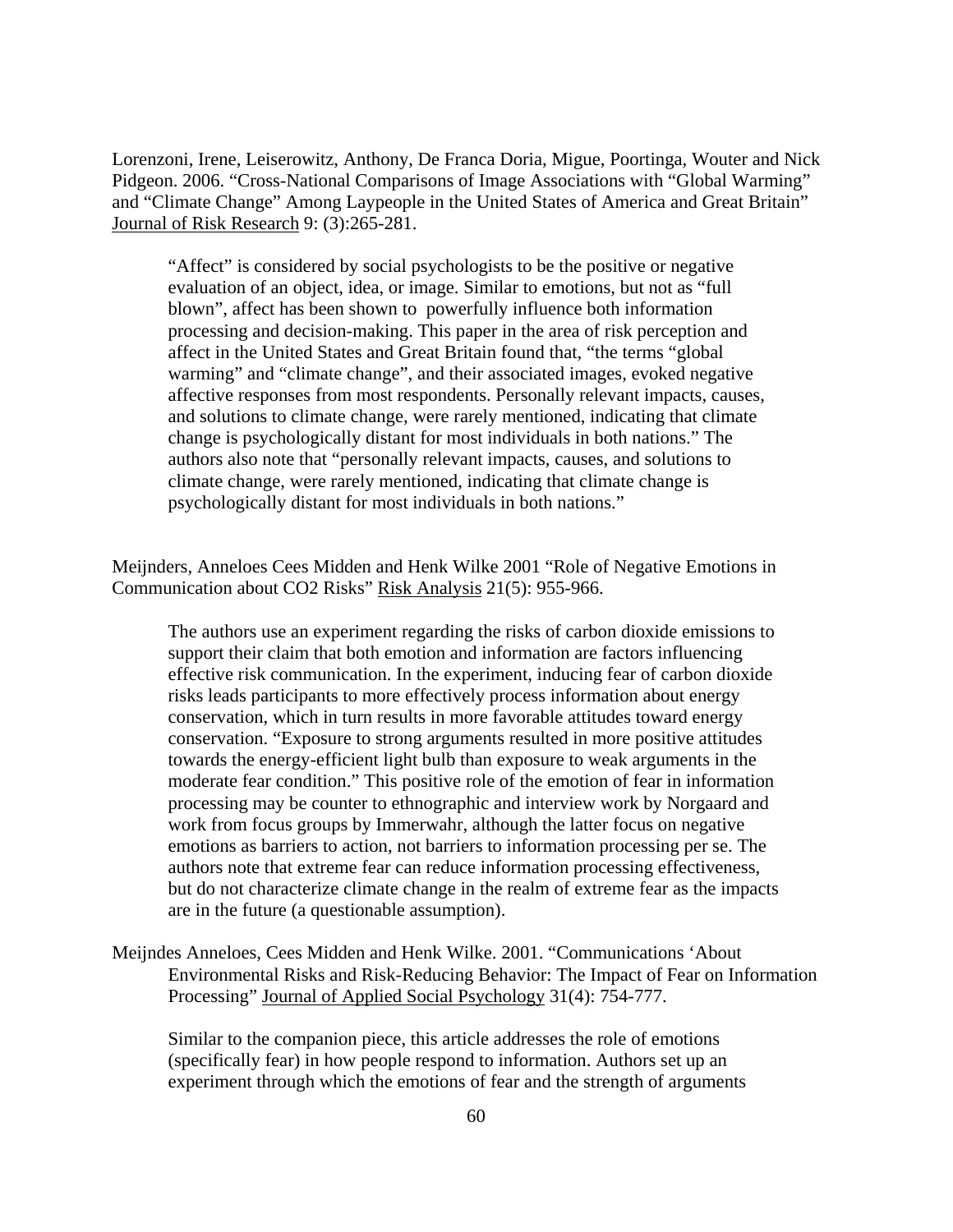regarding the seriousness of climate change were varied. Next participants were exposed to a message about energy efficient light bulbs. Participants in the groups with higher levels of fear did a better job processing information about the light bulbs. "The results indicate that both moderate and high levels of fear had an impact on attitudes. Moderate fear resulted in more positive attitudes toward energy-saving bulbs, but only when strong arguments in favor of these bulbs were provided. High fear had a positive effect on attitudes, regardless of argument strength." The authors conclude that fear regarding future climate scenarios may influence attitudes towards energy conservation both directly and indirectly.

Moser, Susanne, 2007 "More bad news: the risk of neglecting emotional responses to climate change information"in Moser, Susanne C. and Lisa Dilling. eds Creating a Climate for Change: Communicating Climate Change and Facilitating Social Change. New York: Cambridge University Press.

Norgaard, Kari Marie. 2006. "'People Want to Protect Themselves a Little Bit': Emotions, Denial, and Social Movement Nonparticipation." Sociological Inquiry 76:372-396.

Emotions can be a source of information and an impetus for social action, but the desire to avoid unpleasant emotions and the need for emotion management can also prevent social movement participation. Ethnographic and interview data from a rural Norwegian community describes how people avoided thinking about climate change in part because doing so raised fears of ontological security, emotions of helplessness and guilt, and was a threat to individual and collective senses of identity. In contrast to existing studies that focus on the public's lack of information or concern about global warming as the basis for the lack of public response, my work describes the way in which holding information at a distance was an active strategy performed by individuals as part of emotion management. Following Evitar Zerubavel, I describe this process of collective avoiding as the social organization of denial. Emotions played a key role in denial, providing much of the reason why people preferred to avoid information. Emotion management was also a central aspect of the process of denial, which in this community was carried out through the use of a cultural stock of social narratives that were invoked to achieve "perspectival selectivity" and "selective interpretation.".

Stern, Paul. 1992. "Psychological Dimensions of Global Environmental Change" Annual Review of Psychology 43: 269-302.

In this early piece on the topic, Paul Stern reviews existing knowledge from the field of psychology regarding global change mitigation, and adaptation. Stern also identifies a research agenda with emphasis on environmental attitudes, the determinants of specific human activities such as energy use, conservation and participation in the environmental movement and the ways people may perceive, respond to, or be affected by global environmental changes.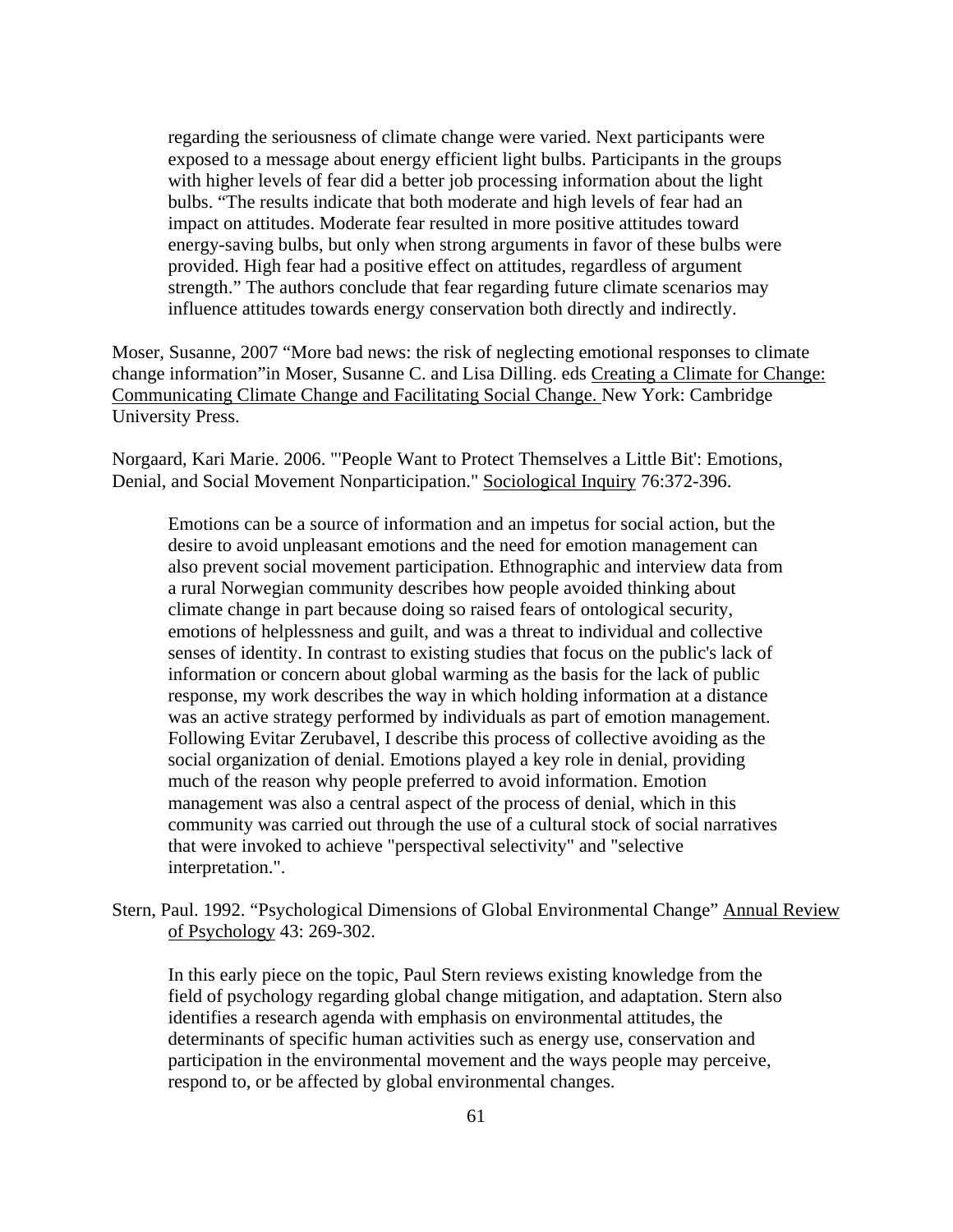#### **Social Movements**

Jacques, Peter 2006 The Rearguard of Modernity: Environmental Skepticism as a Struggle of Citizenship Global Environmental Politics 6:1.

See above.

Moser, Susanne C. and Lisa Dilling. 2007. Creating a Climate for Change: Communicating Climate Change and Facilitating Social Change. New York: Cambridge University Press.

This edited volume tackles climate change communication and social change, see more detail under specific entries.

Norgaard, Kari Marie. 2006. "'People Want to Protect Themselves a Little Bit': Emotions, Denial, and Social Movement Nonparticipation." Sociological Inquiry 76:372-396.

Emotions can be a source of information and an impetus for social action, but the desire to avoid unpleasant emotions and the need for emotion management can also prevent social movement participation. Ethnographic and interview data from a rural Norwegian community describes how people avoided thinking about climate change in part because doing so raised fears of ontological security, emotions of helplessness and guilt, and was a threat to individual and collective senses of identity. In contrast to existing studies that focus on the public's lack of information or concern about global warming as the basis for the lack of public response, my work describes the way in which holding information at a distance was an active strategy performed by individuals as part of emotion management. Following Evitar Zerubavel, I describe this process of collective avoiding as the social organization of denial. Emotions played a key role in denial, providing much of the reason why people preferred to avoid information. Emotion management was also a central aspect of the process of denial, which in this community was carried out through the use of a cultural stock of social narratives that were invoked to achieve "perspectival selectivity" and "selective interpretation.".

#### **Culture**

Bell, Alan. 1994. "Climate of Opinion: Public and Media Discourse on the Global Environment," Discourse and Society. 5(1): 33-64.

Bell compares the public discourse on climate change in New Zealand with media coverage in the preceding year. The author identifies "considerable mismatch" between media reporting of climate science and public understanding. In general the Bell finds that the public knows little about causes of climate change. Confusion in the public is characterized by overestimates of temperature and sea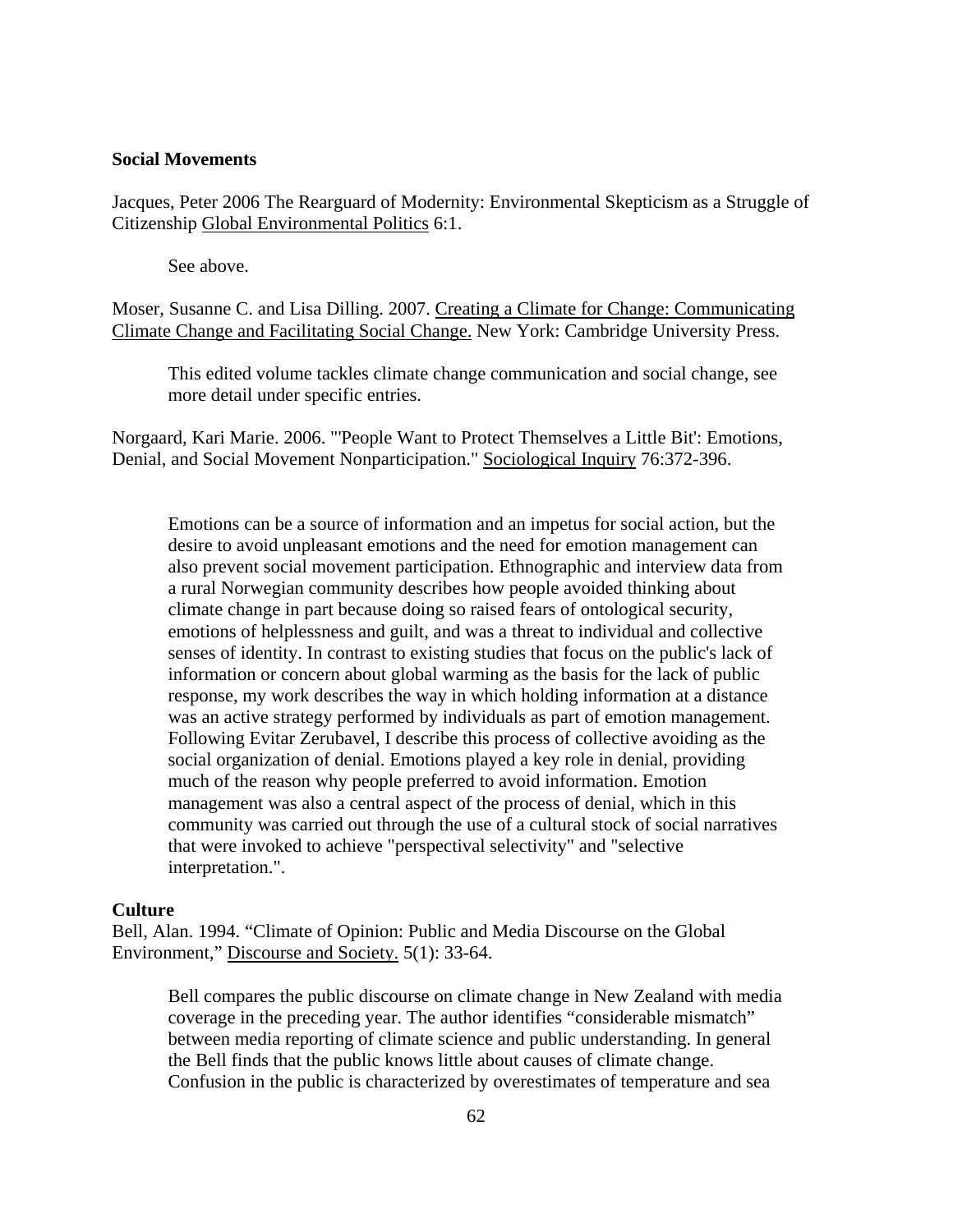level rise scenarios and confusion between the greenhouse effect and ozone depletion. Bell concludes that, "this misunderstanding is socially and politically disabling because it misleads people away from dealing with an issue at the heart of western consumer society—the consumption of fossil fuels."

Jacques, Peter 2006. " The Rearguard of Modernity: Environmental Skepticism as a Struggle of Citizenship" Global Environmental Politics. 6(1): 76-101.

See above.

Ungar, Sheldon 2003. "Misplaced Metaphor: A Critical Analysis of the 'Knowledge Society'" Canadian Review of Sociology and Anthropology 40(3): 331-347.

Ungar rejects the conception of a "knowledge society" metaphor, arguing instead that we live in a "knowledge averse" culture. The author examines the idea of the well-informed citizen, the notions that our present society contains institutional arrangements and social expectations for being knowledgeable, and the role of the Internet in providing critical underpinnings of a "knowledge society."Ungar argues that while social processes create a high degree of knowledge specialization in the workplace, this very phenomenon may increase ignorance across society in general.

Ungar, Sheldon 2007 "Public scares: changing the issue culture" in Moser, Susanne C. and Lisa Dilling. eds Creating a Climate for Change: Communicating Climate Change and Facilitating Social Change. New York: Cambridge University Press.

Ungar, Sheldon 2008. "Ignorance as an under-identified social problem. British Journal of Sociology, 59(2): 301-326.

Similar to earlier paper on the misplaced metaphor of a knowledge society, Ungar examines "the persistence of ignorance in the ostensible knowledge society." Ungar identifies contradictory dynamics of the knowledge society, specifically information explosions in the knowledge economy and the resultant "knowledgeignorance paradox." Ungar counters that "pockets of observed public knowledge rather than ignorance - are exceptional and require specific explanation." While ignorance among individuals, as well as experts and organizations, is a serious social problem with potentially deadly consequences, ignorance remains relatively unrecognized since it has major liabilities as a marketable issue. Ungar argues that we are in need of more research on "the cultural and institutional production of ignorance."

### **Media Analysis**

Boykoff, Maxwell T. and Jules M. Boykoff. 2004. "Balance as Bias: Global Warming and the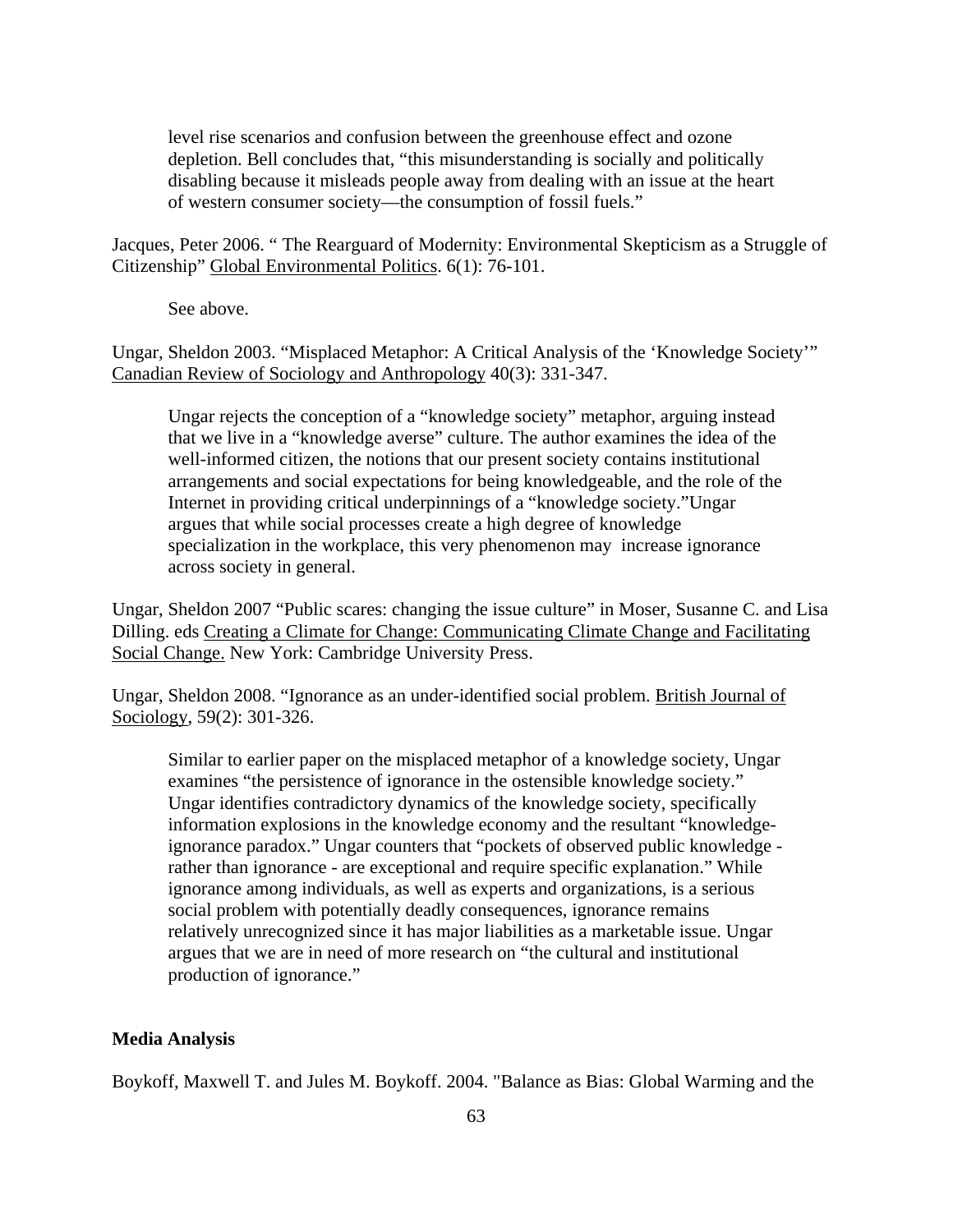### US Prestige Press." Global Environmental Change Part A 14:125-136.

The authors conduct a content analysis of coverage of global warming from 1988 to 2002 in the New York Times, the Washington Post, the Los Angeles Times, and the Wall Street Journal. Similar to other articles by Maxwell Boykoff, the authors describe how the press's adherence to "balance" produces "biased" coverage of both anthropogenic contributions to global warming by amplifying the perception of uncertainty in climate science in the public mind. The authors describe how this "significant divergence of popular discourse from scientific discourse" is the result of tactical media responses and practices guided by widely accepted journalistic norms.

Boykoff, Maxwell 2008 "The Cultural Politics of Climate Change Discourse in UK Tabloids" Political Geography 27: 549-569.

Boykoff examines cultural issues of identity and discourse through claims and frames on climate change in four daily 'working class' tabloid newspapers in U.K.: The Sun (and News of the World), Daily Mail (and Mail on Sunday), the Daily Express (and Sunday Express), and the Mirror (and Sunday Mirror). Data show that news articles on climate change were predominantly framed through weather events, charismatic megafauna and the movements of political actors and rhetoric, while few stories focused on climate justice and risk. Headlines with tones of fear, misery and doom were most prevalent.

Boykoff, Maxwell 2008 Lost in Translation? The United States television news coverage of anthropogenic climate change 1995-2004 Climate Change 86 1-11.

The author illustrates the significant difference between this television coverage and scientific consensus regarding anthropogenic climate change from 1996 through 2004. Boykoff does this by conducing a content analysis of televison news coverage of climate change in United States network television news (ABC World, News Tonight, CBS Evening News and NBC Nightly News) and cable news (CNN WorldView, CNN Wolf Blitzer Reports and CNN NewsNight) from 1995 through 2004. Results show that 70% of U.S. television news segments have provided 'balanced' coverage regarding anthropogenic contributions to climate change. Boykoff concludes that as a result of the journalistic norm of balanced reporting, United States television news coverage has "perpetrated an informational bias by significantly diverging from the consensus view in climate science that humans contribute to climate change." As a result, the scientific consensus regarding climate change is not translated to the public, instead the media has produced an appearance of uncertainty and debate. This perception of uncertainty has then moved from the media into both public and policy discourse.

Boykoff, Maxwell "Flogging a dead norm? Newspaper coverage of anthropogenic climate change in the United States and United Kingdom from 2003 to 2006" Area 39(4): 470-481.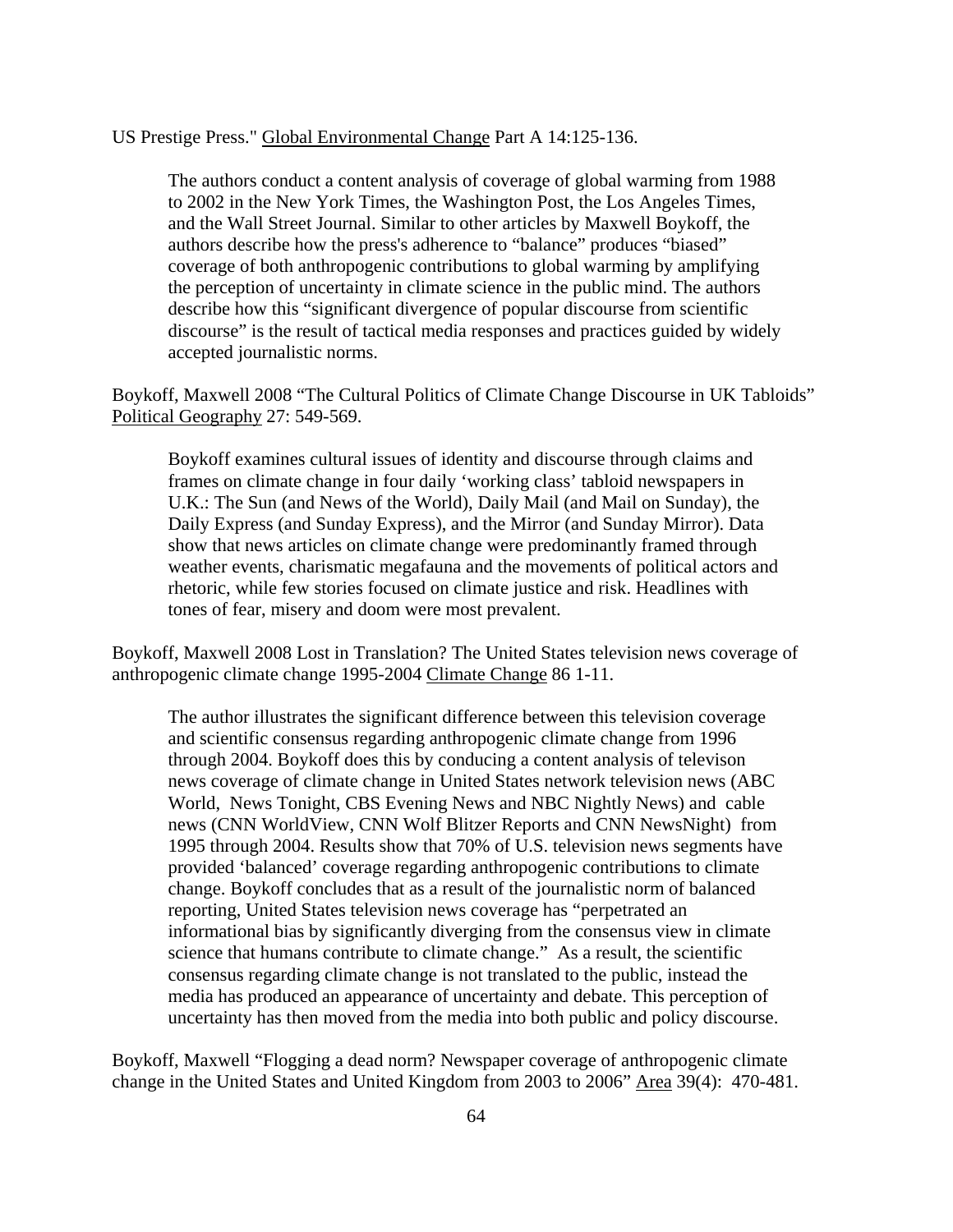Boykoff describes a journalistic norm of 'balanced' reporting in which writers give roughly equal coverage to both sides in any significant dispute. Boykoff describes how this norm incorrectly leads to the perception of greater uncertainty in climate debates in the public mind than in the scientific community, or a "divergence" in understanding regarding climate change between the scientists and the public. The author then compares the prevalence of "balanced" reporting in newspaper coverage of climate change in the United States and United Kingdom. The sample in time period from 2003 and 2006 shows a significant "divergence" from scientific consensus in the US in 2003–4, but no major "divergence" in UK reporting. Boykoff speculates that his findings "inform ongoing considerations about the spatially-differentiated media terms and conditions through which current and future climate policy is negotiated and implemented."

Boykoff, Maxwell 2007. "From convergence to contention: United States mass media representations of anthropogenic climate change science" Transactions of the Institute of British Geographers 32: 477–489.

Similar to the framework of his other articles, but here Boykoff compares the prevalence of "balanced" reporting in newspaper coverage of climate change in the United States and United Kingdom. The sample in time period from 2003 and 2006 shows a significant "divergence" from scientific consensus in the US in 2003–4, but no major "divergence" in UK reporting. Boykoff speculates that his findings "inform ongoing considerations about the spatially-differentiated media terms and conditions through which current and future climate policy is negotiated and implemented."

Brossard, Dominique; Shanahan, James; McComas, Katherine 2004. "Are Issue-Cycles Culturally Constructed? A Comparison of French and American Coverage of Global Climate Change" Mass Communication and Society 7(3):359-377.

The authors conduct a comparison of newspaper coverage of climate change in France and in the US (1987-1997) as a case study to analyze the impact of culturally bound journalistic practices on media attention cycles. They find that France's coverage was more event-based, focused more on international relations, and presented a more restricted range of viewpoints on global warming than American coverage did. American coverage emphasized conflicts between scientists & politicians. Downs's "media-attention cycle," which is apparent for the American coverage, does not manifest as visibly in French coverage. They suggest that research on media coverage of global environmental issues needs to move beyond studies at the national level; cross-cultural comparisons are essential to understand how different news regimes might affect public opinion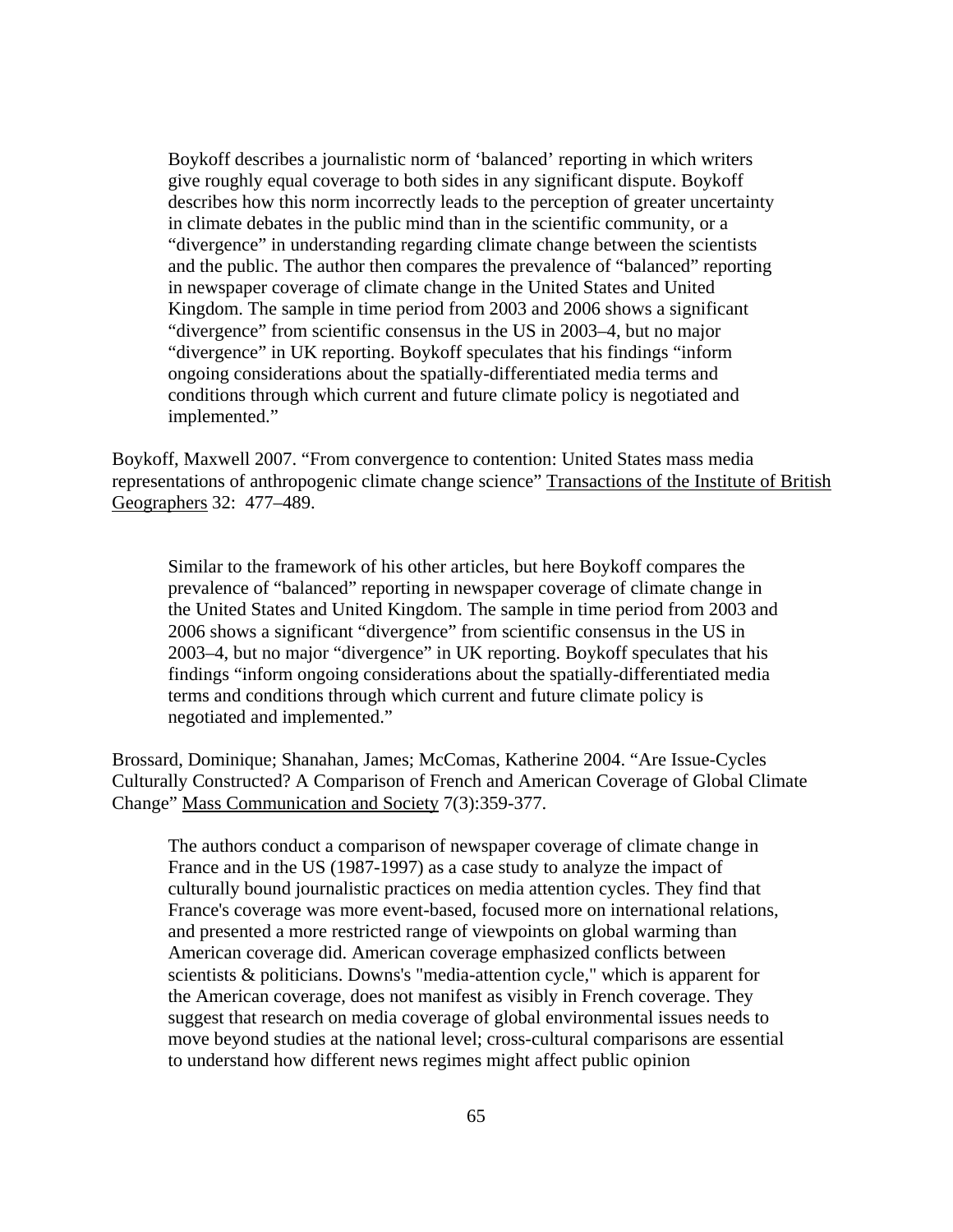Carvalho, Anabela 2007. "Communicating global responsibility? Discourses on climate change and citizenship" International Journal of Media and Cultural Politics 3( 2):180-183.

Carvalho describes two "background" ways that news media contribute to the normalization of climate change. On the one hand, "the media is a culprit that instigates materialism by constantly promoting wealth and consumption while acting almost in collusion with the main forces that foment global warming for sake of advertising revenue." Furthermore, Carvalho observes that mainstream media provides news mainly from the Northern hemisphere, Western Europe and American-based news. As a result, it steers the gaze of viewers away from parts of the world where climate impacts may be most visible.

Carvalho, Anabela 2005. "Representing the Politics of the Greenhouse Effect: Discursive Strategies in the British Media" Critical Discourse Studies 2(1): 1-29.

The author uses cricitcal discourse analysis to to identify the discursive strategies of political actors and the media in their re-constructions of climate change. The author compares representations of climate change in three British newspapers -- The Guardian, The Independent, and The Times.

Dunwoody; Sharon 2007 "The challenge of trying to make a difference using media messages" in Moser, Susanne C. and Lisa Dilling. eds Creating a Climate for Change: Communicating Climate Change and Facilitating Social Change. New York: Cambridge University Press.

Mazur, Allan 1998. Global Environmental Change in the News: 1987-90 vs 1992-6 International Sociology, 13 (4): 457-472.

Early work on media coverage of climate change by Alan Mazur (1998) indicates that global environmental hazards including climate change and other issues were both present in the US media in the late 1980s up until 1990, after which point it declined, even though scientific consensus increased during that time and the Clinton White House was sympathetic to environmental concerns from 1992 until 2000. Mazur also hypothesizes that attention to climate change spread from the US media to media coverage in other nations.

Sonnett, John H. 2006 "Representing the Earth: Global climate issues in popular, political, scientific, business, industry, and environmentalist news: A new old sociology of knowledge" Dissertation Abstracts International, A: The Humanities and Social Sciences, 67(02): 743.

John Sonnett (2006) notes differences in language representation between scientific community, news media and the oil industry: scientists speak of "climate change," the news media of "global warming," and the oil industry of "greenhouse gases." He observes that each term is "embedded within risk discourses, structured primarily by scientific uncertainties and political fears."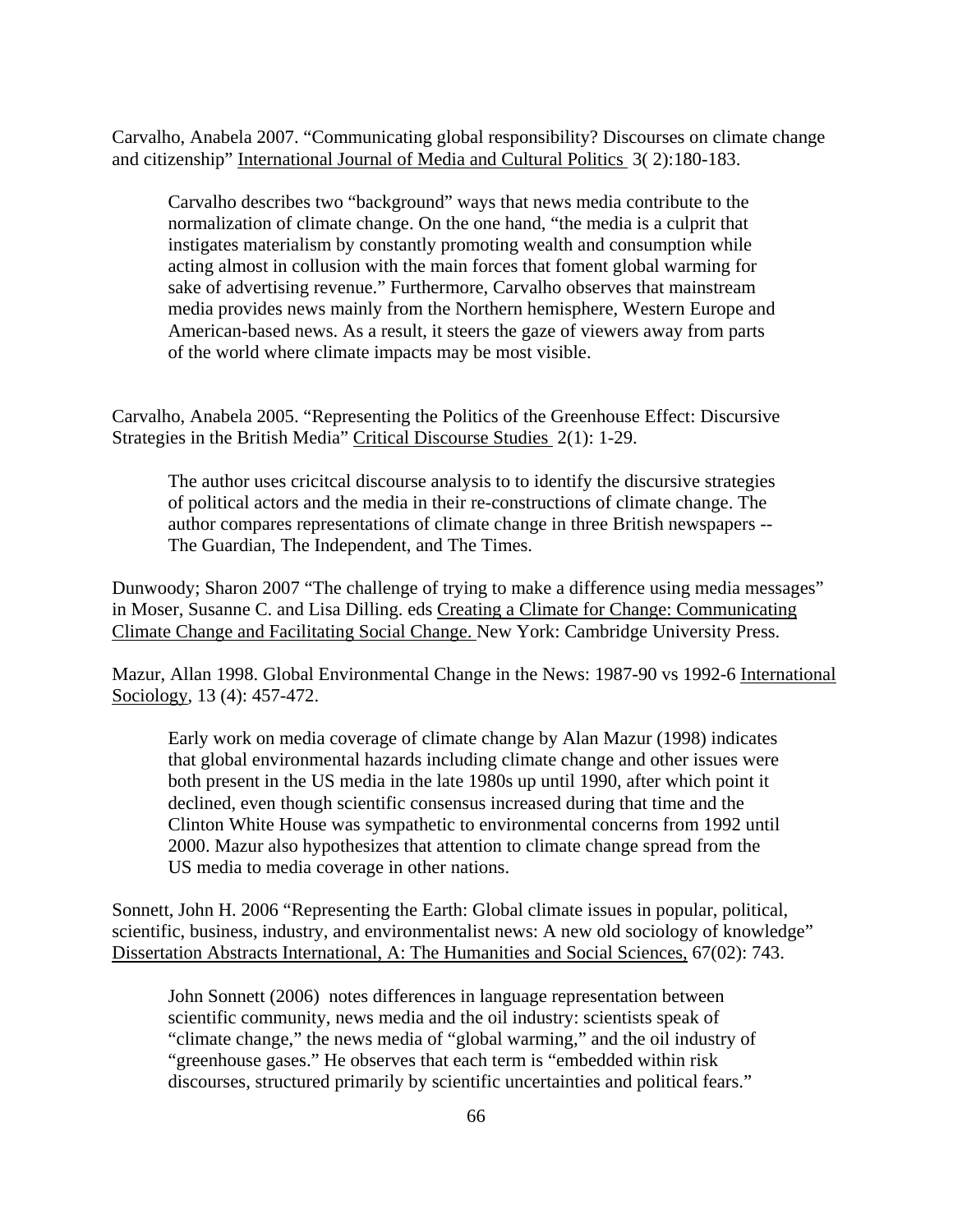Weiskel, Timothy 2005. "From Sidekick to Sideshow -- Celebrity, Entertainment, and the Politics of Distraction: Why Americans Are "Sleepwalking Toward the End of the Earth" American Behavioral Scientist 49(3): 393-409.

Timothy Weiskel describes a "politics of distraction" in the US media which he argues accounts for at least part of why the public fails to respond to climate change. Weiskel describes the movement of celebrities into the White House as well as increased ties of the news media to the entertainment industry.

### **Political Economy**

Dispensa, Jaclyn Marissa and Robert J. Brulle 2003. "Media's Social Construction of Environmental Issues: Focus on Global Warming – A Comparative Study" International Journal of Sociology and Social Policy. 23(10): 74-105.

In order to address whether the US media present a biased view of global warming, the authors examine media coverage of global warming from a content analysis of three countries' newspaper articles and two international scientific journals in 2000. They compare media presentations in the United States, New Zealand and Finland with the country's economy, industry and environment. Dispensa and Brulle conclude that in the US the fossil fuel industry has a significant impact on the media coverage of global warming in comparison to New Zealand & Finland where it does not. US media portray global warming as controversial whereas media portrayals in Finland and New are on par with presentations commonly found in the international scientific journals.

Jacques, Peter, Riley Dunlap and Mark Freeman 2008 "The organisation of denial: Conservative think tanks and environmental skepticism" Environmental Politics 17( 3): 349-385

The authors conduct a quantitative analysis of 141 English-language environmentally skeptical books published from 1972 to 2005. They find that over 92 percent of these texts are associated with conservative think tanks. The authors also examine those conservative think tanks who produce information on the environment, finding 90 per cent of such think tanks espouse environmental skepticism. The authors describe skepticism as a tactic of an elite-driven countermovement that is designed to combat environmentalism. They further claim that the successful production of skepticism regarding scientific certainty has contributed to the weakening of U.S. commitment to environmental protection at the political level.

Michaels, David and Celeste Monforton 2005. "Manufacturing Uncertainty: Contested Science and the Protection of the Public's Health and Environment" American Journal of Public Health 95(S1): S39-S48.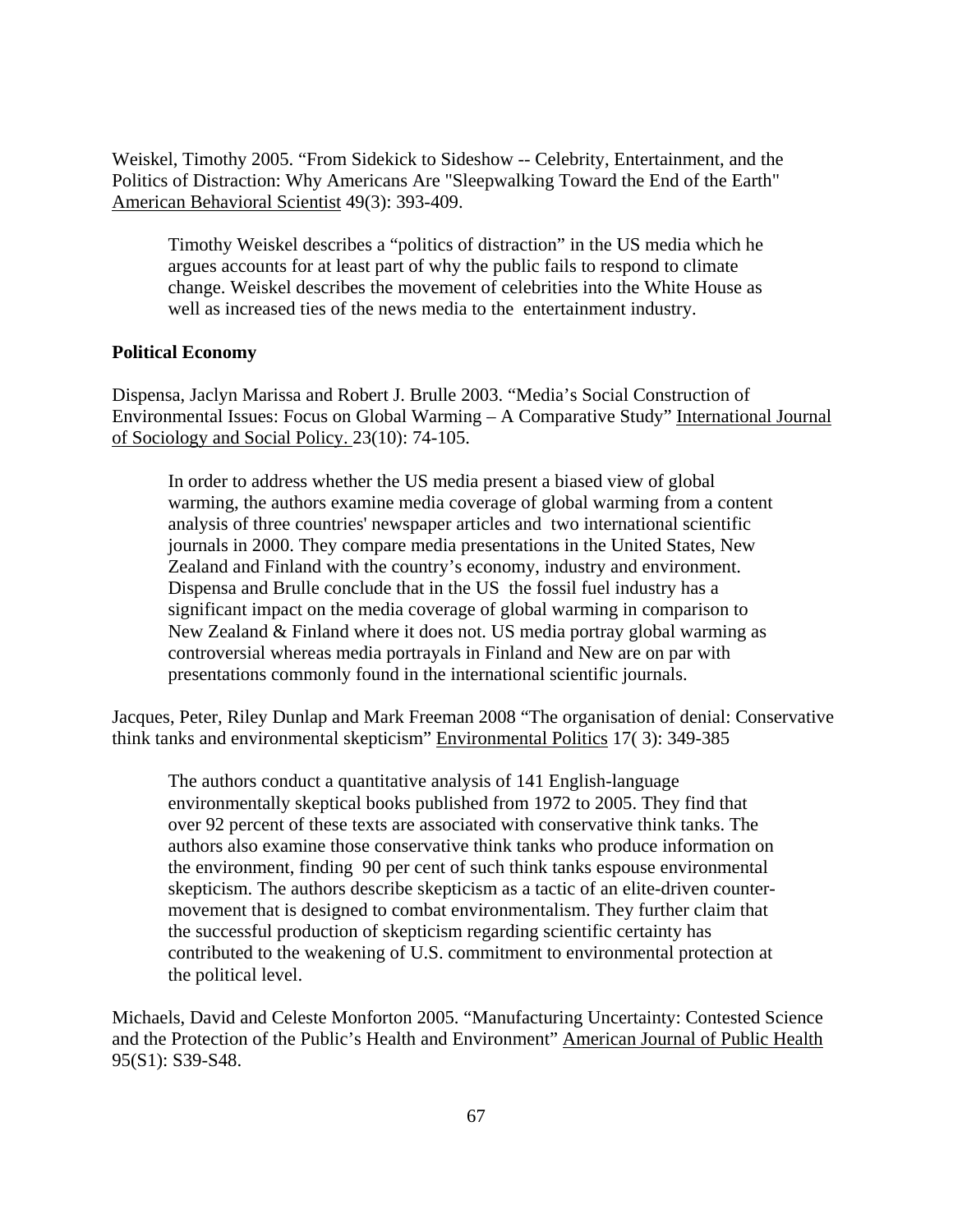The authors provide a historical view into the process of "manufacture uncertainty" in the United States by opponents of public health and environmental regulations. This process is carried out as industries question the validity of scientific evidence on which the regulations are based. They highlight that the industry strategy of manufacturing uncertainty is in opposition to the public health model, under which decisions should be made using the best available evidence in order to ensure the protection of the public's health and the environment. Michaels and Monforton provide historical data from the tobacco and other industries and document the rise of the label "junk science" to de-legitimize research that threatens powerful interests.

#### **Science Communication**

Freudenburg, William, Robert Gramling and Debra J. Davidson 2008. "Scientific Certainty Argumentation Methods (SCAMs): Science and the Politics of Doubt" Sociological Inquiry 78(1):2–38.

Science provides falsification, but not "proof." The authors trace the increasing call for scientific certainty, or "proof"in public discourse before policies can be implemented. Given that all science contains a measure of uncertainty, if agencies can be prevented from imposing any regulations until they are unambiguously "justified," most regulations can be defeated or postponed, often for decades. This practice has allowed profitable but potentially risky activities to continue unabated. Based on their review of previously documented controversies, the authors suggest that "such calls may reflect not just a fundamental misunderstanding of the nature of science, but a clever and surprisingly effective political-economic tactic—"Scientific Certainty" Argumentation Methods, or SCAMs." They further suggest that such SCAMs are both more widespread than has been previously recongnized and should be the focus of more attention in the future.

Grotzer, Tina and Rebecca Lincoln 2007."Educating for 'intelligent environmental action' in an age of global warming"in Moser, Susanne C. and Lisa Dilling. eds Creating a Climate for Change: Communicating Climate Change and Facilitating Social Change. New York: Cambridge University Press.

Meijnders, Anneloes Cees Midden and Henk Wilke 2001 "Role of Negative Emotions in Communication about CO2 Risks" Risk Analysis 21(5): 955-966.

The authors use an experiment regarding the risks of carbon dioxide emissions to support their claim that both emotion and information are factors influencing effective risk communication. In the experiment, inducing fear of carbon dioxide risks leads participants to more effectively process information about energy conservation, which in turn results in more favorable attitudes toward energy conservation. "Exposure to strong arguments resulted in more positive attitudes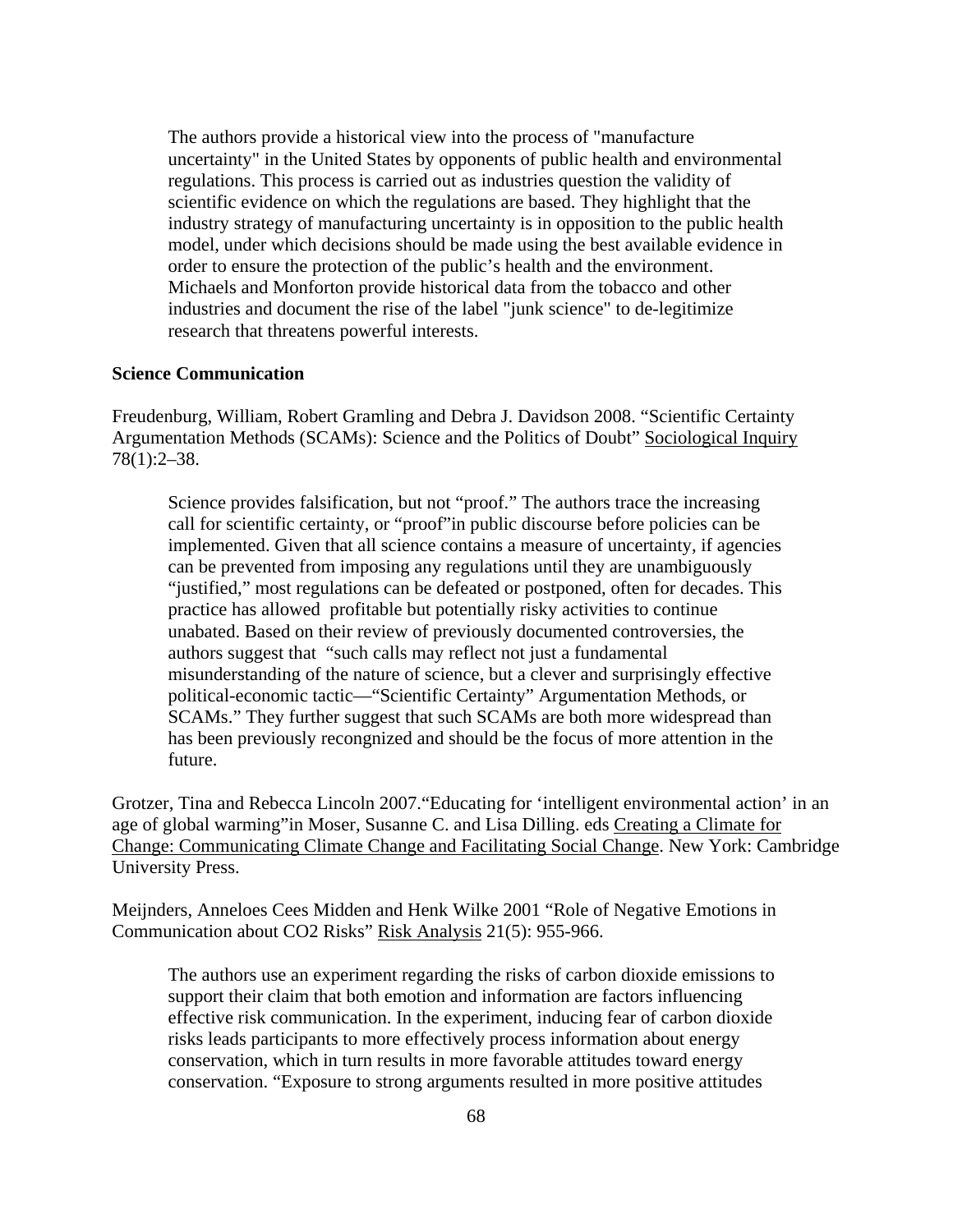towards the energy-efficient light bulb than exposure to weak arguments in the moderate fear condition." This positive role of the emotion of fear in information processing may be counter to ethnographic and interview work by Norgaard and work from focus groups by Immerwahr, although the latter focus on negative emotions as barriers to action, not barriers to information processing per se. The authors note that extreme fear can reduce information processing effectiveness, but do not characterize climate change in the realm of extreme fear as the impacts are in the future (a questionable assumption).

Sturgis, Patrick and Nick Allum 2004 Science in society: re-evaluating the deficit model of public attitudes Public Understanding of Science. 13**:** 55–74.

Within literature on public perception of science, the "deficit model" holds that public understanding of science is a determinant of public attitudes towards science. The authors' research does support the dominant model that knowledge is a determinant of attitudes toward science. However, the authors provide evidence that this relationship between knowledge and attitudes is more complex than has been presumed.

#### **Policy**

Brewer, Thomas 2005 "U.S. Public Opinion on Climate Change Issues: Implications for Consensus building and Policymaking" Climate Policy, 4: 359-376.

Brewer compiles and analyzes over 40 US public opinion surveys from 1989 through 2004. He concludes that a substantial majority want the government to take stronger steps on climate change, welcome US participation in the Kyoto protocol, and do not support "key elements of the Bush administration policies." Mandatory emissions reductions on industry and economic assistance to developing countries are both supported.

Bulkeley, Harriet. 2000. "Common Knowledge? Public Understanding of Climate Change in Newcastle, Australia." Public Understanding of Science 9:313-333.

Buckeley claims that public understanding of climate change not only involves knowledge of its physical processes, but also encompasses wider issues concerning the relation between society and nature. Based on her examination of the conclusions and assumptions of previous research on the public understanding of climate change, Buckeley argues that in each case, in accordance with the "information deficit model," recorded levels of ignorance are seen as a barrier to effective public involvement in the policy process. However, she offers data from her work in Newcastle, Australia to show that whether and how people understand climate change is a function of scientific information, local knowledge, values, and moral responsibilities. Further, respondents connected the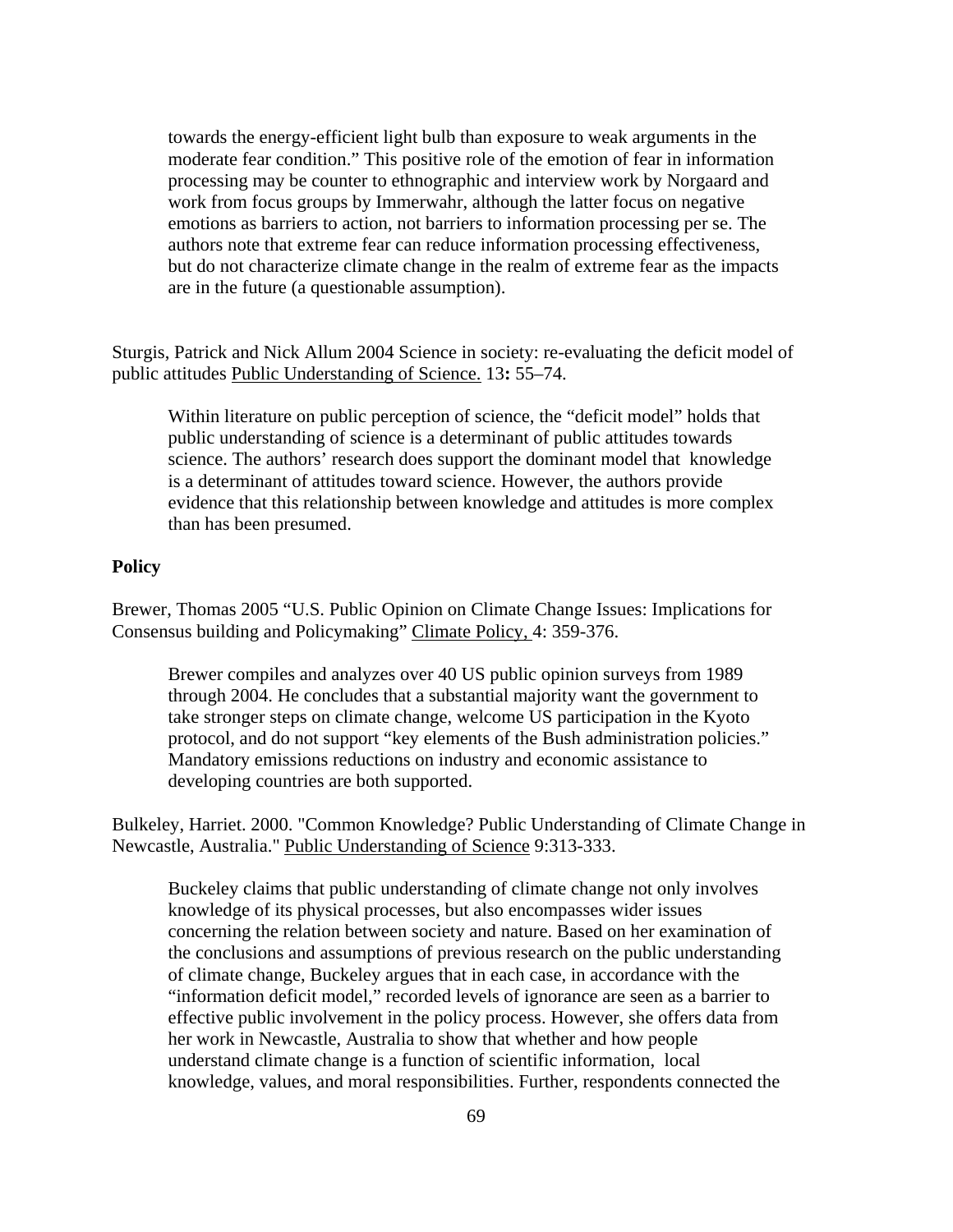issue to their communities, and suggested that individual action is morally sanctioned, despite concerns for the efficacy of such action and the lack of government or industry support. She suggests that rather than focus on the provision of information, "policy attention should be directed to the social and institutional barriers that act to constrain public involvement in addressing global environmental issues."

Dunlap, Riley E. 1998. "Lay Perceptions of Global Risk: Public Views of Global Warming in Cross-National Context." International Sociology 13:473-498.

Dunlap reports results from a 1992 Gallup survey conducted in Canada, the U.S., Mexico, Brazil, Portugal, and Russia on public perceptions of global warming. Most respondents saw global warming as a problem, although it was not generally ranked as serious as ozone depletion or rain forest destruction. Most respondents did not understand climate science well. In particular the study, along with others, found confusion between climate change and ozone depletion. Despite limitations in knowledge, however, citizens in all nations except Russia believed that climate change would have consequences in their lifetimes. As predicted by the concept of a risk society, public perceptions of global warming do not vary consistently across differing social strata within nations. Dunlap makes the important consideration, however, of whether detailed public understanding of highly complex issues such as global warming is feasible or even necessary for effective policy making.

Freudenburg, William, Robert Gramling and Debra J. Davidson 2008. "Scientific Certainty Argumentation Methods (SCAMs): Science and the Politics of Doubt" Sociological Inquiry 78(1):2–38.

Science provides falsification, but not "proof." The authors trace the increasing call for scientific certainty, or "proof"in public discourse before policies can be implemented. Given that all science contains a measure of uncertainty, if agencies can be prevented from imposing any regulations until they are unambiguously "justified," most regulations can be defeated or postponed, often for decades. This practice has allowed profitable but potentially risky activities to continue unabated. Based on their review of previously documented controversies, the authors suggest that "such calls may reflect not just a fundamental misunderstanding of the nature of science, but a clever and surprisingly effective political-economic tactic—"Scientific Certainty" Argumentation Methods, or SCAMs." They further suggest that such SCAMs are both more widespread than has been previously recongnized and should be the focus of more attention in the future.

Grundmann, Reiner 2006. "Ozone and Climate: Scientific Consensus and Leadership" Science, Technology, and Human Values 31(1): 73-101.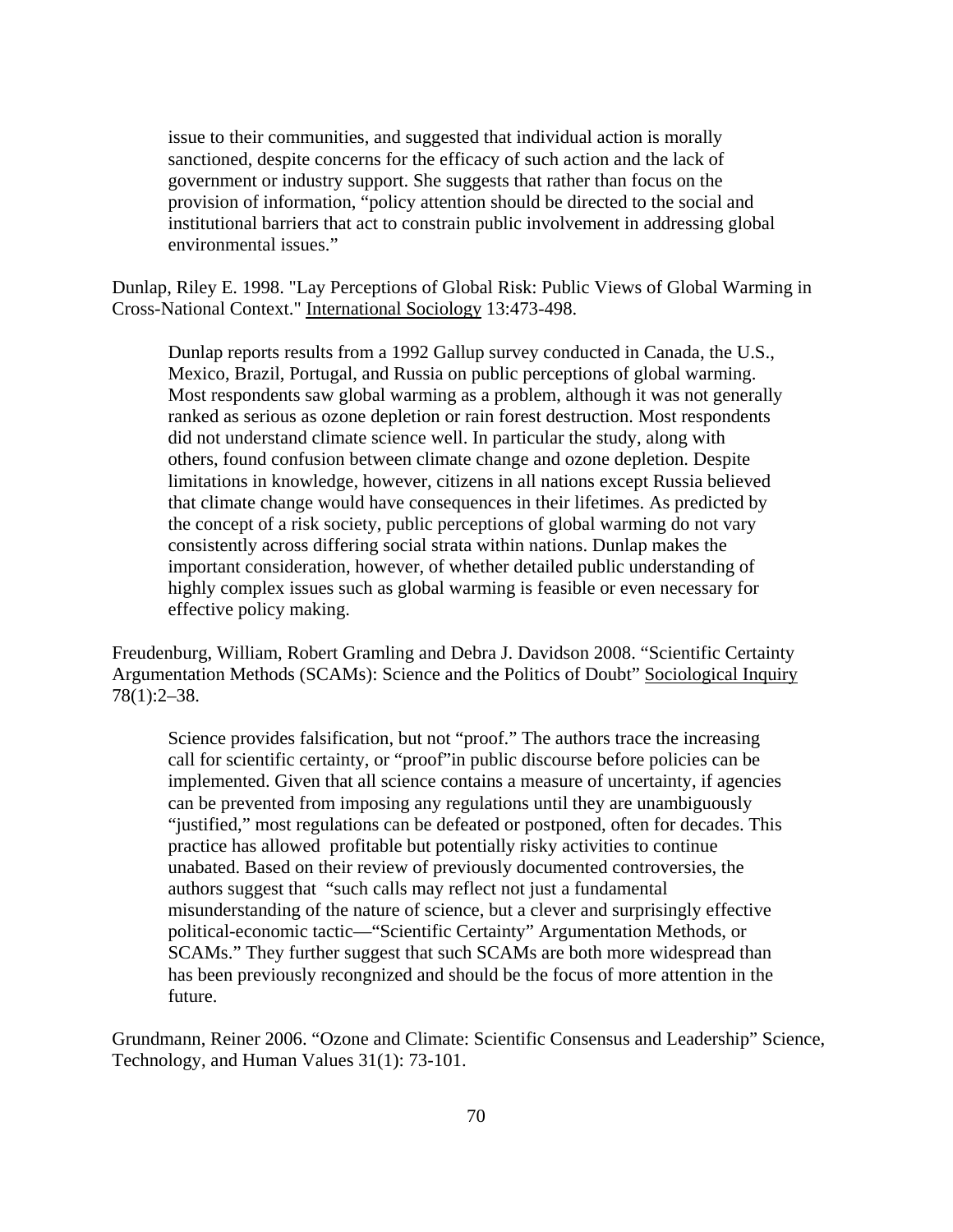Grundmann compares the relationship between scientific certainty and policy prescriptions in cases of ozone layer protection and climate change. Although scientific expertise is obviously a requirement for policy development in either case, strong international and highly successful policies to combat ozone depletion were agreed upon under conditions of far less scientific certainty than currently exists for climate change. Despite the greater scientific consensus, climate policies have been far more modest. Grundmann's analysis of media discourse in the two cases indicates that both a high level of expectation of negotiators and pressure from leading nations are crucial variables for successfully negotiating strong policies.

Grundmann, Reinar 2007. "Climate Change and Knowledge Politics" Environmental Politics 16(3): 414-432.

Grundmann notes that although the Intergovernmental Panel on Climate Change has reached a broad consensus, nations around the world pursue different, if not opposing policies, a fact which he believes challenges the traditional belief that scientific knowledge is objective and can be more or less directly translated into political action. The author compares the use of science in media and policy between the United States and Germany, finding that media in each country rely on different sources of scientific expertise when reporting on global warming. Furthermore, the US and German governments each use these different sources for legitimising their contrasting policies. Grundmann calls for a better understanding of the relation between science and public policy in modern society.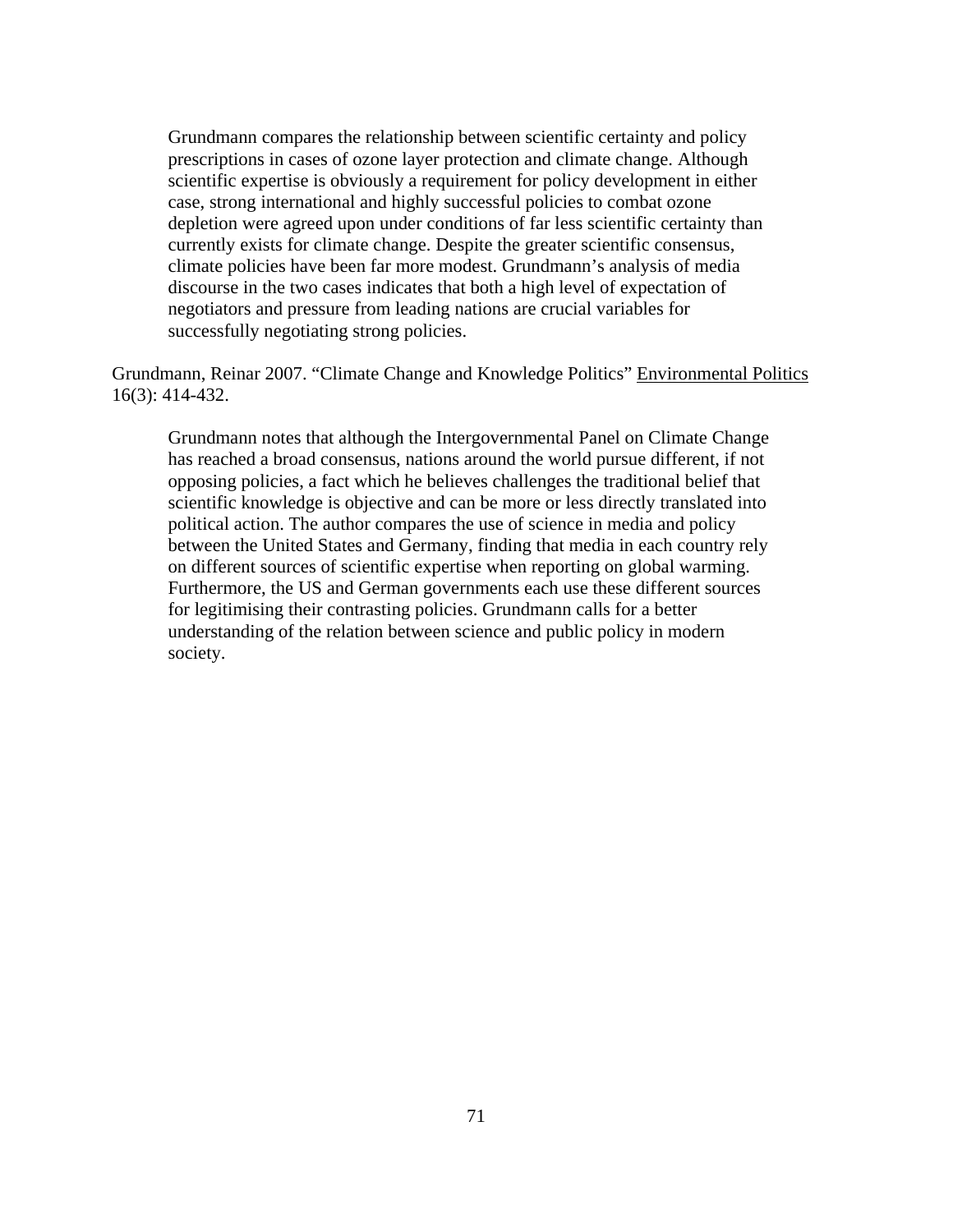## **ADDITIONAL WORKS CITED**

- Agarwal, Anil, Sunita Narain. 1991. Global warming in an unequal world: a case of environmental colonialism. New Delhi: Centre for Science and Environment.
- Arctic Climate Impact Assessment, Cambridge New York, Cambridge University Press, 2005 available online at<http://www.acia.uaf.edu/>
- Athanasiou, Tom and Paul Baer. 2002. Dead Heat: Global Justice and Climate Change*.* New York: Seven Stories Press.
- Barstad, A., & Hellevik, O. (2004). På vei mot det gode samfunn? Om forholdet mellom ønsket og faktisk samfunnsutvikling [On our way to the good society? On the relationship between desired and actual social evolution]. *Statistiske Analyser*, *64*. Available at http://www.ssb.no/emner/00/02/sa64/
- Baer, Paul, John Harte, Barbara Haya, Antonia V. Herzog, John Holdren, Nathan E. Hultman, Daniel M. Kammen, Richard B. Norgaard, and Leigh Raymond. 2000. "Equity and Greenhouse Gas Responsibility." Science 289 (29): 2287.
- Baer, Hans, Merrill Singer. 2009. Global Warming and the Political Ecology of Health: Emerging Crises and Systemic Solutions. Left Coast Press Inc.
- Bullard, Robert D., 1990. Dumping in Dixie: Race, class and environmental quality. Boulder, Co: Westview Press.
- CSE (Center for Science and Environment). 1998. CSE Fact Sheet #4: "Flexible Mechanisms: Can you sell what is not yours?" New Delhi: Center for Sence and Environment.
- Congressional Black Caucus Foundation 2004 African Americans and Climate Change: An Unequal Burden. Available online at: [http://www.cbcfinc.org/pdf/AAClim\\_chg\\_final.pdf](http://www.cbcfinc.org/pdf/AAClim_chg_final.pdf)

Donohoe, M. 2003. "Causes and health consequences of environmental degradation and social injustice" Social Science and Medicine 56 (3):573-587.

- Eliasoph, Nina. 1998. Avoiding Politics: How Americans Produce Apathy in Everyday Life. Cambridge, UK: Cambridge University Press.
- Eriksen, Thomas Hylland. 1993. "Being Norwegian in a Shrinking World." Pp. 11–38 in Continuity and Change: Aspects of Contemporary Norway, edited by Anne Cohel Kiel. Oslo, Norway: Scandinavia University Press.

Gecas, Victor and Peter Burke. 1995. Cook, Karen, Gary Alan Fine, and James House eds.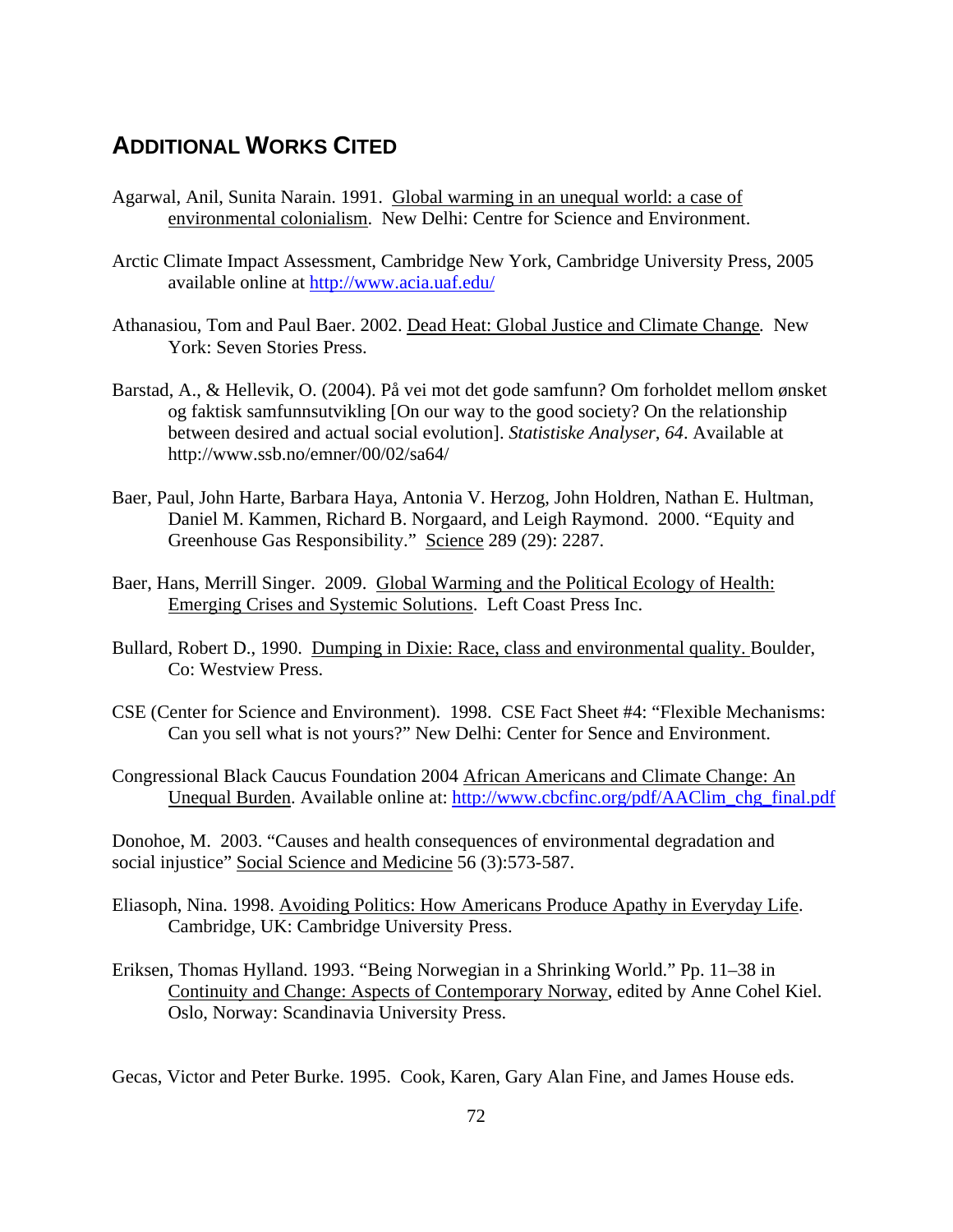Sociological Perspective on Social Psychology. Boston, MA: Allyn and Bacon.

- Gelbspan, Ross. 1997. The Heat is On: The high stakes battle over Earth's threatened climate. Treading: Addison-Wesley.
- Gelbspan, Ross. 2004. Boiling Point: How Politicians, Big Oil and Coal, Journalists, and Activists Are Fueling the Climate Crisis—And What We Can Do to Avert Disaster. New York: Basic Books.
- Giddens, Anthony. 1991. Modernity and Self Identity. Self and Society in the Late Modern Age. Cambridge, MA: Polity Press.
- Guha, Ramachandrdra. 2002. "Anil Agarwal and the Environmentalism of the Poor." Campitalism, Nature, Socialism 13(3): 147-155.
- Halford, Grame and Peter Sheehan. 1991. "Human Responses to Environmental Changes." International Journal of Psychology 269(5):599–611.
- Haluza-deLay, Randolph, Debra J. Davisdson. 2008. The Environment and a Globalizing Sociology. Canadian Journal of Sociology 33(3): 631-656.
- Hellvik, Ottar. 2002. "Beliefs, Attitutdes and Behavior Towards the Environment" in Realizing Rio in Norway: Evaluative Studies of Sustainable Development. eds. William Lafferty, Morton Nordskog and Hilde Annette Aakre, 7-19. Univerisity of Oslo, Program for Research and Documentation for a Sustainable Society (Prosus).
- Hellevik, Ottar and Henning Hoie. 1999. "Vi bekymrer oss mindre for miljøet." Samfunnsspeilet 13(4): 53-61
- Hochschild, Arlie. 1983. The Managed Heart: The Commercialization of Human Feeling. Berkeley, CA: University of California Press.
- Howarth, Richard and Richard Norgaard. 1990. "Intergenerational Resource Rights, Efficiency, and Social Opportunity." Land Economics 66(1): 1-11.
- IPCC (Intergovernmental Panel on Climate Change). 2001. Climate Change 2007: Synthesis Report. Cambridge, UK: Cambridge University Press for the IPCC.

Johansen, Bruce. 2002. The Global Warming Desk Reference. Westport, Ct: Greenwood Press.

Lifton, Robert Indefensible Weapons New York: Basic Books, 1982.

Nilsen, Ann. 1999. "Where Is the Future? Time and Space as Categories in Analyses of Young People's Images of the Future." Innovation 12(2):175–94.